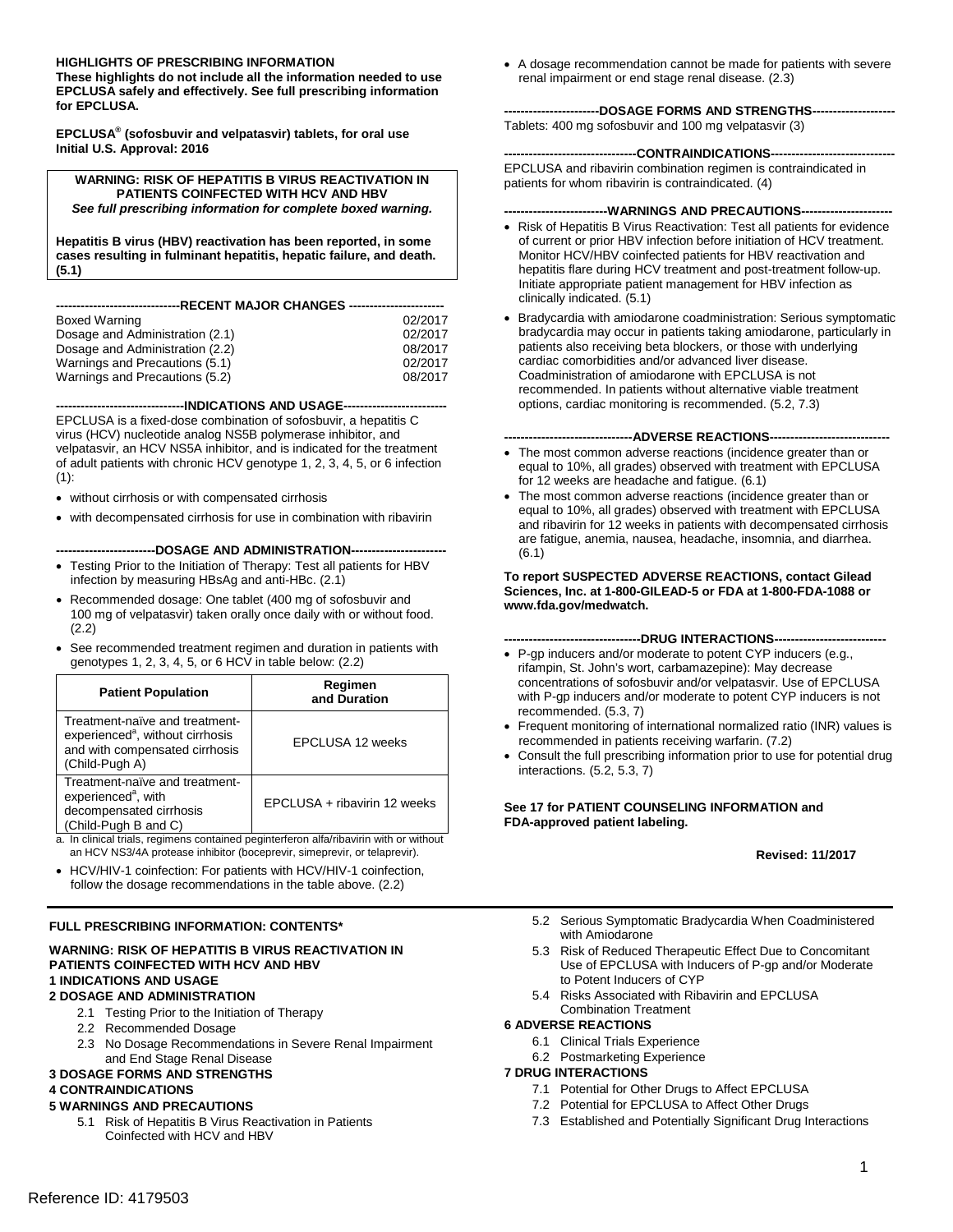7.4 Drugs without Clinically Significant Interactions with **EPCLUSA** 

#### **8 USE IN SPECIFIC POPULATIONS**

- 8.1 Pregnancy
- 8.2 Lactation
- 8.3 Females and Males of Reproductive Potential
- 8.4 Pediatric Use
- 8.5 Geriatric Use
- 8.6 Renal Impairment
- 8.7 Hepatic Impairment

#### **10 OVERDOSAGE**

# **11 DESCRIPTION**

- **12 CLINICAL PHARMACOLOGY**  12.1 Mechanism of Action
	- 12.2 Pharmacodynamics
- 12.3 Pharmacokinetics
- 12.4 Microbiology

#### **13 NONCLINICAL TOXICOLOGY**

- 13.1 Carcinogenesis, Mutagenesis, Impairment of Fertility **14 CLINICAL STUDIES** 
	- 14.1 Description of Clinical Trials
	- 14.2 Clinical Trials in Subjects without Cirrhosis and Subjects with Compensated Cirrhosis
	- 14.3 Clinical Trial in Subjects Coinfected with HCV and HIV-1
	- 14.4 Clinical Trials in Subjects with Decompensated Cirrhosis

#### **16 HOW SUPPLIED/STORAGE AND HANDLING**

### **17 PATIENT COUNSELING INFORMATION**

 \* Sections or subsections omitted from the full prescribing information are not listed.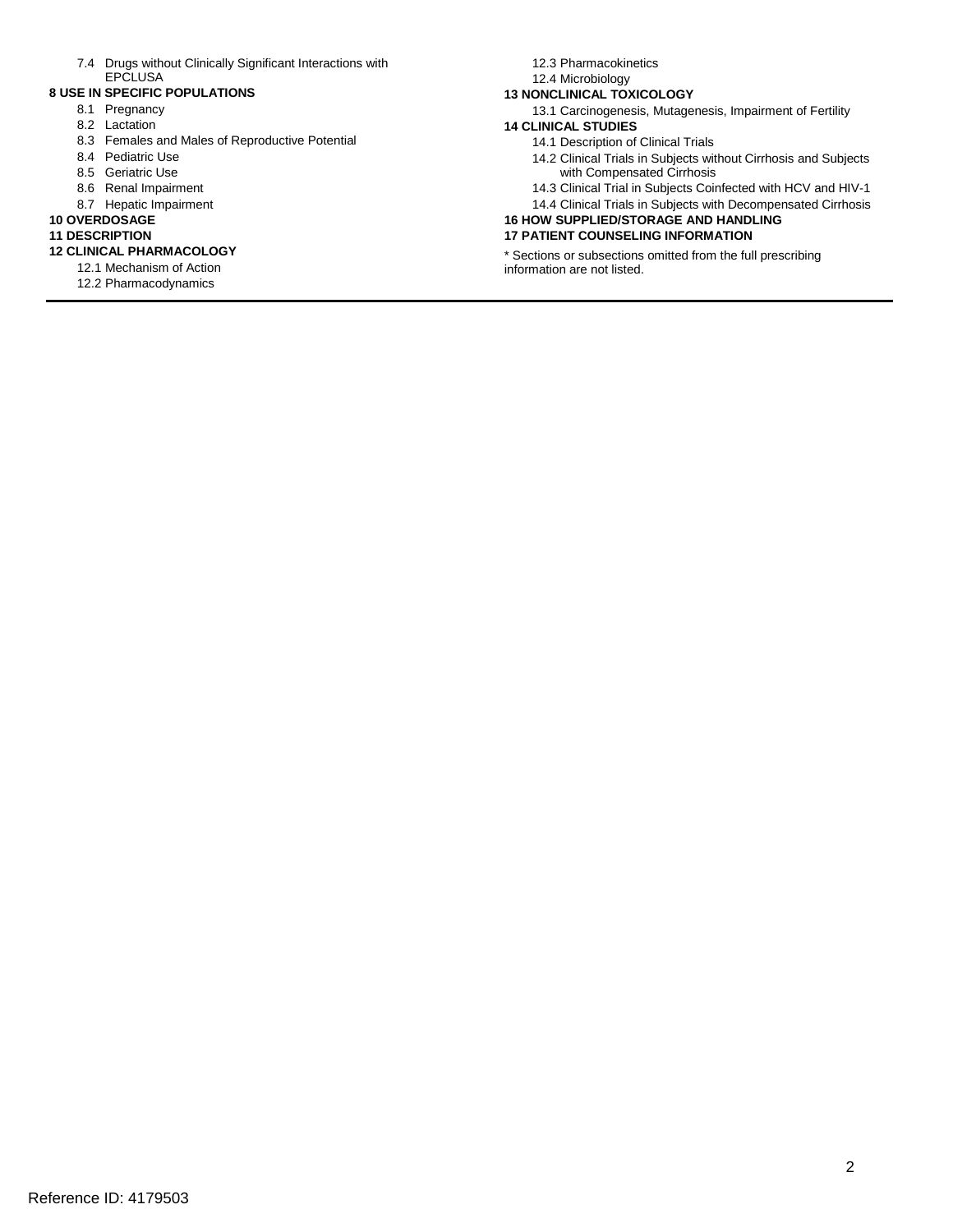# **FULL PRESCRIBING INFORMATION**

# **WARNING: RISK OF HEPATITIS B VIRUS REACTIVATION IN PATIENTS COINFECTED WITH HCV AND HBV**

**Test all patients for evidence of current or prior hepatitis B virus (HBV) infection before initiating treatment with EPCLUSA. HBV reactivation has been reported in HCV/HBV coinfected patients who were undergoing or had completed treatment with HCV direct acting antivirals and were not receiving HBV antiviral therapy. Some cases have resulted in fulminant hepatitis, hepatic failure, and death. Monitor HCV/HBV coinfected patients for hepatitis flare or HBV reactivation during HCV treatment and post-treatment follow-up. Initiate appropriate patient management for HBV infection as clinically indicated** *[see Warnings and Precautions (5.1)]***.** 

## **1 INDICATIONS AND USAGE**

 EPCLUSA is indicated for the treatment of adult patients with chronic hepatitis C virus (HCV) genotype 1, 2, 3, 4, 5, or 6 infection *[see Dosage and Administration (2.2) and Clinical Studies (14)]*:

- without cirrhosis or with compensated cirrhosis
- with decompensated cirrhosis for use in combination with ribavirin.

# **2 DOSAGE AND ADMINISTRATION**

# **2.1 Testing Prior to the Initiation of Therapy**

 Test all patients for evidence of current or prior HBV infection by measuring hepatitis B surface antigen (HBsAg) and hepatitis B core antibody (anti-HBc) before initiating HCV treatment with EPCLUSA *[see Warnings and Precautions (5.1)]*.

## **2.2 Recommended Dosage**

 The recommended dosage of EPCLUSA is one tablet taken orally once daily with or without food *[see Clinical Pharmacology (12.3)]*. One tablet of EPCLUSA contains 400 mg of sofosbuvir and 100 mg of velpatasvir. Table 1 shows the recommended treatment regimen and duration based on patient population*.* 

For patients with HCV/HIV-1 coinfection, follow the dosage recommendations in Table 1 *[see Clinical Studies (14.3)].* Refer to *Drug Interactions (7)* for dosage recommendations for concomitant HIV-1 antiviral drugs.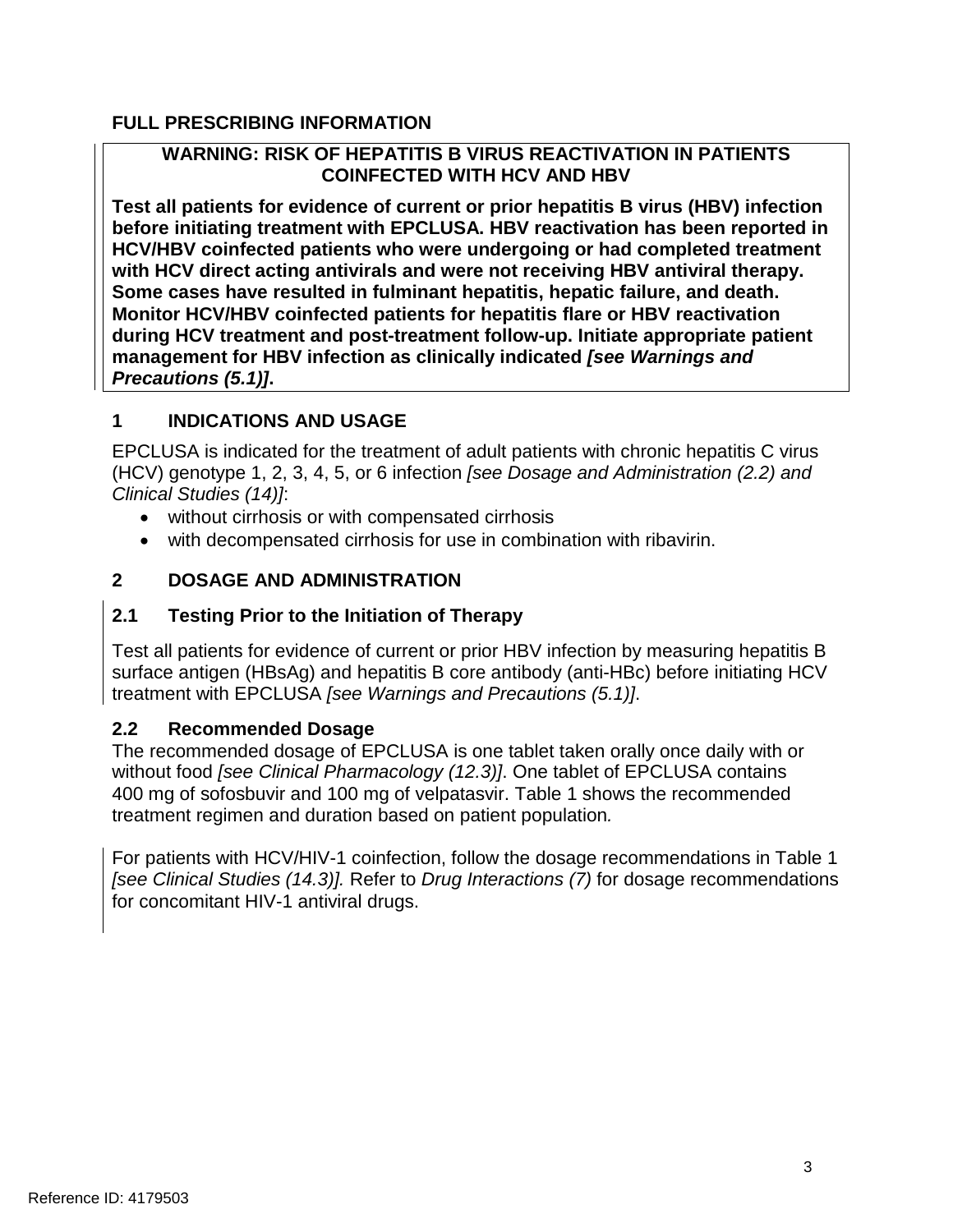# **Table 1 Recommended Treatment Regimen in Patients with Genotype 1, 2, 3, 4, 5, or 6 HCV**

| <b>Patient Population</b>                                                                                                          | <b>Treatment Regimen and Duration</b>   |
|------------------------------------------------------------------------------------------------------------------------------------|-----------------------------------------|
| Treatment-naïve and treatment-<br>experienced <sup>a</sup> , without cirrhosis and<br>with compensated cirrhosis<br>(Child-Pugh A) | EPCLUSA 12 weeks                        |
| Treatment-naïve and treatment-<br>experienced <sup>a</sup> , with decompensated<br>cirrhosis (Child-Pugh B or C)                   | EPCLUSA + ribavirin $^{\circ}$ 12 weeks |

a. In clinical trials, regimens contained peginterferon alfa/ribavirin with or without an HCV NS3/4A protease inhibitor (boceprevir, simeprevir, or telaprevir).

 per day for patients less than 75 kg and 1200 mg for those weighing at least 75 kg, divided and administered twice daily. The b. When administered with EPCLUSA, the recommended dosage of ribavirin is based on weight (administered with food): 1000 mg starting dosage and on-treatment dosage of ribavirin can be decreased based on hemoglobin and creatinine clearance. For ribavirin dosage modifications, refer to the ribavirin prescribing information.

## **2.3 No Dosage Recommendations in Severe Renal Impairment and End Stage Renal Disease**

No dosage recommendation can be given for patients with severe renal impairment (estimated Glomerular Filtration Rate [eGFR] less than 30 mL/min/1.73  $m^2$ ) or with end stage renal disease (ESRD), due to higher exposures (up to 20-fold) of the predominant sofosbuvir metabolite *[see Use in Specific Populations (8.6) and Clinical Pharmacology (12.3)]*.

# **3 DOSAGE FORMS AND STRENGTHS**

Each EPCLUSA tablet contains 400 mg of sofosbuvir and 100 mg of velpatasvir. The tablets are pink, diamond-shaped, film-coated, and debossed with "GSI" on one side and "7916" on the other side.

# **4 CONTRAINDICATIONS**

 EPCLUSA and ribavirin combination regimen is contraindicated in patients for whom ribavirin is contraindicated. Refer to the ribavirin prescribing information for a list of contraindications for ribavirin.

# **5 WARNINGS AND PRECAUTIONS**

## **5.1 Risk of Hepatitis B Virus Reactivation in Patients Coinfected with HCV and HBV**

Hepatitis B virus (HBV) reactivation has been reported in HCV/HBV coinfected patients who were undergoing or had completed treatment with HCV direct acting antivirals, and who were not receiving HBV antiviral therapy. Some cases have resulted in fulminant hepatitis, hepatic failure, and death. Cases have been reported in patients who are HBsAg positive and also in patients with serologic evidence of resolved HBV infection (i.e., HBsAg negative and anti-HBc positive). HBV reactivation has also been reported in patients receiving certain immunosuppressants or chemotherapeutic agents; the risk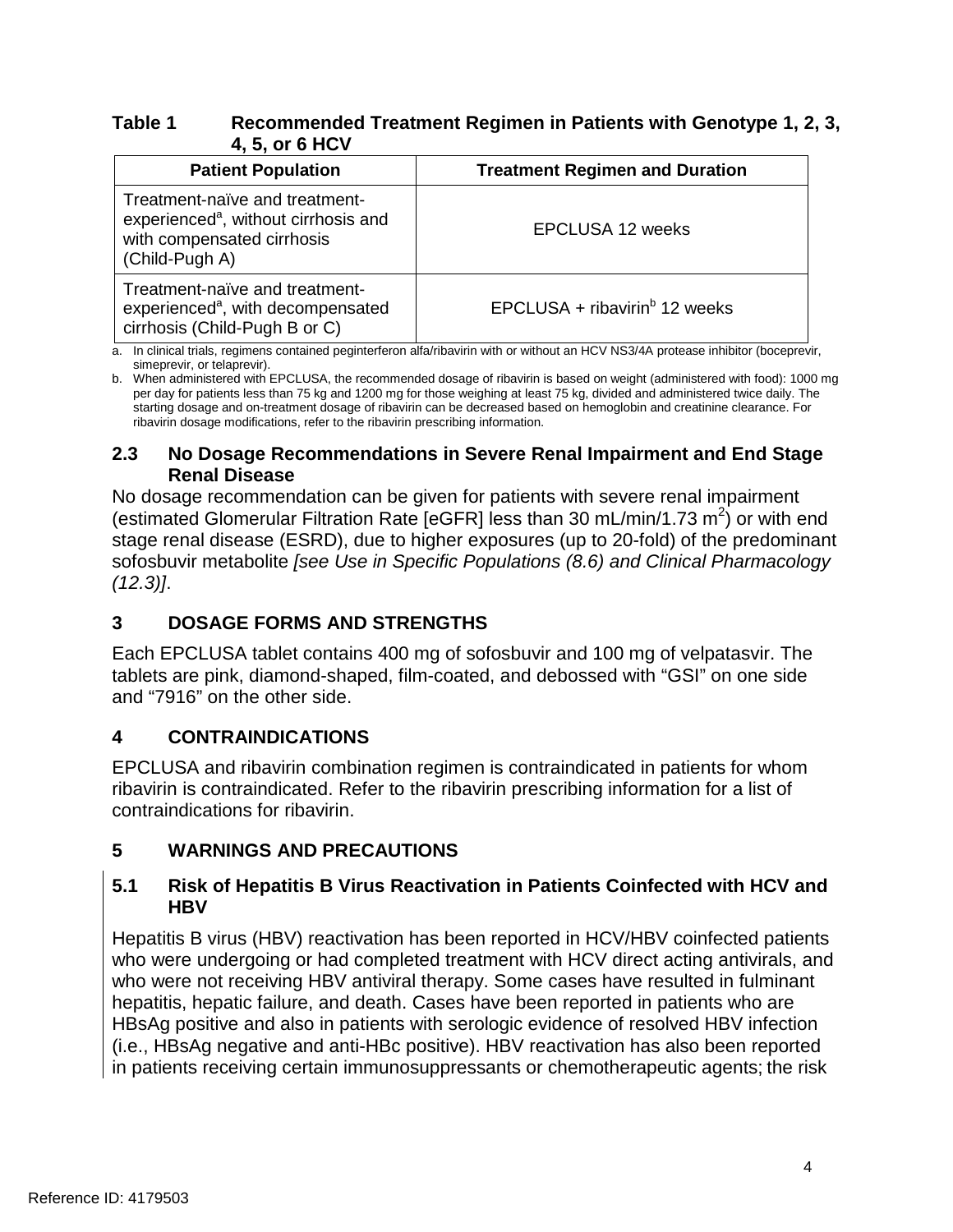of HBV reactivation associated with treatment with HCV direct-acting antivirals may be increased in these patients.

HBV reactivation is characterized as an abrupt increase in HBV replication manifesting as a rapid increase in serum HBV DNA level. In patients with resolved HBV infection, reappearance of HBsAg can occur. Reactivation of HBV replication may be accompanied by hepatitis, i.e., increases in aminotransferase levels and, in severe cases, increases in bilirubin levels, liver failure, and death can occur.

 Test all patients for evidence of current or prior HBV infection by measuring HBsAg and evidence of HBV infection, monitor for clinical and laboratory signs of hepatitis flare or HBV reactivation during HCV treatment with EPCLUSA and during post-treatment anti-HBc before initiating HCV treatment with EPCLUSA. In patients with serologic follow-up. Initiate appropriate patient management for HBV infection as clinically indicated.

## **5.2 Serious Symptomatic Bradycardia When Coadministered with Amiodarone**

 containing regimen. A fatal cardiac arrest was reported in a patient taking amiodarone Postmarketing cases of symptomatic bradycardia and cases requiring pacemaker intervention have been reported when amiodarone is coadministered with a sofosbuvirwho was coadministered a sofosbuvir-containing regimen

 HCV treatment. The mechanism for this effect is unknown. (HARVONI® [ledipasvir/sofosbuvir]). Bradycardia has generally occurred within hours to days, but cases have been observed up to 2 weeks after initiating HCV treatment. Patients also taking beta blockers, or those with underlying cardiac comorbidities and/or advanced liver disease may be at increased risk for symptomatic bradycardia with coadministration of amiodarone. Bradycardia generally resolved after discontinuation of

Coadministration of amiodarone with EPCLUSA is not recommended. For patients taking amiodarone who have no other alternative viable treatment options and who will be coadministered EPCLUSA:

- • Counsel patients about the risk of symptomatic bradycardia.
- Cardiac monitoring in an in-patient setting for the first 48 hours of coadministration is recommended, after which outpatient or self-monitoring of the heart rate should occur on a daily basis through at least the first 2 weeks of treatment.

Patients who are taking EPCLUSA who need to start amiodarone therapy due to no other alternative viable treatment options should undergo similar cardiac monitoring as outlined above.

 Due to amiodarone's long half-life, patients discontinuing amiodarone just prior to starting EPCLUSA should also undergo similar cardiac monitoring as outlined above.

Patients who develop signs or symptoms of bradycardia should seek medical evaluation immediately. Symptoms may include near-fainting or fainting, dizziness or lightheadedness, malaise, weakness, excessive tiredness, shortness of breath, chest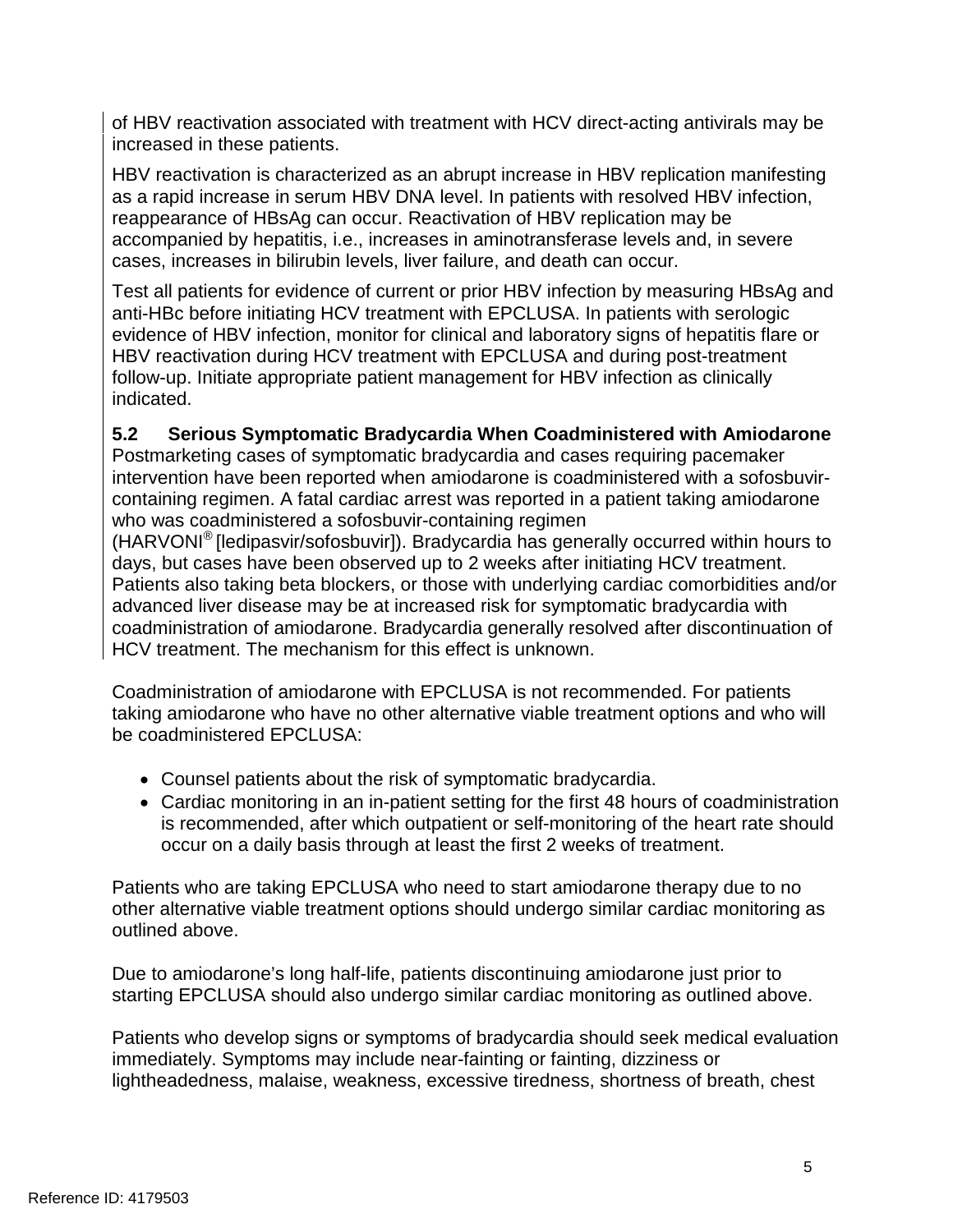pains, confusion, or memory problems *[see Adverse Reactions (6.2) and Drug Interactions (7.3)]*.

# **5.3 Risk of Reduced Therapeutic Effect Due to Concomitant Use of EPCLUSA with Inducers of P-gp and/or Moderate to Potent Inducers of CYP**

 reduced therapeutic effect of EPCLUSA. The use of these agents with EPCLUSA is not Drugs that are inducers of P-gp and/or moderate to potent inducers of CYP2B6, CYP2C8, or CYP3A4 (e.g., rifampin, St. John's wort, carbamazepine) may significantly decrease plasma concentrations of sofosbuvir and/or velpatasvir, leading to potentially recommended *[see Drug Interactions (7.3)]*.

# **5.4 Risks Associated with Ribavirin and EPCLUSA Combination Treatment**

 apply to this combination regimen. Refer to the ribavirin prescribing information for a full If EPCLUSA is administered with ribavirin, the warnings and precautions for ribavirin list of the warnings and precautions for ribavirin *[see Dosage and Administration (2.2)].* 

# **6 ADVERSE REACTIONS**

The following serious adverse reactions are described below and elsewhere in labeling:

• Serious Symptomatic Bradycardia When Coadministered with Amiodarone *[see Warnings and Precautions (5.2)].* 

# **6.1 Clinical Trials Experience**

Because clinical trials are conducted under widely varying conditions, adverse reaction rates observed in the clinical trials of a drug cannot be directly compared to rates in the clinical trials of another drug and may not reflect the rates observed in practice.

If EPCLUSA is administered with ribavirin, refer to the prescribing information for ribavirin for a description of ribavirin-associated adverse reactions.

 The adverse reactions data for EPCLUSA in patients without cirrhosis or with genotype 1, 2, 3, 4, 5, or 6 HCV, without cirrhosis or with compensated cirrhosis, who received EPCLUSA for 12 weeks. EPCLUSA was studied in placebo- and active-Adverse Reactions in Subjects without Cirrhosis or with Compensated Cirrhosis compensated cirrhosis were derived from three Phase 3 clinical trials (ASTRAL-1, ASTRAL-2, and ASTRAL-3) which evaluated a total of 1035 subjects infected with controlled trials *[see Clinical Studies (14.2)]*.

 events was 0.2% for subjects who received EPCLUSA for 12 weeks. The proportion of subjects who permanently discontinued treatment due to adverse

 The most common adverse reactions (adverse events assessed as causally related by the investigator and at least 10%) were headache and fatigue in subjects treated with EPCLUSA for 12 weeks.

 receiving 12 weeks of treatment with EPCLUSA in ASTRAL-1 include headache (22%), Adverse reactions, all grades, observed in greater than or equal to 5% of subjects fatigue (15%), nausea (9%), asthenia (5%), and insomnia (5%). Of subjects receiving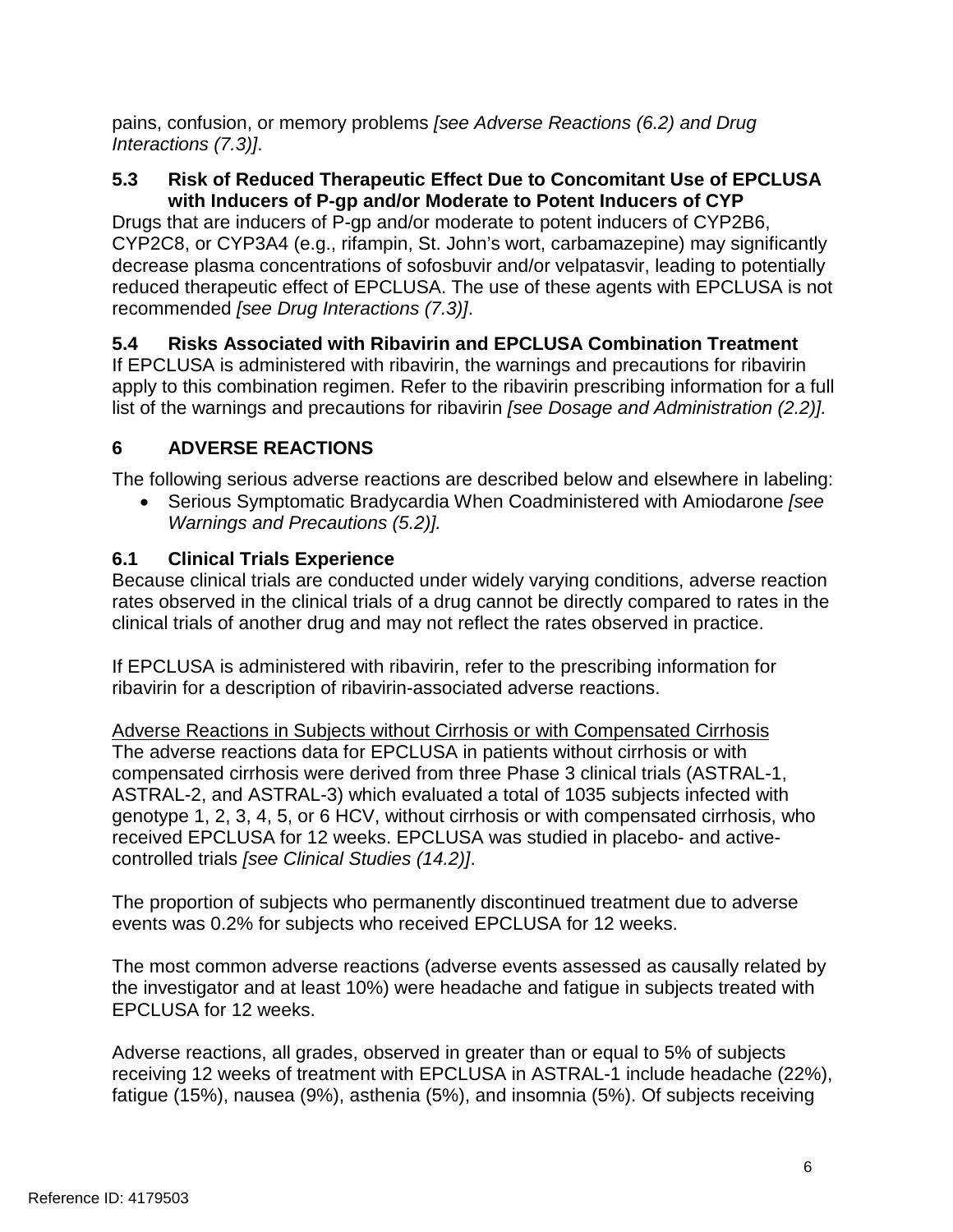mild severity (Grade 1). With the exception of asthenia, each of these adverse reactions EPCLUSA who experienced these adverse reactions, 79% had an adverse reaction of occurred at a similar frequency or more frequently in subjects treated with placebo compared to subjects treated with EPCLUSA (asthenia: 3% versus 5% for the placebo and EPCLUSA groups, respectively).

 ASTRAL-3 were consistent with those observed in ASTRAL-1. Irritability was also observed in greater than or equal to 5% of subjects treated with EPCLUSA in The adverse reactions observed in subjects treated with EPCLUSA in ASTRAL-2 and ASTRAL-3.

## Adverse Reactions in Subjects Coinfected with HCV and HIV-1

The safety assessment of EPCLUSA in subjects with HCV/HIV-1 coinfection was based on an open-label clinical trial (ASTRAL-5) in 106 subjects who were on stable antiretroviral therapy *[see Clinical Studies (14.3)]*. The safety profile in HCV/HIV-1 coinfected subjects was similar to that observed in HCV mono-infected subjects. The most common adverse reactions occurring in at least 10% of subjects were fatigue (22%) and headache (10%).

## Adverse Reactions in Subjects with Decompensated Cirrhosis

The safety assessment of EPCLUSA in subjects infected with genotype 1, 2, 3, 4, or 6 HCV with decompensated cirrhosis was based on one Phase 3 trial (ASTRAL-4) including 87 subjects who received EPCLUSA with ribavirin for 12 weeks. All 87 subjects had Child-Pugh B cirrhosis at screening. On the first day of treatment with EPCLUSA with ribavirin, 6 subjects and 4 subjects were assessed to have Child-Pugh A and Child-Pugh C cirrhosis, respectively *[see Clinical Studies (14.4)]*.

 The most common adverse reactions (adverse events assessed as causally related by the investigator, all grades with frequency of 10% or greater) in the 87 subjects who received EPCLUSA with ribavirin for 12 weeks were fatigue (32%), anemia (26%), nausea (15%), headache (11%), insomnia (11%), and diarrhea (10%). Of subjects who experienced these adverse reactions, 98% had adverse reactions of mild to moderate severity.

A total of 4 (5%) subjects permanently discontinued EPCLUSA with ribavirin due to an adverse event; there was no adverse event leading to discontinuation that occurred in more than 1 subject.

 observed in 23% and 7% of subjects treated with EPCLUSA with ribavirin for 12 weeks, respectively. Ribavirin was permanently discontinued in 17% of subjects treated with Decreases in hemoglobin to less than 10 g/dL and 8.5 g/dL during treatment were EPCLUSA with ribavirin for 12 weeks, due to adverse reactions.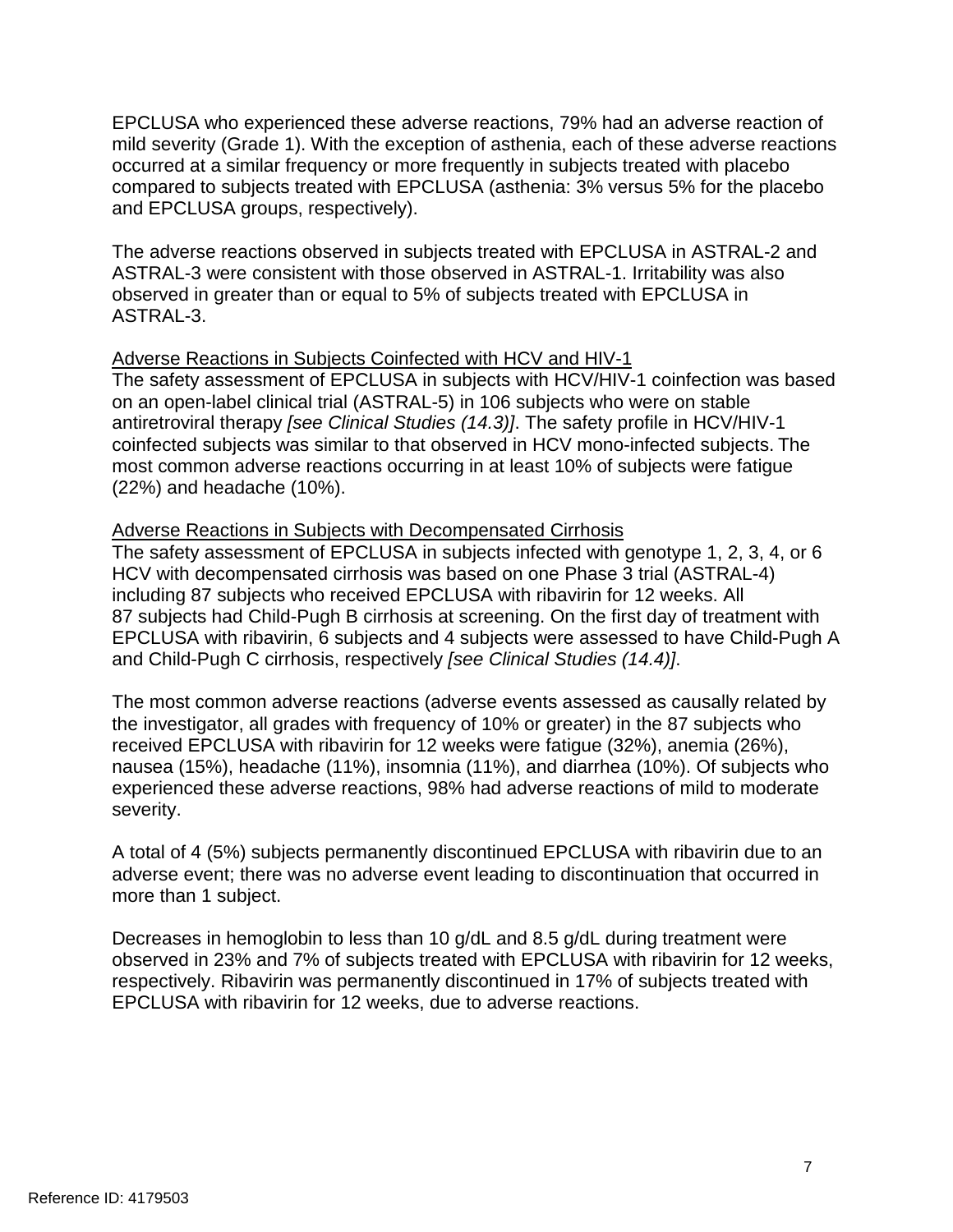### Less Common Adverse Reactions Reported in Clinical Trials

The following adverse reactions occurred in less than 5% of subjects without cirrhosis or with compensated cirrhosis treated with EPCLUSA for 12 weeks and are included because of a potential causal relationship.

*Rash:* In the ASTRAL-1 study, rash occurred in 2% of subjects treated with EPCLUSA and in 1% of subjects treated with placebo. No serious adverse reactions of rash occurred and all rashes were mild or moderate in severity.

*Depression:* In the ASTRAL-1 study, depressed mood occurred in 1% of subjects treated with EPCLUSA and was not reported by any subject taking placebo. No serious adverse reactions of depressed mood occurred and all events were mild or moderate in severity.

The following adverse reactions occurred in less than 10% of subjects with decompensated cirrhosis (ASTRAL-4) treated with EPCLUSA with ribavirin for 12 weeks and are included because of a potential causal relationship.

*Rash:* Rash occurred in 5% of subjects treated with EPCLUSA with ribavirin. No serious adverse reactions of rash occurred and all rashes were mild or moderate in severity.

### Laboratory Abnormalities

 than 3xULN were observed in 3% and 1% of subjects treated with EPCLUSA and placebo for 12 weeks, respectively; and in 6% and 3% of subjects treated with *Lipase Elevations:* In ASTRAL-1, isolated, asymptomatic lipase elevations of greater EPCLUSA in ASTRAL-2 and ASTRAL-3, respectively.

In the Phase 3 trial of subjects with decompensated cirrhosis (ASTRAL-4), lipase was assessed when amylase values were greater than or equal to 1.5xULN. Isolated, asymptomatic lipase elevations of greater than 3xULN were observed in 2% of subjects treated with EPCLUSA with ribavirin for 12 weeks.

*Creatine Kinase:* In ASTRAL-1, isolated, asymptomatic creatine kinase elevations greater than or equal to 10xULN were reported in 1% and 0% of subjects treated with EPCLUSA and placebo for 12 weeks, respectively; and in 2% and 1% of subjects treated with EPCLUSA in ASTRAL-2 and ASTRAL-3, respectively.

In the Phase 3 trial with decompensated cirrhosis (ASTRAL-4), isolated, asymptomatic creatine kinase elevations greater than or equal to 10xULN were reported in 1% of subjects treated with EPCLUSA with ribavirin for 12 weeks.

*Indirect Bilirubin:* Increases in indirect bilirubin up to 3 mg/dL above baseline were noted among HIV-1/HCV coinfected subjects treated with EPCLUSA and an atazanavir/ritonavir-based antiretroviral regimen. The elevated indirect bilirubin values were not associated with clinical adverse events and all subjects completed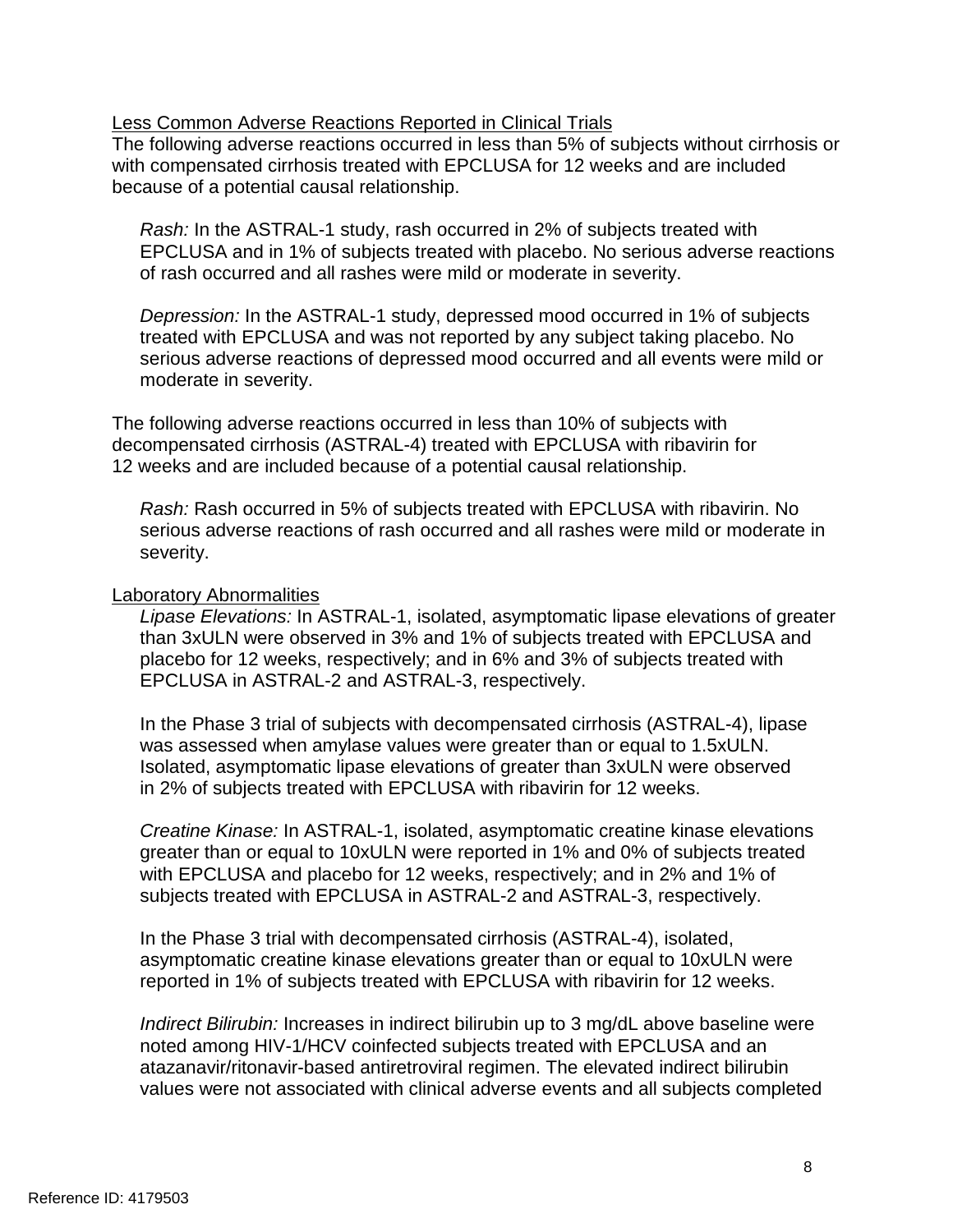12 weeks of EPCLUSA without dose adjustment or treatment interruption of either EPCLUSA or HIV antiretroviral agents.

# **6.2 Postmarketing Experience**

 of uncertain size, it is not always possible to reliably estimate their frequency or The following adverse reactions have been identified during post approval use of sofosbuvir. Because postmarketing reactions are reported voluntarily from a population establish a causal relationship to drug exposure.

# Cardiac Disorders

Serious symptomatic bradycardia has been reported in patients taking amiodarone who initiate treatment with a sofosbuvir-containing regimen *[see Warnings and Precautions (5.2) and Drug Interactions (7.3)].* 

# **Skin and Subcutaneous Tissue Disorders**

Skin rashes, sometimes with blisters or angioedema-like swelling Angioedema

# **7 DRUG INTERACTIONS**

# **7.1 Potential for Other Drugs to Affect EPCLUSA**

 Sofosbuvir and velpatasvir are substrates of drug transporters P-gp and BCRP while GS-331007 (the predominant circulating metabolite of sofosbuvir) is not. In vitro, slow metabolic turnover of velpatasvir by CYP2B6, CYP2C8, and CYP3A4 was observed.

Drugs that are inducers of P-gp and/or moderate to potent inducers of CYP2B6, CYP2C8, or CYP3A4 (e.g., rifampin, St. John's wort, carbamazepine) may decrease plasma concentrations of sofosbuvir and/or velpatasvir, leading to reduced therapeutic effect of EPCLUSA. The use of these agents with EPCLUSA is not recommended *[see Warnings and Precautions (5.3) and Clinical Pharmacology (12.3)]*. EPCLUSA may be coadministered with P-gp, BCRP, and CYP inhibitors.

# **7.2 Potential for EPCLUSA to Affect Other Drugs**

 protein (BCRP), OATP1B1, OATP1B3, and OATP2B1. Coadministration of EPCLUSA Velpatasvir is an inhibitor of drug transporters P-gp, breast cancer resistance with drugs that are substrates of these transporters may increase the exposure of such drugs.

Fluctuations in INR values may occur in patients receiving warfarin concomitant with HCV treatment, including treatment with EPCLUSA. Frequent monitoring of INR values is recommended during treatment and post-treatment follow-up.

# **7.3 Established and Potentially Significant Drug Interactions**

 Table 2 provides a listing of established or potentially clinically significant drug interactions. The drug interactions described are based on studies conducted with either EPCLUSA, the components of EPCLUSA (sofosbuvir and velpatasvir) as individual agents, or are predicted drug interactions that may occur with EPCLUSA *[see Warnings and Precautions (5.2, 5.3) and Clinical Pharmacology (12.3)]*.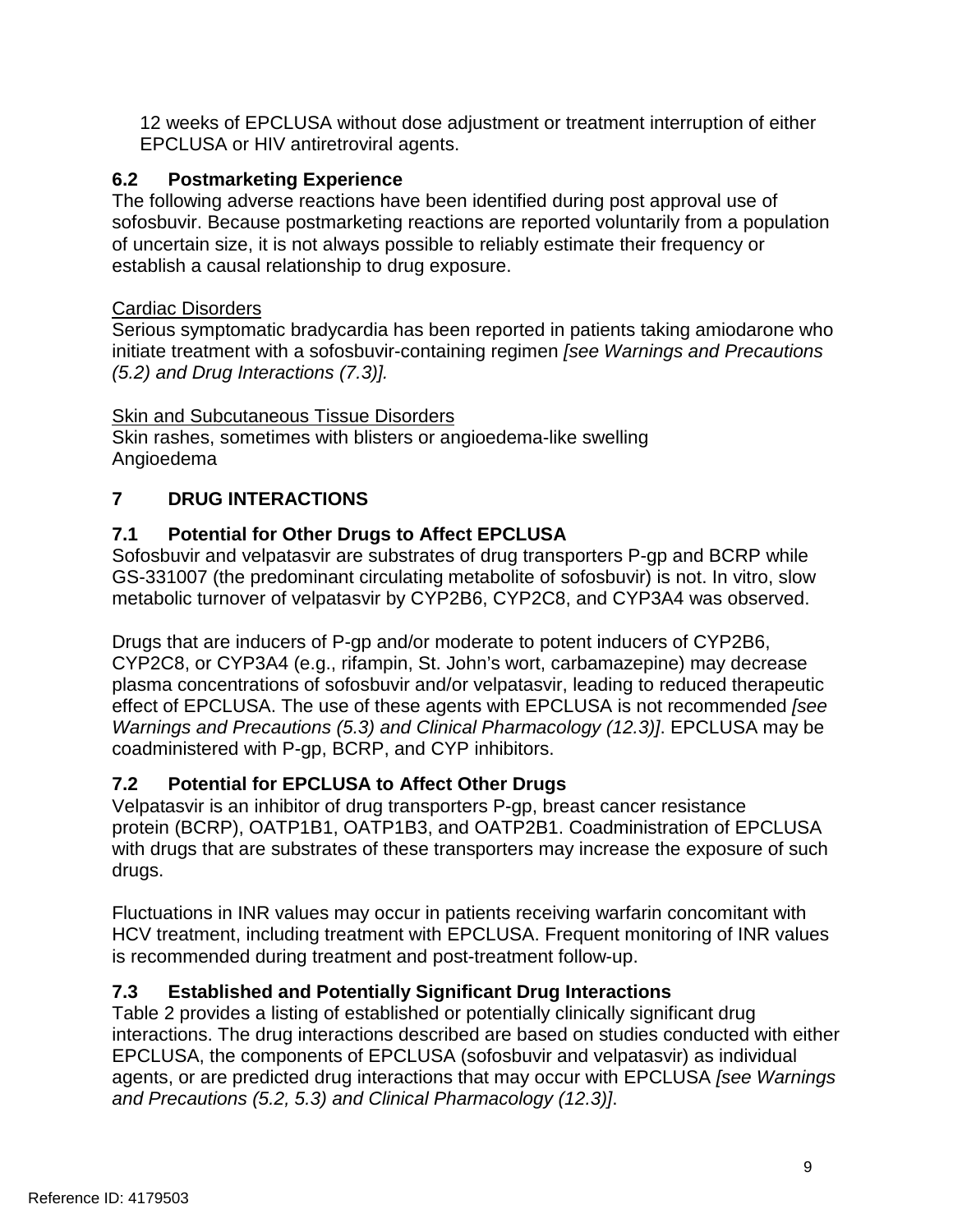|                                                                                         | וריאומוניסט וווני                                                                       |                                                                                                                                                                                                                                                                                                                                                                                     |
|-----------------------------------------------------------------------------------------|-----------------------------------------------------------------------------------------|-------------------------------------------------------------------------------------------------------------------------------------------------------------------------------------------------------------------------------------------------------------------------------------------------------------------------------------------------------------------------------------|
| <b>Concomitant Drug Class:</b><br><b>Drug Name</b>                                      | <b>Effect on</b><br>Concentration <sup>b</sup>                                          | <b>Clinical Effect/Recommendation</b>                                                                                                                                                                                                                                                                                                                                               |
| <b>Acid Reducing Agents:</b>                                                            | $\downarrow$ velpatasvir                                                                | Velpatasvir solubility decreases as pH increases. Drugs<br>that increase gastric pH are expected to decrease<br>concentration of velpatasvir.                                                                                                                                                                                                                                       |
| Antacids (e.g., aluminum<br>and magnesium hydroxide)                                    |                                                                                         | Separate antacid and EPCLUSA administration by<br>4 hours.                                                                                                                                                                                                                                                                                                                          |
| $H_2$ -receptor antagonists <sup>c</sup><br>(e.g., famotidine)                          |                                                                                         | H <sub>2</sub> -receptor antagonists may be administered<br>simultaneously with or 12 hours apart from EPCLUSA<br>at a dose that does not exceed doses comparable to<br>famotidine 40 mg twice daily.                                                                                                                                                                               |
| Proton-pump inhibitors <sup>c</sup><br>(e.g., omeprazole)                               |                                                                                         | Coadministration of omeprazole or other proton-pump<br>inhibitors is not recommended. If it is considered<br>medically necessary to coadminister, EPCLUSA should<br>be administered with food and taken 4 hours before<br>omeprazole 20 mg. Use with other proton-pump<br>inhibitors has not been studied.                                                                          |
| Antiarrhythmics:<br>amiodarone                                                          | Effect on<br>amiodarone,<br>sofosbuvir, and<br>velpatasvir<br>concentrations<br>unknown | Coadministration of amiodarone with a sofosbuvir-<br>containing regimen may result in serious symptomatic<br>bradycardia. The mechanism of this effect is unknown.<br>Coadministration of amiodarone with EPCLUSA is not<br>recommended; if coadministration is required, cardiac<br>monitoring is recommended [see Warnings and<br>Precautions (5.2) and Adverse Reactions (6.2)]. |
| digoxin <sup>c</sup>                                                                    | ↑ digoxin                                                                               | Therapeutic concentration monitoring of digoxin is<br>recommended when coadministered with EPCLUSA.<br>Refer to digoxin prescribing information for monitoring<br>and dose modification recommendations for<br>concentration increases of less than 50%.                                                                                                                            |
| <b>Anticancers:</b><br>topotecan                                                        | ↑ topotecan                                                                             | Coadministration is not recommended.                                                                                                                                                                                                                                                                                                                                                |
| <b>Anticonvulsants:</b><br>carbamazepine<br>phenytoin<br>phenobarbital<br>oxcarbazepine | $\downarrow$ sofosbuvir<br>$\downarrow$ velpatasvir                                     | Coadministration is not recommended.                                                                                                                                                                                                                                                                                                                                                |
| Antimycobacterials:<br>rifabutin<br>rifampin <sup>c</sup><br>rifapentine                | sofosbuvir<br>$\downarrow$ velpatasvir                                                  | Coadministration is not recommended.                                                                                                                                                                                                                                                                                                                                                |
| <b>HIV Antiretrovirals:</b><br>efavirenz <sup>c</sup>                                   | $\downarrow$ velpatasvir                                                                | Coadministration of EPCLUSA with<br>efavirenz-containing regimens is not recommended.                                                                                                                                                                                                                                                                                               |
| Regimens containing<br>tenofovir DF                                                     | ↑ tenofovir                                                                             | Monitor for tenofovir-associated adverse reactions in<br>patients receiving EPCLUSA concomitantly with a<br>regimen containing tenofovir DF. Refer to the<br>prescribing information of the tenofovir DF-containing<br>product for recommendations on renal monitoring.                                                                                                             |
| tipranavir/ritonavir                                                                    | $\downarrow$ sofosbuvir                                                                 | Coadministration is not recommended.                                                                                                                                                                                                                                                                                                                                                |

## **Table 2 Potentially Significant Drug Interactions: Alteration in Dose or Regimen May Be Recommended Based on Drug Interaction Studies or Predicted Interaction<sup>a</sup>**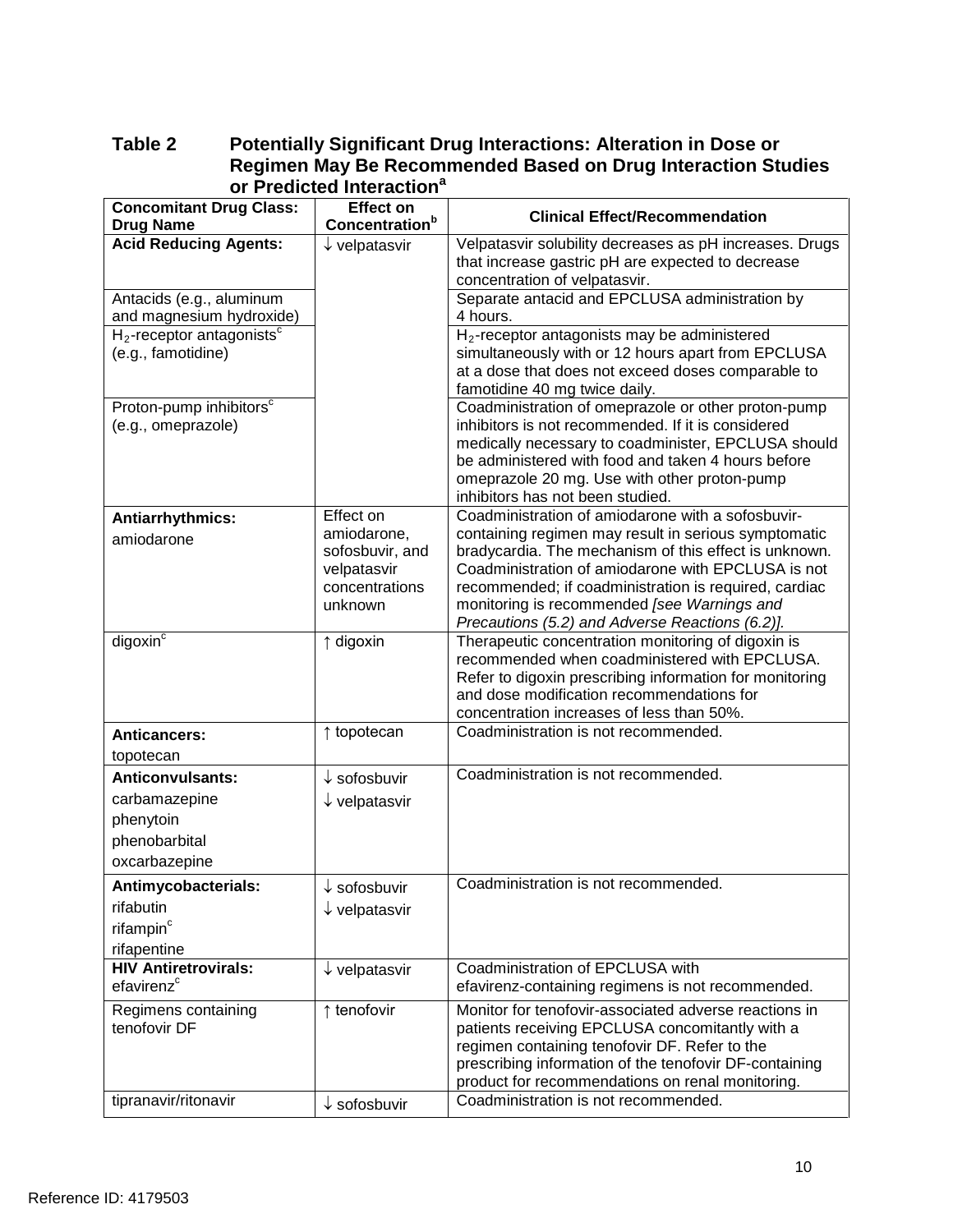| <b>Concomitant Drug Class:</b><br><b>Drug Name</b>                   | <b>Effect on</b><br><b>Concentration</b> <sup>b</sup> | <b>Clinical Effect/Recommendation</b>                                                                                                                                                                                                                                                         |
|----------------------------------------------------------------------|-------------------------------------------------------|-----------------------------------------------------------------------------------------------------------------------------------------------------------------------------------------------------------------------------------------------------------------------------------------------|
|                                                                      | $\downarrow$ velpatasvir                              |                                                                                                                                                                                                                                                                                               |
| <b>Herbal Supplements:</b>                                           | $\downarrow$ sofosbuvir                               | Coadministration is not recommended.                                                                                                                                                                                                                                                          |
| St. John's wort (Hypericum<br>perforatum)                            | $\downarrow$ velpatasvir                              |                                                                                                                                                                                                                                                                                               |
| <b>HMG-CoA Reductase</b><br>Inhibitors:<br>rosuvastatin <sup>c</sup> | rosuvastatin                                          | Coadministration of EPCLUSA with rosuvastatin may<br>significantly increase the concentration of rosuvastatin,<br>which is associated with increased risk of myopathy,<br>including rhabdomyolysis. Rosuvastatin may be<br>administered with EPCLUSA at a dose that does not<br>exceed 10 mg. |
| atorvastatin <sup>c</sup>                                            | atorvastatin                                          | Coadministration of EPCLUSA with atorvastatin may be<br>associated with increased risk of myopathy, including<br>rhabdomyolysis. Monitor closely for HMG-CoA<br>reductase inhibitor-associated adverse reactions, such<br>as myopathy and rhabdomyolysis.                                     |

DF = disoproxil fumarate.

a. This table is not all inclusive.

b.  $\downarrow$  = decrease,  $\uparrow$  = increase.

c. These interactions have been studied in healthy adults.

## **7.4 Drugs without Clinically Significant Interactions with EPCLUSA**

Based on drug interaction studies conducted with the components of EPCLUSA (sofosbuvir or velpatasvir) or EPCLUSA, no clinically significant drug interactions have been observed with the following drugs *[see Clinical Pharmacology (12.3)]:* 

- EPCLUSA: atazanavir/ritonavir, cyclosporine, darunavir/ritonavir, dolutegravir, elvitegravir/cobicistat/emtricitabine/tenofovir alafenamide, emtricitabine, raltegravir, or rilpivirine
- Sofosbuvir: ethinyl estradiol/norgestimate, methadone, or tacrolimus
- Velpatasvir: ethinyl estradiol/norgestimate, ketoconazole, or pravastatin. See Table 2 for use of EPCLUSA with certain HIV antiretroviral regimens *[see Drug Interactions (7.3)]*.

# **8 USE IN SPECIFIC POPULATIONS**

## **8.1 Pregnancy**

## Risk Summary

If EPCLUSA is administered with ribavirin, the combination regimen is contraindicated in pregnant women and in men whose female partners are pregnant. Refer to the ribavirin prescribing information for more information on ribavirin-associated risks of use during pregnancy.

 No adequate human data are available to establish whether or not EPCLUSA poses a developmental outcomes was observed with the components of EPCLUSA (sofosbuvir exposures (AUC) to velpatasvir were approximately 31 (mice), 6 (rats), and 0.4 (rabbits) times the exposure in humans at the RHD, while exposures to the predominant risk to pregnancy outcomes. In animal reproduction studies, no evidence of adverse or velpatasvir) at exposures greater than those in humans at the recommended human dose (RHD) *[see Data]*. During organogenesis in the mouse, rat, and rabbit, systemic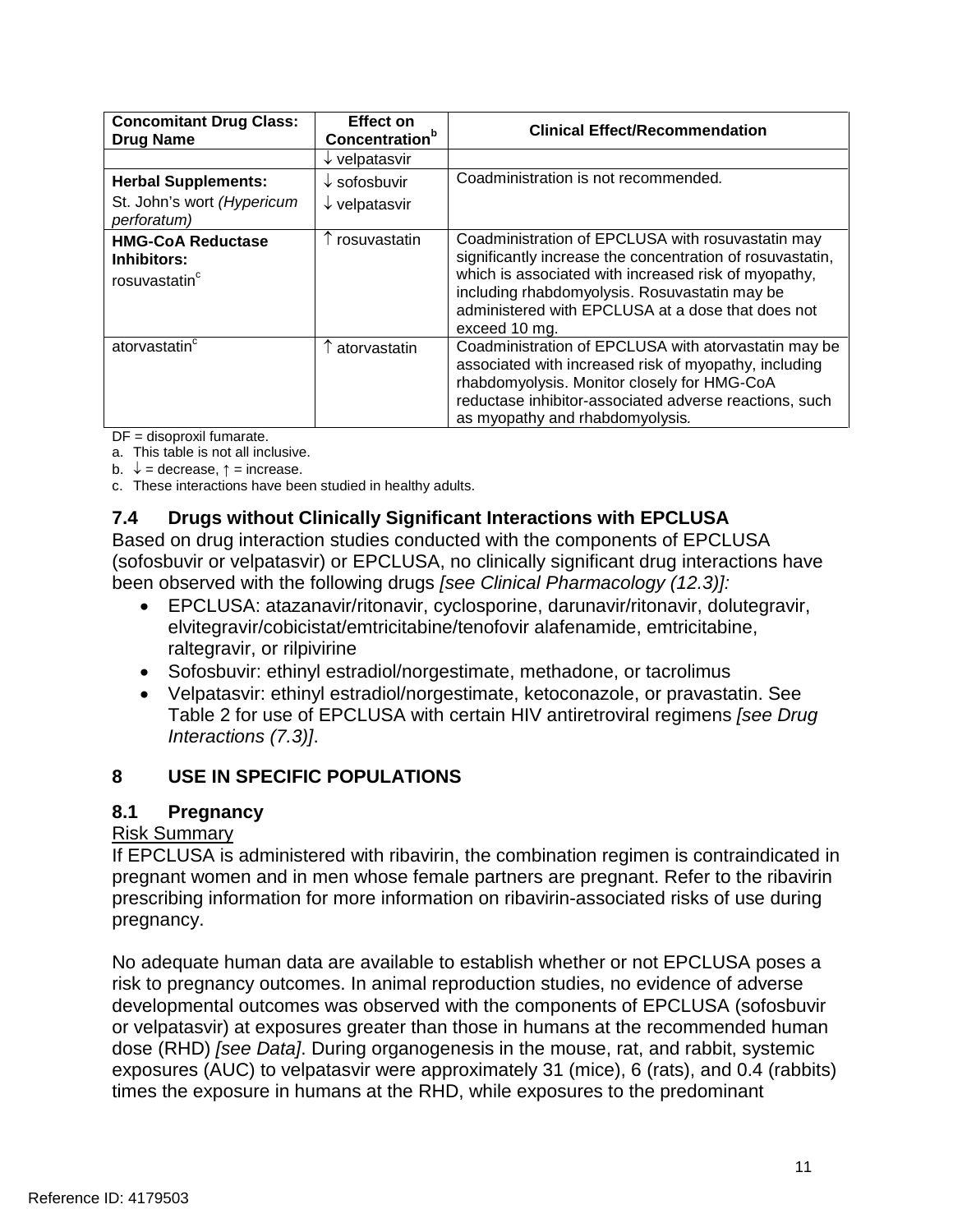circulating metabolite of sofosbuvir (GS-331007) were approximately 4 (rats) and 10 (rabbits) times the exposure in humans at the RHD. In rat pre/postnatal development studies, maternal systemic exposures (AUC) to velpatasvir and GS-331007 were approximately 5 times the exposures of each component in humans at the RHD.

 The background risk of major birth defects and miscarriage for the indicated population is unknown. In the U.S. general population, the estimated background risk of major birth defects and miscarriage in clinically recognized pregnancies is 2–4% and 15–20%, respectively.

## Data

 (GS-331007) during gestation were approximately 4 (rats) and 10 (rabbits) times the *Sofosbuvir:* Sofosbuvir was administered orally to pregnant rats (up to 500 mg/kg/day) and rabbits (up to 300 mg/kg/day) on gestation days 6 to 18 and 6 to 19, respectively, and also to rats (oral doses up to 500 mg/kg/day) on gestation day 6 to lactation/postpartum day 20. No significant effects on embryo-fetal (rats and rabbits) or pre/postnatal (rats) development were observed at the highest doses tested. The systemic exposures (AUC) of the predominant circulating metabolite of sofosbuvir exposure in humans at the RHD.

 gestation days 6 to 15, 6 to 17, and 7 to 20, respectively, and also to rats (oral doses up *Velpatasvir:* Velpatasvir was administered orally to pregnant mice (up to 1000 mg/kg/day), rats (up to 200 mg/kg/day) and rabbits (up to 300 mg/kg/day) on to 200 mg/kg) on gestation day 6 to lactation/post-partum day 20. No significant effects on embryo-fetal (mice, rats, and rabbits) or pre/postnatal (rats) development were observed at the highest doses tested. The systemic exposures (AUC) of velpatasvir during gestation were approximately 31 (mice), 6 (rats), and 0.4 (rabbits) times the exposure in humans at the RHD.

# **8.2 Lactation**

# Risk Summary

 It is not known whether the components of EPCLUSA and its metabolites are present in human breast milk, affect human milk production, or have effects on the breastfed without effect on nursing pups. When administered to lactating rats, velpatasvir was infant. The predominant circulating metabolite of sofosbuvir (GS-331007) was the primary component observed in the milk of lactating rats administered sofosbuvir, detected in the milk of lactating rats and in the plasma of nursing pups without effects on the nursing pups *[see Data]*.

 the mother's clinical need for EPCLUSA and any potential adverse effects on the The development and health benefits of breastfeeding should be considered along with breastfed child from EPCLUSA or from the underlying maternal condition.

If EPCLUSA is administered with ribavirin, the nursing mother's information for ribavirin also applies to this combination regimen. Refer to the ribavirin prescribing information for more information on use during lactation.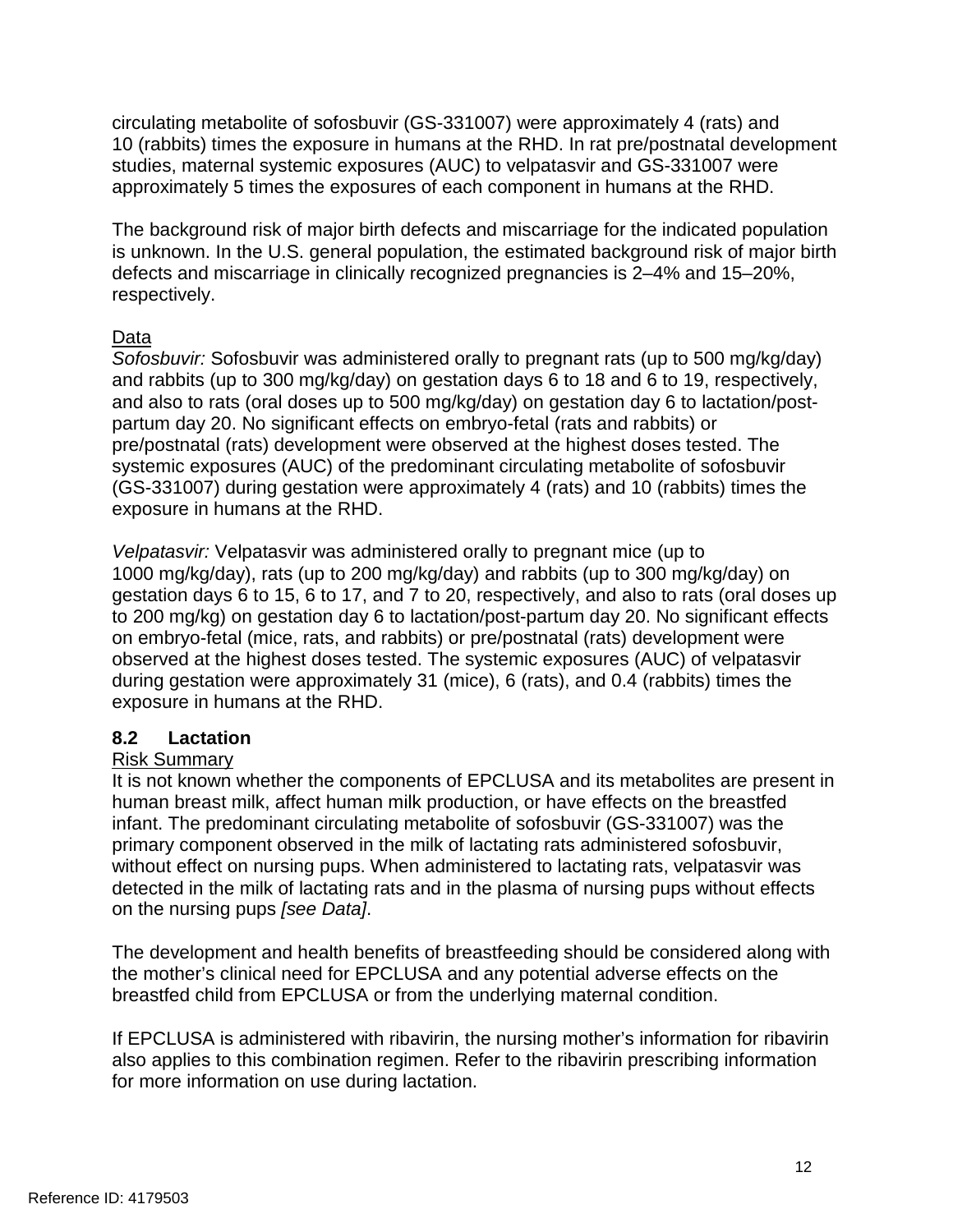# Data

 observed in nursing pups at the highest dose tested in rats. Maternal systemic approximately 2% that of maternal exposure observed in nursing pups on lactation *Sofosbuvir:* No effects of sofosbuvir on growth and postnatal development were exposure (AUC) to the predominant circulating metabolite of sofosbuvir (GS-331007) was approximately 5 times the exposure in humans at the RHD, with exposure of day 10. In a lactation study, sofosbuvir metabolites (primarily GS-331007) were excreted into the milk of lactating rats following administration of a single oral dose of sofosbuvir (20 mg/kg) on lactation day 2, with milk concentrations of approximately 10% that of maternal plasma concentrations observed 1 hour post-dose.

 observed in nursing pups at the highest dose tested in rats*.* Maternal systemic exposure (AUC) to velpatasvir was approximately 5 times the exposure in humans at the RHD. Velpatasvir was present in the milk (approximately 173% that of maternal *Velpatasvir:* No effects of velpatasvir on growth and postnatal development were plasma concentrations) of lactating rats following a single oral dose of velpatasvir (30 mg/kg), and systemic exposure (AUC) in nursing pups was approximately 4% that of maternal exposure on lactation day 10.

# **8.3 Females and Males of Reproductive Potential**

If EPCLUSA is administered with ribavirin, the information for ribavirin with regard to pregnancy testing, contraception, and infertility also applies to this combination regimen. Refer to ribavirin prescribing information for additional information.

# **8.4 Pediatric Use**

Safety and effectiveness of EPCLUSA have not been established in pediatric patients.

# **8.5 Geriatric Use**

Clinical trials of EPCLUSA included 156 subjects aged 65 and over (12% of total number of subjects in the Phase 3 clinical trials). No overall differences in safety or effectiveness were observed between these subjects and younger subjects, and other reported clinical experience has not identified differences in responses between the elderly and younger patients, but greater sensitivity of some older individuals cannot be ruled out. No dosage adjustment of EPCLUSA is warranted in geriatric patients *[see Clinical Pharmacology (12.3)]*.

# **8.6 Renal Impairment**

 hemodialysis. No dosage recommendation can be given for patients with severe renal No dosage adjustment of EPCLUSA is required for patients with mild or moderate renal impairment. The safety and efficacy of EPCLUSA have not been established in patients with severe renal impairment (eGFR less than 30 mL/min/1.73 m<sup>2</sup>) or ESRD requiring impairment or ESRD *[see Dosage and Administration (2.3) and Clinical Pharmacology (12.3)]*. Refer to ribavirin prescribing information regarding use of ribavirin in patients with renal impairment.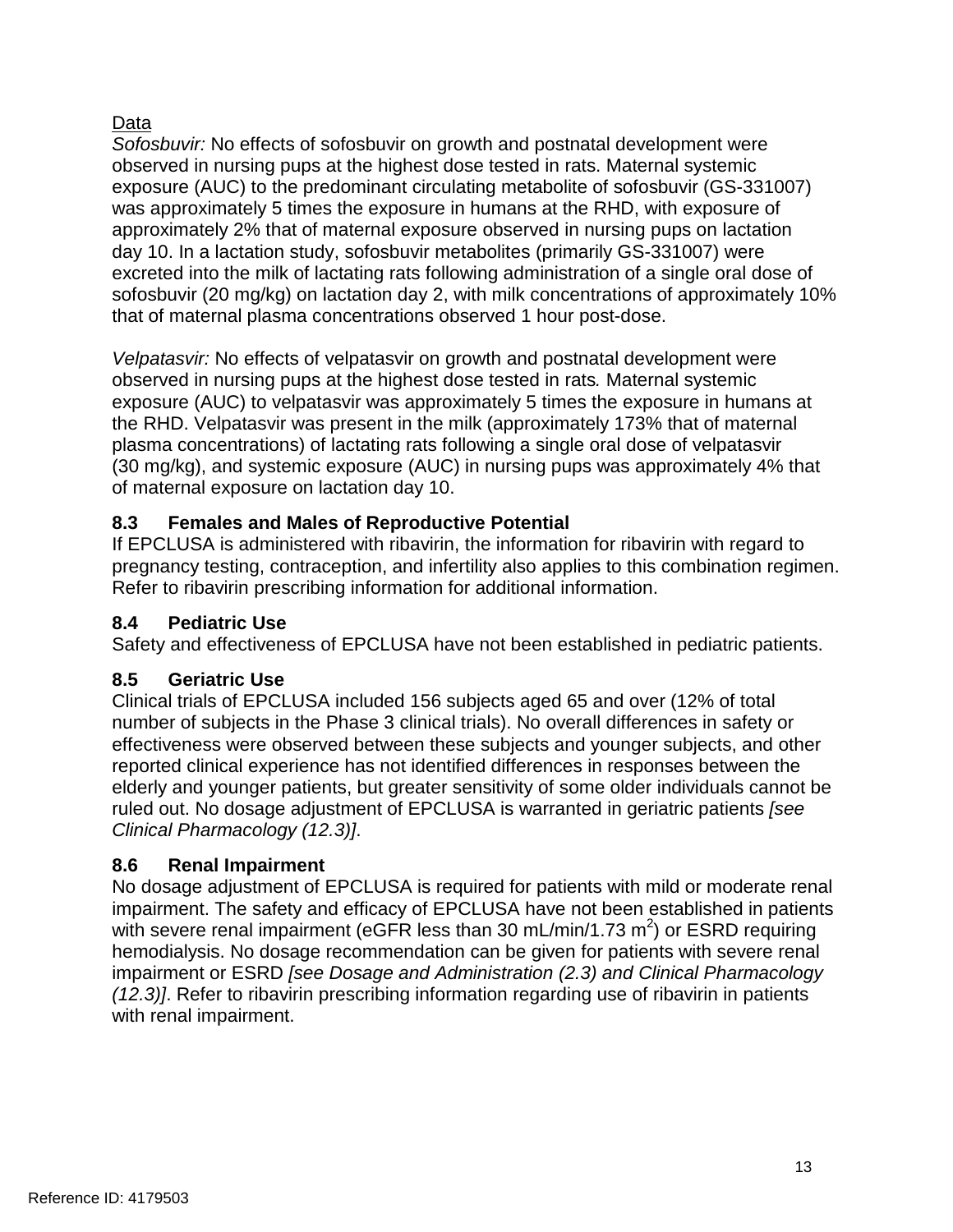# **8.7 Hepatic Impairment**

No dosage adjustment of EPCLUSA is required for patients with mild, moderate, or severe hepatic impairment (Child-Pugh Class A, B, or C) *[see Adverse Reactions (6.1), Clinical Pharmacology (12.3), and Clinical Studies (14)].* 

 indicated, is recommended for patients with decompensated cirrhosis receiving Clinical and hepatic laboratory monitoring (including direct bilirubin), as clinically treatment with EPCLUSA and ribavirin *[see Adverse Reactions (6.1)].* 

# **10 OVERDOSAGE**

 patient must be monitored for evidence of toxicity. Treatment of overdose with EPCLUSA consists of general supportive measures including monitoring of vital signs as well as observation of the clinical status of the patient. Hemodialysis can efficiently No specific antidote is available for overdose with EPCLUSA. If overdose occurs the remove the predominant circulating metabolite of sofosbuvir, GS-331007, with an extraction ratio of 53%. Hemodialysis is unlikely to result in significant removal of velpatasvir since velpatasvir is highly bound to plasma protein.

# **11 DESCRIPTION**

EPCLUSA is a fixed-dose combination tablet containing sofosbuvir and velpatasvir for oral administration. Sofosbuvir is a nucleotide analog HCV NS5B polymerase inhibitor and velpatasvir is an NS5A inhibitor.

 polyvinyl alcohol, talc, and titanium dioxide. Each tablet contains 400 mg sofosbuvir and 100 mg velpatasvir. The tablets include the following inactive ingredients: copovidone, croscarmellose sodium, magnesium stearate, and microcrystalline cellulose. The tablets are film-coated with a coating material containing the following inactive ingredients: iron oxide red, polyethylene glycol,

 $\mathsf{C}_{22}\mathsf{H}_{29}\mathsf{FN}_3\mathsf{O}_9\mathsf{P}$  and a molecular weight of 529.45. It has the following structural formula: *Sofosbuvir:* The IUPAC name for sofosbuvir is (*S*)-Isopropyl 2-((*S*)-(((2*R*,3*R*,4*R*,5*R*)-5 (2,4-dioxo-3,4-dihydropyrimidin-1(2*H*)-yl)-4-fluoro-3-hydroxy-4-methyltetrahydrofuran-2 yl)methoxy)-(phenoxy)phosphorylamino)propanoate. It has a molecular formula of



Sofosbuvir is a white to off-white crystalline solid with a solubility of at least 2 mg/mL across the pH range of 2–7.7 at 37 $\mathrm{^{\circ}C}$  and is slightly soluble in water.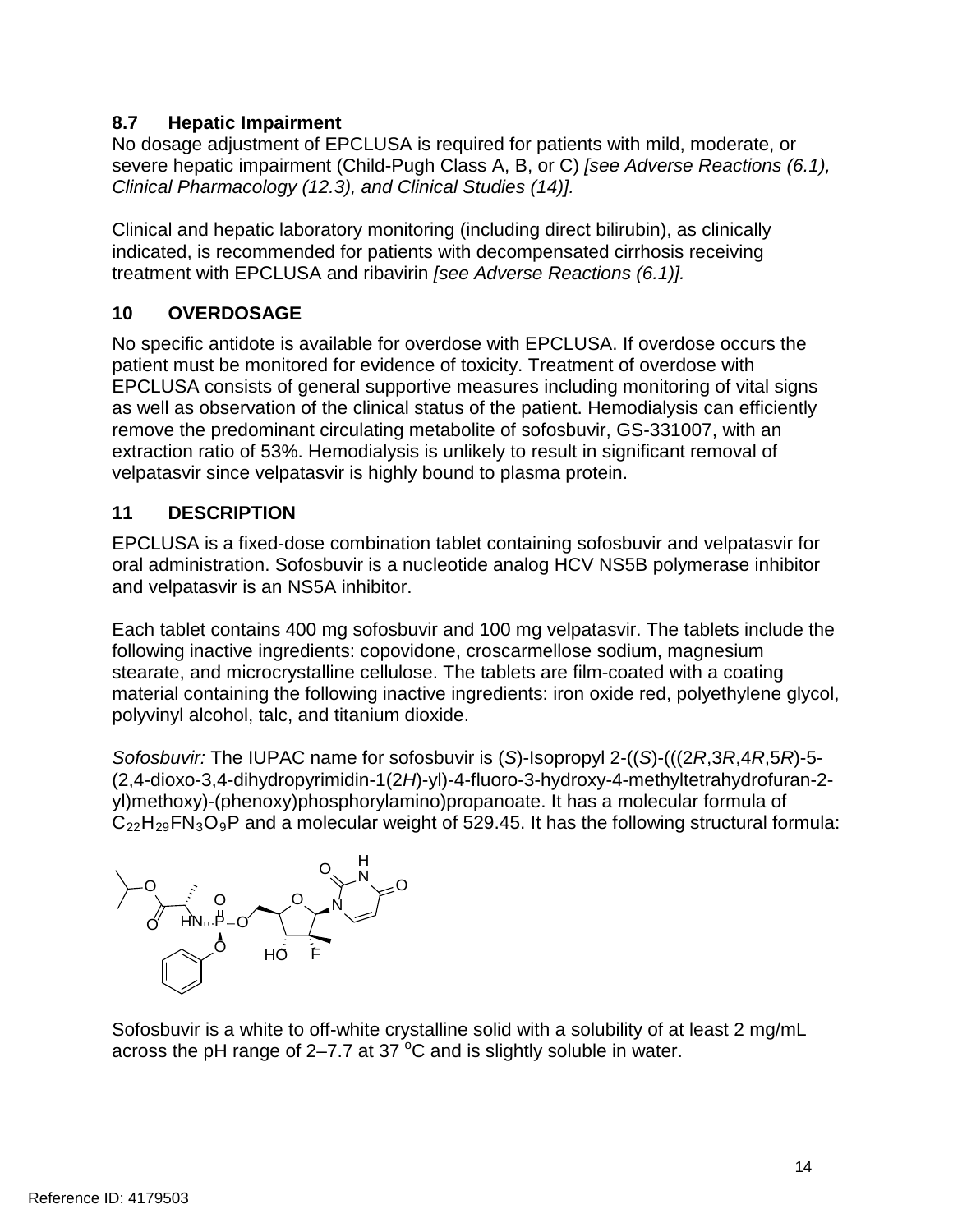formula of  $\mathsf{C}_{49}\mathsf{H}_{54}\mathsf{N}_{8}\mathsf{O}_{8}$  and a molecular weight of 883.0. It has the following structural *Velpatasvir:* The IUPAC name for velpatasvir is Methyl {(1*R*)-2-[(2*S*,4*S*)-2-(5-{2 [(2*S*,5*S*)-1-{(2*S*)-2-[(methoxycarbonyl)amino]-3-methylbutanoyl}-5-methylpyrrolidin-2-yl] 1,11-dihydro[2]benzopyrano[4',3':6,7]naphtho[1,2-*d*]imidazol-9-yl}-1*H*-imidazol-2-yl)-4 (methoxymethyl)pyrrolidin-1-yl]-2-oxo-1-phenylethyl}carbamate. It has a molecular formula:



 Velpatasvir is practically insoluble (less than 0.1 mg/mL) above pH 5, slightly soluble (3.6 mg/mL) at pH 2, and soluble (greater than 36 mg/mL) at pH 1.2.

# **12 CLINICAL PHARMACOLOGY**

# **12.1 Mechanism of Action**

 acting antiviral agents against the hepatitis C virus *[see Microbiology (12.4)].*  EPCLUSA is a fixed-dose combination of sofosbuvir and velpatasvir which are direct-

# **12.2 Pharmacodynamics**

# Cardiac Electrophysiology

The effect of sofosbuvir 400 mg (recommended dosage) and 1200 mg (3 times the recommended dosage) on QTc interval was evaluated in an active-controlled (moxifloxacin 400 mg) thorough QT trial. At a dose 3 times the recommended dose, sofosbuvir does not prolong QTc to any clinically relevant extent.

The effect of velpatasvir 500 mg (5 times the recommended dosage) was evaluated in an active-controlled (moxifloxacin 400 mg) thorough QT trial. At a dose 5 times the recommended dose, velpatasvir does not prolong QTc interval to any clinically relevant extent.

# **12.3 Pharmacokinetics**

The pharmacokinetic properties of the components of EPCLUSA are provided in Table 3. The multiple dose pharmacokinetic parameters of sofosbuvir and its metabolite, GS-331007, and velpatasvir are provided in Table 4.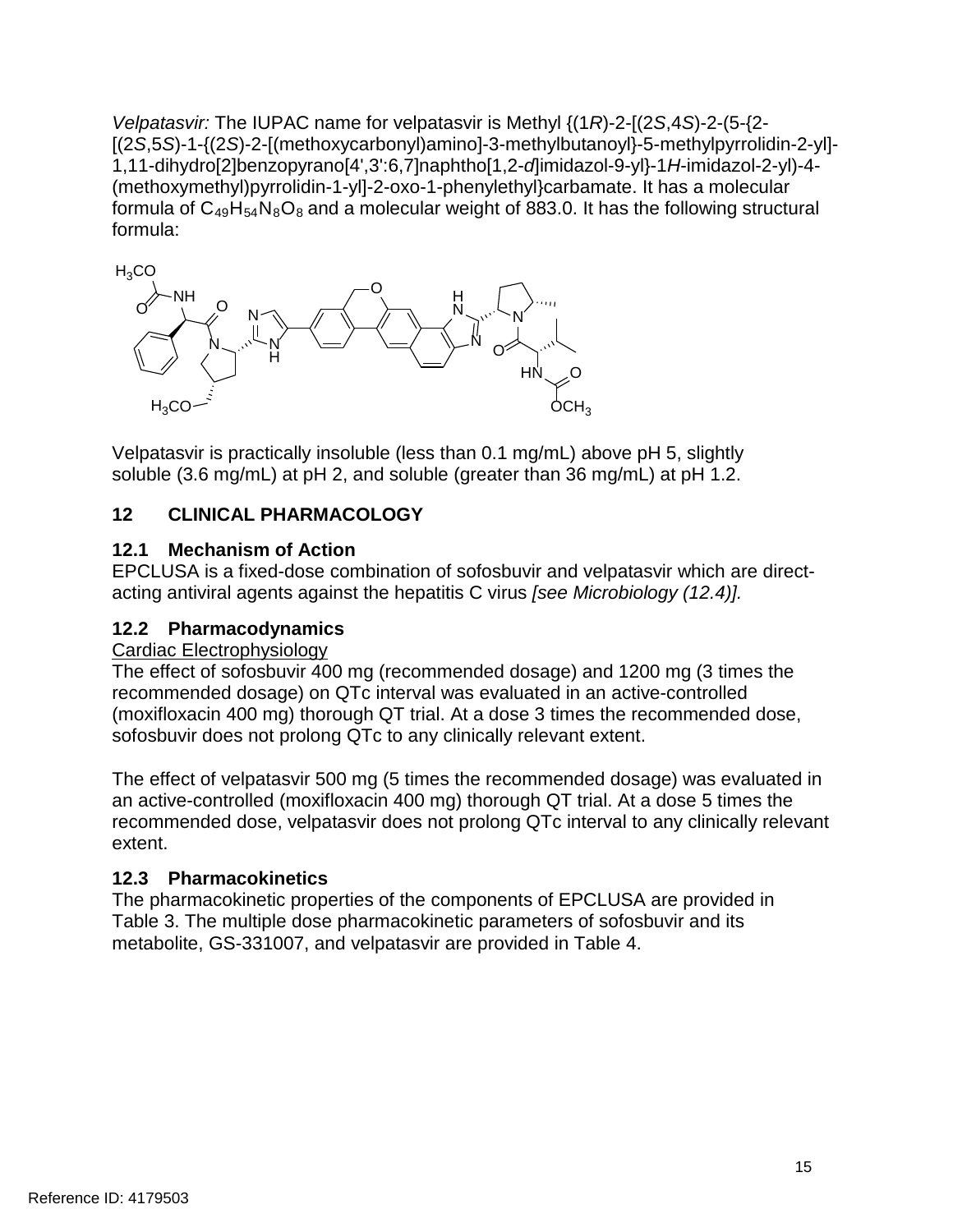|                                                            | Sofosbuvir                          | Velpatasvir                 |
|------------------------------------------------------------|-------------------------------------|-----------------------------|
| <b>Absorption</b>                                          |                                     |                             |
| $T_{\text{max}}$ (h)                                       | $0.5 - 1$                           | 3                           |
| Effect of moderate meal (relative to fasting) <sup>a</sup> | 60%                                 | ↑ 34%                       |
| Effect of high fat meal (relative to fasting) <sup>a</sup> | 78%                                 | ↑ 21%                       |
| <b>Distribution</b>                                        |                                     |                             |
| % Bound to human plasma proteins                           | $61 - 65$                           | >99.5                       |
| Blood-to-plasma ratio                                      | 0.7                                 | $0.52 - 0.67$               |
| <b>Metabolism</b>                                          |                                     |                             |
| Metabolism                                                 | Cathepsin A                         | CYP2B6                      |
|                                                            | CES <sub>1</sub>                    | CYP2C8                      |
|                                                            | HINT <sub>1</sub>                   | CYP3A4                      |
| <b>Elimination</b>                                         |                                     |                             |
| Major route of elimination                                 | SOF: metabolism                     |                             |
|                                                            | GS-331007 <sup>b</sup> : glomerular | Biliary excretion as parent |
|                                                            | filtration and active tubular       | (77%)                       |
|                                                            | secretion                           |                             |
| $t_{1/2}$ (h) <sup>c</sup>                                 | SOF: 0.5                            | 15                          |
|                                                            | GS-331007 <sup>b</sup> : 25         |                             |
| % Of dose excreted in urine <sup>d</sup>                   | 80 <sup>e</sup>                     | 0.4                         |
| % Of dose excreted in feces <sup>d</sup>                   | 14                                  | 94                          |

## **Table 3 Pharmacokinetic Properties of the Components of EPCLUSA**

CES1 = carboxylesterase 1; HINT1 = histidine triad nucleotide-binding protein 1.

a. Values refer to mean systemic exposure. Moderate meal = ~600 kcal, 30% fat; high fat meal = ~800 kcal, 50% fat. EPCLUSA can be taken with or without food.

b. GS-331007 is the primary circulating nucleoside metabolite of SOF.

c.  $t_{1/2}$  values refer to median terminal plasma half-life.

d. Single dose administration of  $[14C]$  SOF or  $[14C]$  VEL in mass balance studies.

e. Predominantly as GS-331007.

### **Table 4 Multiple Dose Pharmacokinetic Parameters of Sofosbuvir and its Metabolite, GS-331007, and Velpatasvir Following Oral Administration of EPCLUSA in HCV-Infected Adults**

| <b>Parameter</b><br>Mean (%CV)        | <b>Sofosbuvir</b> <sup>a</sup> | GS-331007 <sup>b</sup> | Velpatasvir <sup>c</sup> |  |
|---------------------------------------|--------------------------------|------------------------|--------------------------|--|
| $C_{\text{max}}$<br>(nanogram per mL) | 567 (30.7)                     | 898 (26.7)             | 259 (54.3)               |  |
| $AUC_{tau}$<br>(nanogram•hr per mL)   | 1268 (38.5)                    | 14372 (28.0)           | 2980 (51.3)              |  |
| $C_{trough}$<br>(nanogram per mL)     | ΝA                             | ΝA                     | 42 (67.3)                |  |

CV = coefficient of variation; NA = not applicable.

a. From Population PK analysis, N = 666

b. From Population PK analysis, N = 1029

c. From Population PK analysis, N = 1025

Sofosbuvir and GS-331007 AUC<sub>0-24</sub> and C<sub>max</sub> were similar in healthy adult subjects and subjects with HCV infection. Relative to healthy subjects (N=331), velpatasvir AUC<sub>0-24</sub> and C<sub>max</sub> were 37% lower and 42% lower, respectively, in HCV-infected subjects.

 Velpatasvir AUC increases in a greater than proportional manner from 5 to 50 mg and in a less than proportional manner from 50 to 450 mg in healthy volunteers. However, velpatasvir exhibited more than or near dose-proportional increase in exposures 25 mg to 150 mg in HCV-infected patients when coadministered with sofosbuvir. Sofosbuvir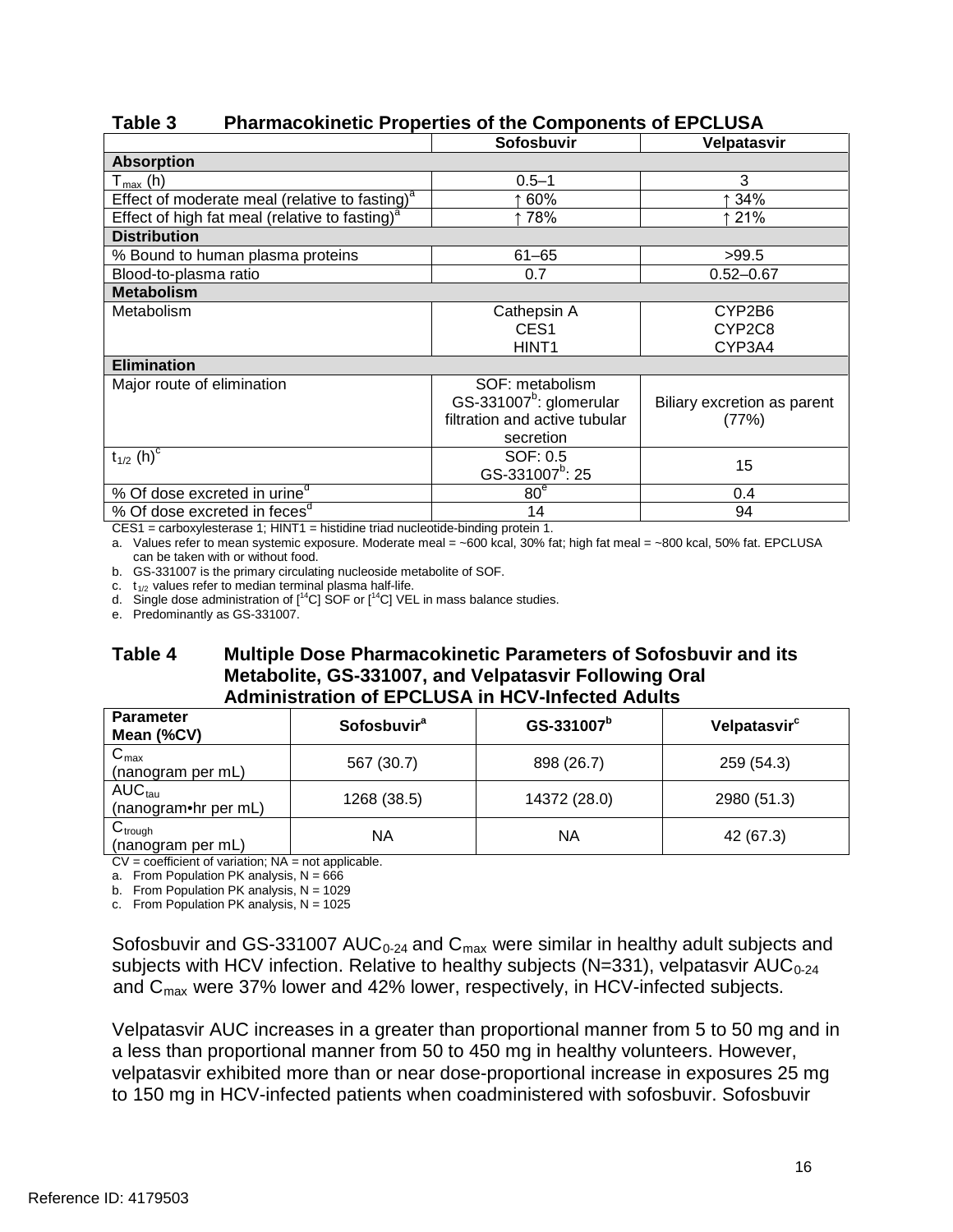to 1200 mg. and GS-331007 AUCs are near dose-proportional over the dose range of 200 mg

### Specific Populations

*Pediatric Patients:* The pharmacokinetics of sofosbuvir or velpatasvir in pediatric patients has not been established *[see Use in Specific Populations (8.4)]*.

*Geriatric Patients:* Population pharmacokinetic analysis in HCV-infected subjects showed that within the age range (18 to 82 years) analyzed, age did not have a clinically relevant effect on the exposure to sofosbuvir, GS-331007, or velpatasvir *[see Use in Specific Populations (8.5)]*.

## *Patients with Renal Impairment:*

The pharmacokinetics of sofosbuvir were studied in HCV negative subjects with mild (eGFR between 50 to less than 80 mL/min/1.73 m<sup>2</sup>), moderate (eGFR between 30 to less than 50 mL/min/1.73 m<sup>2</sup>), severe renal impairment (eGFR less than 30 mL/min/1.73 m<sup>2</sup>), and subjects with ESRD requiring hemodialysis following a single 400 mg dose of sofosbuvir. Relative to subjects with normal renal function (eGFR greater than 80 mL/min/1.73 m<sup>2</sup>), the sofosbuvir AUC<sub>0-inf</sub> was 61%, 107%, and 171% higher in subjects with mild, moderate, and severe renal impairment, while the GS-331007 AUC $_{0\text{-inf}}$  was 55%, 88%, and 451% higher, respectively.

In subjects with ESRD, relative to subjects with normal renal function, sofosbuvir and GS-331007 AUC $_{0\text{-inf}}$  was 28% and 1280% higher when sofosbuvir was dosed 1 hour before hemodialysis compared with 60% and 2070% higher when sofosbuvir was dosed 1 hour after hemodialysis, respectively. A 4 hour hemodialysis session removed approximately 18% of administered dose *[see Dosage and Administration (2.3) and Use in Specific Populations (8.6)].* 

The pharmacokinetics of velpatasvir were studied with a single dose of 100 mg velpatasvir in HCV negative subjects with severe renal impairment (eGFR less than 30 mL/min by Cockcroft-Gault). No clinically relevant differences in velpatasvir pharmacokinetics were observed between healthy subjects and subjects with severe renal impairment.

## *Patients with Hepatic Impairment:*

 The pharmacokinetics of sofosbuvir were studied following 7-day dosing of 400 mg severe hepatic impairment, while the GS-331007 AUC<sub>0-24</sub> were 18% and 9% higher, sofosbuvir in HCV-infected subjects with moderate and severe hepatic impairment (Child-Pugh Class B and C, respectively). Relative to subjects with normal hepatic function, the sofosbuvir  $AUC_{0-24}$  were 126% and 143% higher in moderate and respectively. Population pharmacokinetics analysis in HCV-infected subjects indicated that cirrhosis (including decompensated cirrhosis) had no clinically relevant effect on the exposure of sofosbuvir and GS-331007 *[see Use in Specific Populations (8.7)]*.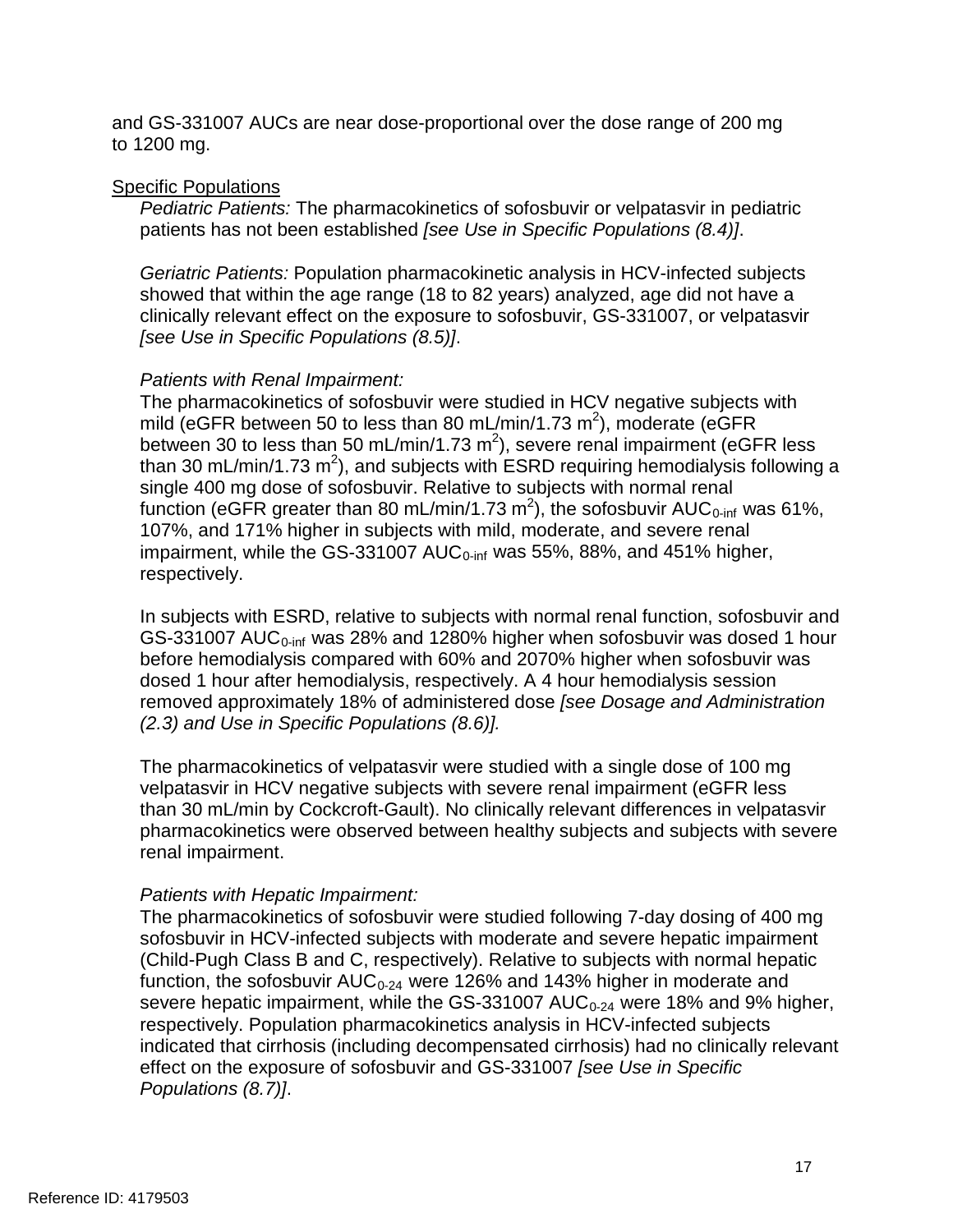subjects with moderate hepatic impairment, severe hepatic impairment, and control subjects with normal hepatic function. Population pharmacokinetics analysis in HCV-The pharmacokinetics of velpatasvir were studied with a single dose of 100 mg velpatasvir in HCV negative subjects with moderate and severe hepatic impairment (Child-Pugh Class B and C). Velpatasvir plasma exposure  $(AUC<sub>inf</sub>)$  was similar in infected subjects indicated that cirrhosis (including decompensated cirrhosis) had no clinically relevant effect on the exposure of velpatasvir *[see Use in Specific Populations (8.7)]*.

*Race:* Population pharmacokinetics analysis in HCV-infected subjects indicated that race had no clinically relevant effect on the exposure of sofosbuvir, GS-331007, or velpatasvir.

*Gender:* Population pharmacokinetics analysis in HCV-infected subjects indicated that gender had no clinically relevant effect on the exposure of sofosbuvir, GS-331007, or velpatasvir.

### Drug Interaction Studies

After oral administration of EPCLUSA, sofosbuvir is rapidly absorbed and subject to extensive first-pass hepatic extraction (hydrolysis followed by sequential phosphorylation) to form the pharmacologically active triphosphate. In clinical pharmacology studies, both sofosbuvir and the primary circulating metabolite GS-331007 (dephosphorylated nucleotide metabolite) were monitored for purposes of pharmacokinetic analyses.

 observed. Inducers of P-gp and/or moderate to potent inducers of CYP2B6, CYP2C8, or concentrations of sofosbuvir and/or velpatasvir, leading to reduced therapeutic effect of Sofosbuvir and velpatasvir are substrates of drug transporters P-gp and BCRP while GS-331007 is not. Velpatasvir is also transported by OATP1B1 and OATP1B3. In vitro, slow metabolic turnover of velpatasvir by CYP2B6, CYP2C8, and CYP3A4 was CYP3A4 (e.g., rifampin, St. John's wort, carbamazepine) may decrease plasma EPCLUSA *[see Warnings and Precautions (5.3) and Drug Interactions (7.3)]*. Coadministration with drugs that inhibit P-gp and/or BCRP may increase sofosbuvir and/or velpatasvir plasma concentrations without increasing GS-331007 plasma concentration. Drugs that inhibit CYP2B6, CYP2C8, or CYP3A4 may increase plasma concentration of velpatasvir.

 not an inhibitor of hepatic transporters OATP1A2 or OCT1, renal transporters OCT2, Velpatasvir is an inhibitor of drug transporter P-gp, BCRP, OATP1B1, OATP1B3, and OATP2B1, and its involvement in drug interactions with these transporters is primarily limited to the process of absorption. At clinically relevant concentration, velpatasvir is OAT1, OAT3 or MATE1, or CYP or UGT1A1 enzymes.

Sofosbuvir and GS-331007 are not inhibitors of drug transporters P-gp, BCRP, OATP1B1, OATP1B3, and OCT1 and GS-331007 is not an inhibitor of OAT1, OAT3,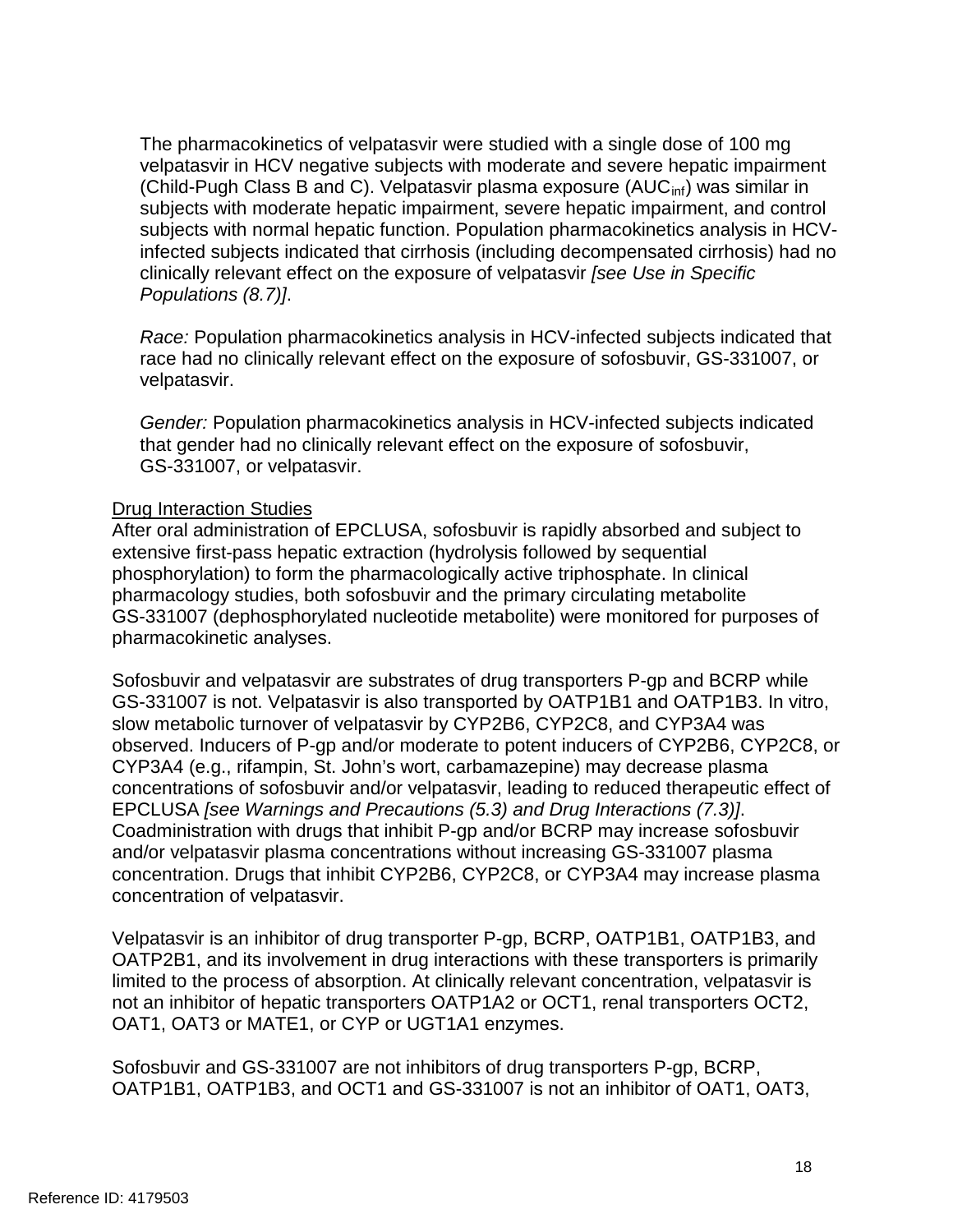OCT2, and MATE1. Sofosbuvir and GS-331007 are not inhibitors or inducers of CYP or UGT1A1 enzymes.

 velpatasvir are shown in Table 5. The effects of sofosbuvir, velpatasvir, or EPCLUSA on The effects of coadministered drugs on the exposure of sofosbuvir, GS-331007, and the exposure of coadministered drugs are shown in Table 6.

### **Table 5 Drug Interactions: Changes in Pharmacokinetic Parameters for Sofosbuvir, GS-331007, and Velpatasvir in the Presence of the Coadministered Druga**

| Coadmini-                                                 | Dose of<br>Coadmini-<br>stered Drug  | <b>SOF</b><br><b>Dose</b> | <b>VEL</b><br><b>Dose</b> |    |             |                      | Mean Ratio (90% CI) of Sofosbuvir, GS-331007,<br>and Velpatasvir PK With/Without<br><b>Coadministered Drug</b><br>No Effect=1.00 |                           |  |  |
|-----------------------------------------------------------|--------------------------------------|---------------------------|---------------------------|----|-------------|----------------------|----------------------------------------------------------------------------------------------------------------------------------|---------------------------|--|--|
| stered Drug                                               | (mg)                                 | (mg)                      | (mg)                      | N  |             | $C_{max}$            | <b>AUC</b>                                                                                                                       | $\mathbf{C}_{\text{min}}$ |  |  |
| Atazanavir/                                               |                                      |                           |                           |    | sofosbuvir  | 1.12<br>(0.97, 1.29) | 1.22<br>(1.12, 1.33)                                                                                                             | <b>NA</b>                 |  |  |
| ritonavir +<br>emtricitabine/                             | $300/100 +$<br>200/300 once<br>daily | 400<br>once<br>daily      | 100<br>once<br>daily      | 24 | GS-331007   | 1.21<br>(1.12, 1.29) | 1.32<br>(1.27, 1.36)                                                                                                             | 1.42<br>(1.37, 1.49)      |  |  |
| tenofovir DF                                              |                                      |                           |                           |    | velpatasvir | 1.55<br>(1.41, 1.71) | 2.42<br>(2.23, 2.64)                                                                                                             | 4.01<br>(3.57, 4.50)      |  |  |
| Cyclosporine                                              | 600 single dose                      | 400<br>single<br>dose     | <b>ND</b>                 | 19 | sofosbuvir  | 2.54<br>(1.87, 3.45) | 4.53<br>(3.26, 6.30)                                                                                                             | <b>NA</b>                 |  |  |
|                                                           |                                      |                           |                           |    | GS-331007   | 0.60<br>(0.53, 0.69) | 1.04<br>(0.90, 1.20)                                                                                                             | <b>NA</b>                 |  |  |
|                                                           |                                      | <b>ND</b>                 | 100<br>single<br>dose     | 12 | velpatasvir | 1.56<br>(1.22, 2.01) | 2.03<br>(1.51, 2.71)                                                                                                             | <b>NA</b>                 |  |  |
| Darunavir/                                                |                                      | 400<br>once<br>daily      | 100<br>once<br>daily      |    | sofosbuvir  | 0.62<br>(0.54, 0.71) | 0.72<br>(0.66, 0.80)                                                                                                             | <b>NA</b>                 |  |  |
| ritonavir +<br>emtricitabine/                             | $800/100 +$<br>200/300 once<br>daily |                           |                           | 29 | GS-331007   | 1.04<br>(0.99, 1.08) | 1.13<br>(1.08, 1.18)                                                                                                             | 1.13<br>(1.06, 1.19)      |  |  |
| tenofovir DF                                              |                                      |                           |                           |    | velpatasvir | 0.76<br>(0.65, 0.89) | 0.84<br>(0.72, 0.98)                                                                                                             | 1.01<br>(0.87, 1.18)      |  |  |
| Efavirenz/<br>emtricitabine/<br>tenofovir DF <sup>b</sup> |                                      |                           |                           |    | sofosbuvir  | 1.38<br>(1.14, 1.67) | 0.97<br>(0.83, 1.14)                                                                                                             | <b>NA</b>                 |  |  |
|                                                           | 600/200/300<br>once daily            | 400<br>once<br>daily      | 100<br>once<br>daily      | 14 | GS-331007   | 0.86<br>(0.80, 0.93) | 0.90<br>(0.85, 0.96)                                                                                                             | 1.01<br>(0.95, 1.07)      |  |  |
|                                                           |                                      |                           |                           |    | velpatasvir | 0.53<br>(0.43, 0.64) | 0.47<br>(0.39, 0.57)                                                                                                             | 0.43<br>(0.36, 0.52)      |  |  |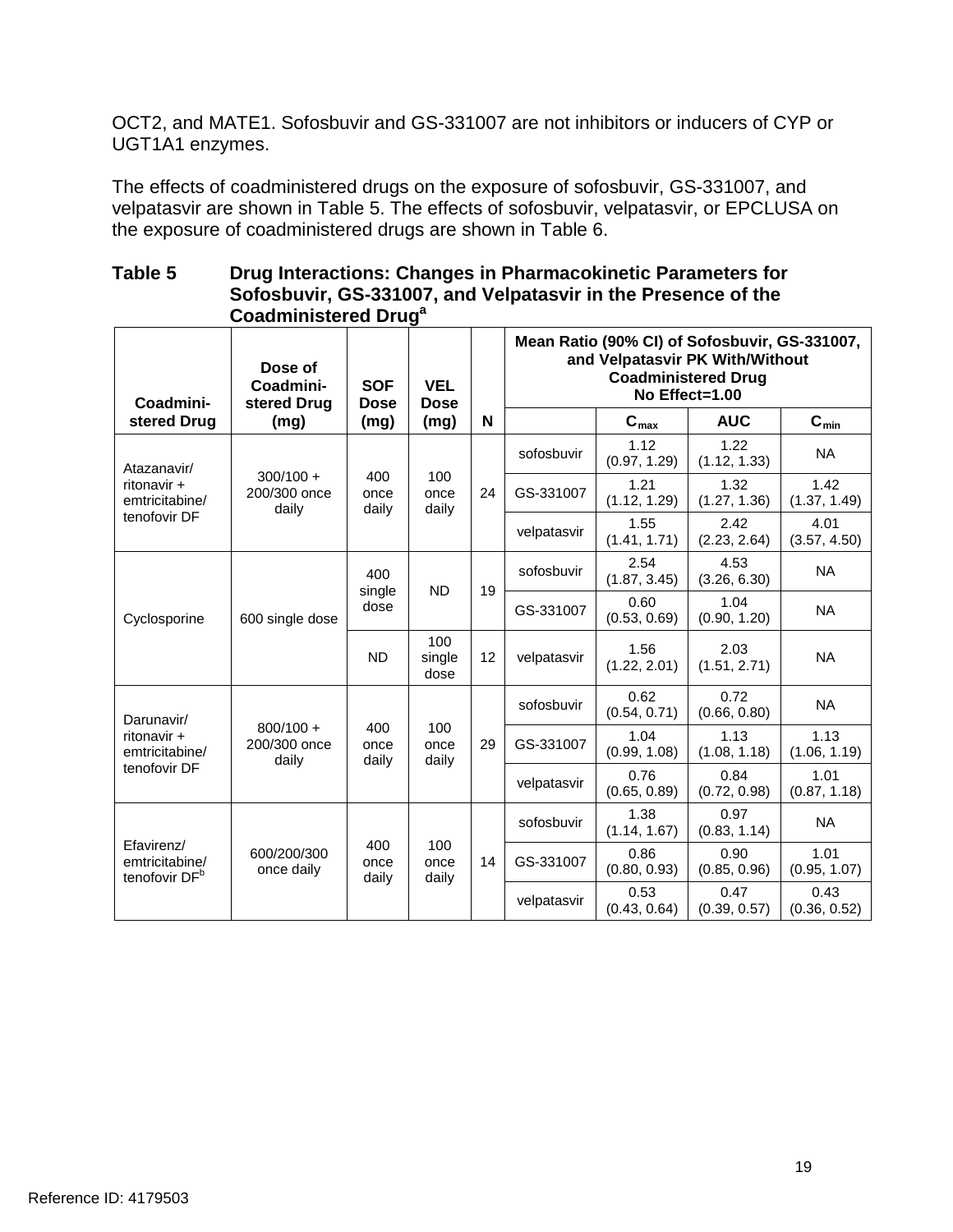| Coadmini-                     | Dose of<br>Coadmini-<br>stered Drug              | <b>SOF</b><br><b>Dose</b> | <b>VEL</b><br><b>Dose</b> |    | Mean Ratio (90% CI) of Sofosbuvir, GS-331007,<br>and Velpatasvir PK With/Without<br><b>Coadministered Drug</b><br>No Effect=1.00 |                      |                      |                           |
|-------------------------------|--------------------------------------------------|---------------------------|---------------------------|----|----------------------------------------------------------------------------------------------------------------------------------|----------------------|----------------------|---------------------------|
| stered Drug                   | (mg)                                             | (mg)                      | (mg)                      | N  |                                                                                                                                  | $C_{max}$            | <b>AUC</b>           | $\mathbf{C}_{\text{min}}$ |
| Elvitegravir/<br>cobicistat/  |                                                  |                           |                           |    | sofosbuvir                                                                                                                       | 1.23<br>(1.07, 1.42) | 1.37<br>(1.24, 1.52) | <b>NA</b>                 |
| emtricitabine/<br>tenofovir   | 150/150/200/10<br>once daily                     | 400<br>once<br>daily      | 100<br>once<br>daily      | 24 | GS-331007                                                                                                                        | 1.29<br>(1.25, 1.33) | 1.48<br>(1.43, 1.53) | 1.58<br>(1.52, 1.65)      |
| alafenamide <sup>c</sup>      |                                                  |                           |                           |    | velpatasvir                                                                                                                      | 1.30<br>(1.17, 1.45) | 1.50<br>(1.35, 1.66) | 1.60<br>(1.44, 1.78)      |
| Elvitegravir/                 |                                                  |                           |                           |    | sofosbuvir                                                                                                                       | 1.01<br>(0.85, 1.19) | 1.24<br>(1.13, 1.37) | <b>NA</b>                 |
| cobicistat/<br>emtricitabine/ | 150/150/200/30<br>0 once daily                   | 400<br>once<br>daily      | 100<br>once<br>daily      | 24 | GS-331007                                                                                                                        | 1.13<br>(1.07, 1.18) | 1.35<br>(1.30, 1.40) | 1.45<br>(1.38, 1.52)      |
| tenofovir DF <sup>d</sup>     |                                                  |                           |                           |    | velpatasvir                                                                                                                      | 1.05<br>(0.93, 1.19) | 1.19<br>(1.07, 1.34) | 1.37<br>(1.22, 1.54)      |
|                               |                                                  | 400<br>single<br>dose     |                           |    | sofosbuvir                                                                                                                       | 0.92<br>(0.82, 1.05) | 0.82<br>(0.74, 0.91) | <b>NA</b>                 |
|                               | 40 single dose<br>simultaneously<br>with EPCLUSA |                           | 100<br>single<br>dose     | 60 | GS-331007                                                                                                                        | 0.84<br>(0.78, 0.89) | 0.94<br>(0.91, 0.98) | <b>NA</b>                 |
|                               |                                                  |                           |                           |    | velpatasvir                                                                                                                      | 0.80<br>(0.70, 0.91) | 0.81<br>(0.71, 0.91) | <b>NA</b>                 |
| Famotidine                    | 40 single dose<br>12 hours prior<br>to EPCLUSA   |                           |                           | 60 | sofosbuvir                                                                                                                       | 0.77<br>(0.68, 0.87) | 0.80<br>(0.73, 0.88) | <b>NA</b>                 |
|                               |                                                  |                           |                           |    | GS-331007                                                                                                                        | 1.20<br>(1.13, 1.28) | 1.04<br>(1.01, 1.08) | <b>NA</b>                 |
|                               |                                                  |                           |                           |    | velpatasvir                                                                                                                      | 0.87<br>(0.76, 1.00) | 0.85<br>(0.74, 0.97) | <b>NA</b>                 |
| Ketoconazole                  | 200 twice daily                                  | <b>ND</b>                 | 100<br>single<br>dose     | 12 | velpatasvir                                                                                                                      | 1.29<br>(1.02, 1.64) | 1.71<br>(1.35, 2.18) | <b>NA</b>                 |
| Lopinavir/                    |                                                  |                           |                           |    | sofosbuvir                                                                                                                       | 0.59<br>(0.49, 0.71) | 0.71<br>(0.64, 0.78) | <b>NA</b>                 |
| ritonavir +<br>emtricitabine/ | $4x200/50 +$<br>200/300 once<br>daily            | 400<br>once<br>daily      | 100<br>once<br>daily      | 24 | GS-331007                                                                                                                        | 1.01<br>(0.98, 1.05) | 1.15<br>(1.09, 1.21) | 1.15<br>(1.07, 1.25)      |
| tenofovir DF                  |                                                  |                           |                           |    | velpatasvir                                                                                                                      | 0.70<br>(0.59, 0.83) | 1.02<br>(0.89, 1.17) | 1.63<br>(1.43, 1.85)      |
|                               |                                                  | 400                       |                           |    | sofosbuvir                                                                                                                       | 0.95<br>(0.68, 1.33) | 1.30<br>(1.00, 1.69) | <b>NA</b>                 |
| Methadone                     | 30 to 130 daily                                  | once<br>daily             | <b>ND</b>                 | 14 | GS-331007                                                                                                                        | 0.73<br>(0.65, 0.83) | 1.04<br>(0.89, 1.22) | <b>NA</b>                 |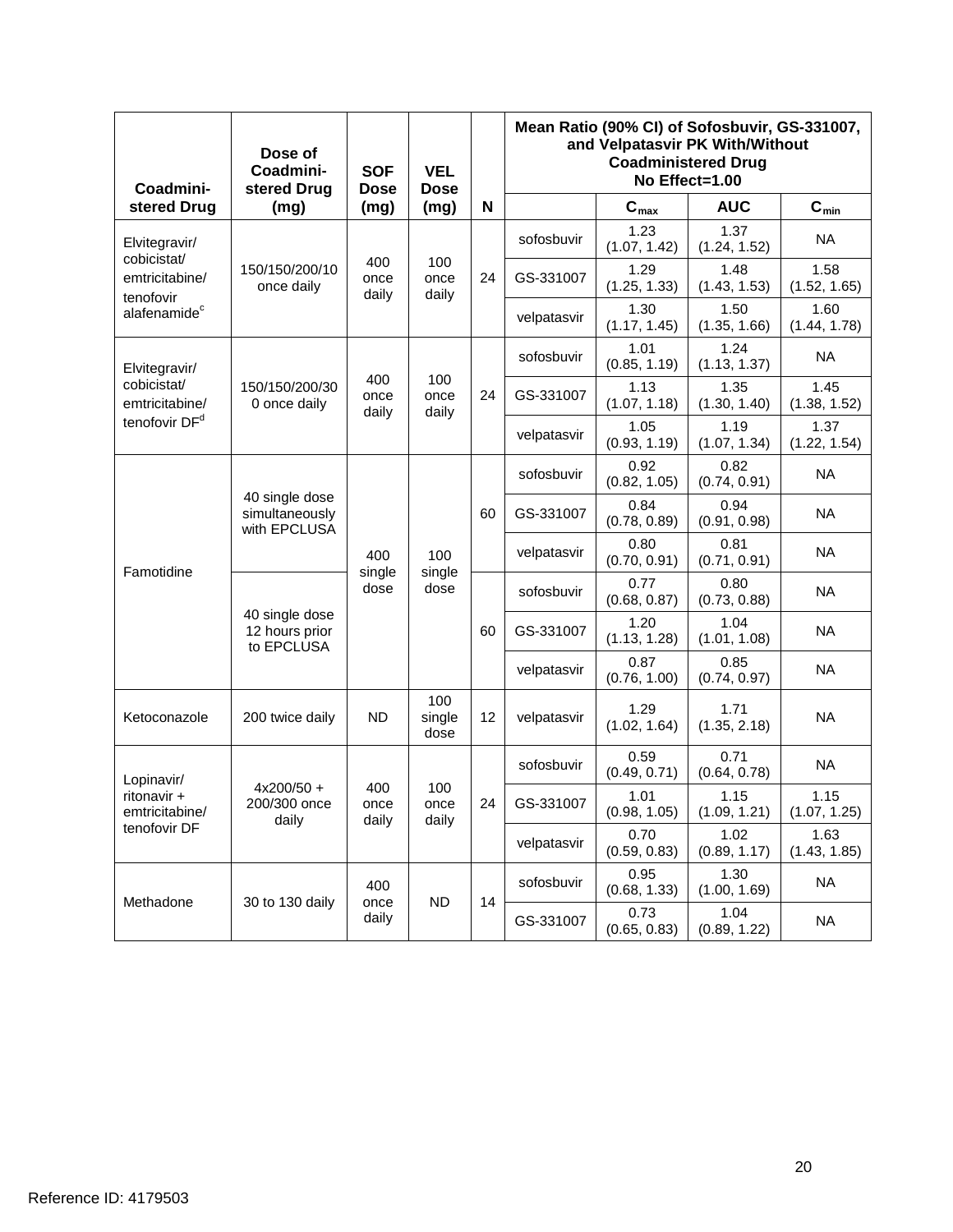| Coadmini-   | Dose of<br>Coadmini-<br>stered Drug                 | <b>SOF</b><br><b>Dose</b>                 | <b>VEL</b><br><b>Dose</b>                 |    | Mean Ratio (90% CI) of Sofosbuvir, GS-331007,<br>and Velpatasvir PK With/Without<br><b>Coadministered Drug</b><br>No Effect=1.00 |                      |                      |           |
|-------------|-----------------------------------------------------|-------------------------------------------|-------------------------------------------|----|----------------------------------------------------------------------------------------------------------------------------------|----------------------|----------------------|-----------|
| stered Drug | (mg)                                                | (mg)                                      | (mg)                                      | N  |                                                                                                                                  | $C_{max}$            | <b>AUC</b>           | $C_{min}$ |
|             | 20 once daily                                       | 400                                       | 100                                       |    | sofosbuvir                                                                                                                       | 0.66<br>(0.55, 0.78) | 0.71<br>(0.60, 0.83) | <b>NA</b> |
|             | simultaneously<br>with EPCLUSA                      | single<br>dose                            | single<br>dose                            | 60 | GS-331007                                                                                                                        | 1.18<br>(1.10, 1.26) | 1.00<br>(0.95, 1.05) | <b>NA</b> |
|             |                                                     | fasted                                    | fasted                                    |    | velpatasvir                                                                                                                      | 0.63<br>(0.50, 0.78) | 0.64<br>(0.52, 0.79) | <b>NA</b> |
|             |                                                     | 400                                       | 100                                       |    | sofosbuvir                                                                                                                       | 0.55<br>(0.47, 0.64) | 0.56<br>(0.49, 0.65) | <b>NA</b> |
|             | 20 once daily<br>12 hours prior<br>to EPCLUSA       | single<br>dose                            | single<br>dose                            | 60 | GS-331007                                                                                                                        | 1.26<br>(1.18, 1.34) | 0.97<br>(0.94, 1.01) | <b>NA</b> |
|             |                                                     | fasted                                    | fasted                                    |    | velpatasvir                                                                                                                      | 0.43<br>(0.35, 0.54) | 0.45<br>(0.37, 0.55) | <b>NA</b> |
|             |                                                     | 400                                       | 100                                       |    | sofosbuvir                                                                                                                       | 0.84<br>(0.68, 1.03) | 1.08<br>(0.94, 1.25) | <b>NA</b> |
| Omeprazole  | 20 once daily 2<br>hours prior to<br><b>EPCLUSA</b> | single<br>dose<br>fed <sup>e</sup>        | single<br>dose                            | 40 | GS-331007                                                                                                                        | 0.94<br>(0.88, 1.02) | 0.99<br>(0.96, 1.03) | <b>NA</b> |
|             |                                                     |                                           | fed <sup>e</sup>                          |    | velpatasvir                                                                                                                      | 0.52<br>(0.43, 0.64) | 0.62<br>(0.51, 0.75) | <b>NA</b> |
|             | 20 once daily 4<br>hours after<br><b>EPCLUSA</b>    | 400<br>single<br>dose<br>fed <sup>e</sup> | 100<br>single<br>dose<br>fed <sup>e</sup> |    | sofosbuvir                                                                                                                       | 0.79<br>(0.68, 0.92) | 1.05<br>(0.94, 1.16) | <b>NA</b> |
|             |                                                     |                                           |                                           | 38 | GS-331007                                                                                                                        | 0.91<br>(0.85, 0.98) | 0.99<br>(0.95, 1.02) | <b>NA</b> |
|             |                                                     |                                           |                                           |    | velpatasvir                                                                                                                      | 0.67<br>(0.58, 0.78) | 0.74<br>(0.63, 0.86) | <b>NA</b> |
|             |                                                     | 400<br>single<br>dose<br>fed <sup>e</sup> | 100<br>single<br>dose<br>fed <sup>e</sup> | 40 | sofosbuvir                                                                                                                       | 0.70<br>(0.57, 0.87) | 0.91<br>(0.76, 1.08) | <b>NA</b> |
|             | 40 once daily 4<br>hours after<br><b>EPCLUSA</b>    |                                           |                                           |    | GS-331007                                                                                                                        | 1.01<br>(0.96, 1.07) | 0.99<br>(0.94, 1.03) | <b>NA</b> |
|             |                                                     |                                           |                                           |    | velpatasvir                                                                                                                      | 0.44<br>(0.34, 0.57) | 0.47<br>(0.37, 0.60) | <b>NA</b> |
|             |                                                     | 400<br>single                             | <b>ND</b>                                 | 17 | sofosbuvir                                                                                                                       | 0.23<br>(0.19, 0.29) | 0.28<br>(0.24, 0.32) | <b>NA</b> |
|             | 600 once daily                                      | dose                                      |                                           |    | GS-331007                                                                                                                        | 1.23<br>(1.14, 1.34) | 0.95<br>(0.88, 1.03) | <b>NA</b> |
| Rifampin    |                                                     | <b>ND</b>                                 | 100<br>single<br>dose                     | 12 | velpatasvir                                                                                                                      | 0.29<br>(0.23, 0.37) | 0.18<br>(0.15, 0.22) | <b>NA</b> |
|             | 600 single dose                                     | <b>ND</b>                                 | 100<br>single<br>dose                     | 12 | velpatasvir                                                                                                                      | 1.28<br>(1.05, 1.56) | 1.46<br>(1.17, 1.83) | <b>NA</b> |
|             |                                                     | 400                                       |                                           |    | sofosbuvir                                                                                                                       | 0.97<br>(0.65, 1.43) | 1.13<br>(0.81, 1.57) | <b>NA</b> |
| Tacrolimus  | 5 single dose                                       | single<br>dose                            | <b>ND</b>                                 | 16 | GS-331007                                                                                                                        | 0.97<br>(0.83, 1.14) | 1.00<br>(0.87, 1.13) | <b>NA</b> |

NA = not available/not applicable, ND = not dosed, DF = disoproxil fumarate.

a. All interaction studies conducted in healthy volunteers.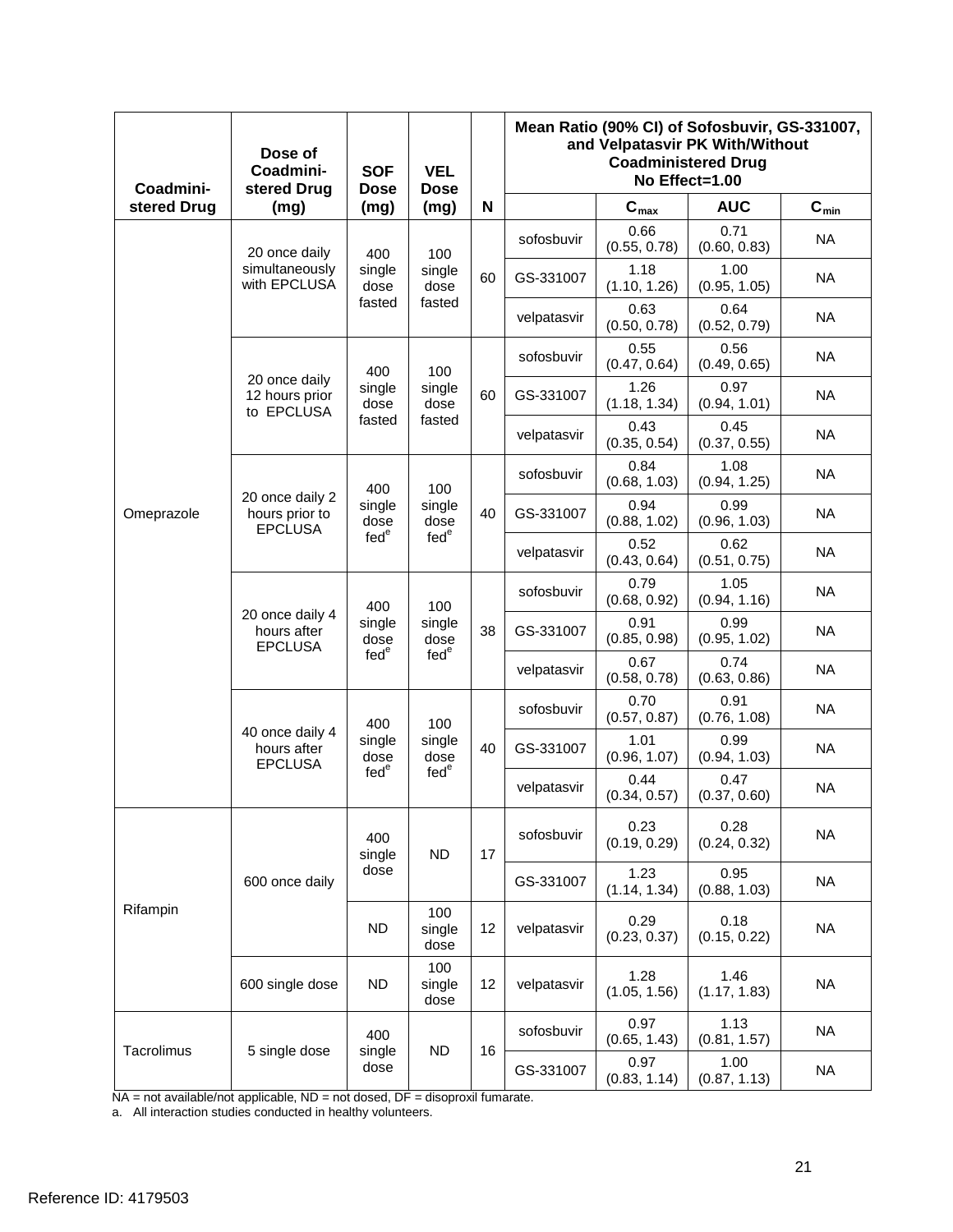b. Administered as ATRIPLA<sup>®</sup> (efavirenz, emtricitabine, and tenofovir DF fixed-dose combination).

c. Administered as GENVOYA® (elvitegravir, cobicistat, emtricitabine, and tenofovir alafenamide fixed-dose combination).

 d. Administered as STRIBILD® (elvitegravir, cobicistat, emtricitabine, and tenofovir DF fixed-dose combination).

e. EPCLUSA was administered under fasted conditions in the reference arms.

 tenofovir DF; emtricitabine; raltegravir; or tenofovir DF. No effect on the pharmacokinetic parameters of sofosbuvir, GS-331007, or velpatasvir was observed with dolutegravir; the combination of emtricitabine, rilpivirine, and

### **Table 6 Changes in Pharmacokinetic Parameters for Coadministered Drug in**  the Presence of Sofosbuvir, Velpatasvir, or EPCLUSA<sup>a</sup>

| Coadminister                                                             | Dose of<br>Coadministere                  | <b>SOF</b><br><b>Dose</b> | <b>VEL</b><br><b>Dose</b> |    | Mean Ratio (90% CI) of Coadministered<br>Drug PK With/Without Sofosbuvir,<br><b>Velpatasvir, or EPCLUSA</b><br>No Effect=1.00 |                      |                      |
|--------------------------------------------------------------------------|-------------------------------------------|---------------------------|---------------------------|----|-------------------------------------------------------------------------------------------------------------------------------|----------------------|----------------------|
| ed Drug                                                                  | d Drug (mg)                               | (mg)                      | (mg)                      | N  | $\mathbf{C}_{\text{max}}$                                                                                                     | <b>AUC</b>           | $C_{min}$            |
|                                                                          | atazanavir 300<br>once daily              |                           |                           |    | 1.09<br>(1.00, 1.19)                                                                                                          | 1.20<br>(1.10, 1.31) | 1.39<br>(1.20, 1.61) |
| Atazanavir/<br>ritonavir +                                               | ritonavir 100<br>once daily               | 400<br>once               | 100<br>once               | 24 | 0.89<br>(0.82, 0.97)                                                                                                          | 0.97<br>(0.89, 1.05) | 1.29<br>(1.15, 1.44) |
| emtricitabine/<br>tenofovir DF <sup>b</sup>                              | emtricitabine 200<br>once daily           | daily                     | daily                     |    | 1.01<br>(0.96, 1.06)                                                                                                          | 1.02<br>(0.99, 1.04) | 1.06<br>(1.02, 1.11) |
|                                                                          | tenofovir DF 300<br>once daily            |                           |                           |    | 1.55<br>(1.43, 1.68)                                                                                                          | 1.30<br>(1.24, 1.36) | 1.39<br>(1.31, 1.48) |
| Atorvastatin                                                             | 40 single dose                            | 400<br>once<br>daily      | 100<br>once<br>daily      | 26 | 1.68<br>(1.49, 1.89)                                                                                                          | 1.54<br>(1.45, 1.64) | <b>NA</b>            |
| Darunavir/<br>ritonavir +<br>emtricitabine/<br>tenofovir DF <sup>c</sup> | darunavir 800<br>once daily               |                           | 100<br>once<br>daily      | 29 | 0.90<br>(0.86, 0.95)                                                                                                          | 0.92<br>(0.87, 0.98) | 0.87<br>(0.79, 0.95) |
|                                                                          | ritonavir 100<br>once daily               | 400<br>once<br>daily      |                           |    | 1.07<br>(0.97, 1.17)                                                                                                          | 1.12<br>(1.05, 1.19) | 1.09<br>(1.02, 1.15) |
|                                                                          | emtricitabine 200<br>once daily           |                           |                           |    | 1.05<br>(1.01, 1.08)                                                                                                          | 1.05<br>(1.02, 1.08) | 1.04<br>(0.98, 1.09) |
|                                                                          | tenofovir DF 300<br>once daily            |                           |                           |    | 1.55<br>(1.45, 1.66)                                                                                                          | 1.39<br>(1.33, 1.44) | 1.52<br>(1.45, 1.59) |
| Digoxin                                                                  | 0.25 single dose                          | ND                        | 100                       | 21 | 1.88<br>(1.71, 2.08)                                                                                                          | 1.34<br>(1.13, 1.60) | <b>NA</b>            |
|                                                                          | efavirenz 600<br>once daily               |                           | 100<br>once<br>daily      | 15 | 0.81<br>(0.74, 0.89)                                                                                                          | 0.85<br>(0.80, 0.91) | 0.90<br>(0.85, 0.95) |
| Efavirenz/<br>emtricitabine/<br>tenofovir DF <sup>d</sup>                | emtricitabine 200<br>once daily           | 400<br>once<br>daily      |                           |    | 1.07<br>(0.98, 1.18)                                                                                                          | 1.07<br>(1.00, 1.14) | 1.10<br>(0.97, 1.25) |
|                                                                          | tenofovir DF 300<br>once daily            |                           |                           |    | 1.77<br>(1.53, 2.04)                                                                                                          | 1.81<br>(1.68, 1.94) | 2.21<br>(2.00, 2.43) |
|                                                                          | elvitegravir 150<br>once daily            |                           |                           |    | 0.87<br>(0.80, 0.94)                                                                                                          | 0.94<br>(0.88, 1.00) | 1.08<br>(0.97, 1.20) |
| Elvitegravir/<br>cobicistat/                                             | cobicistat 150<br>once daily              | 400                       | 100                       |    | 1.16<br>(1.09, 1.23)                                                                                                          | 1.30<br>(1.23, 1.38) | 2.03<br>(1.67, 2.48) |
| emtricitabine/<br>tenofovir                                              | emtricitabine 200<br>once daily           | once<br>daily             | once<br>daily             | 24 | 1.02<br>(0.97, 1.06)                                                                                                          | 1.01<br>(0.98, 1.04) | 1.02<br>(0.97, 1.07) |
| alafenamide <sup>e</sup>                                                 | tenofovir<br>alafenamide 10<br>once daily |                           |                           |    | 0.80<br>(0.68, 0.94)                                                                                                          | 0.87<br>(0.81, 0.94) | <b>NA</b>            |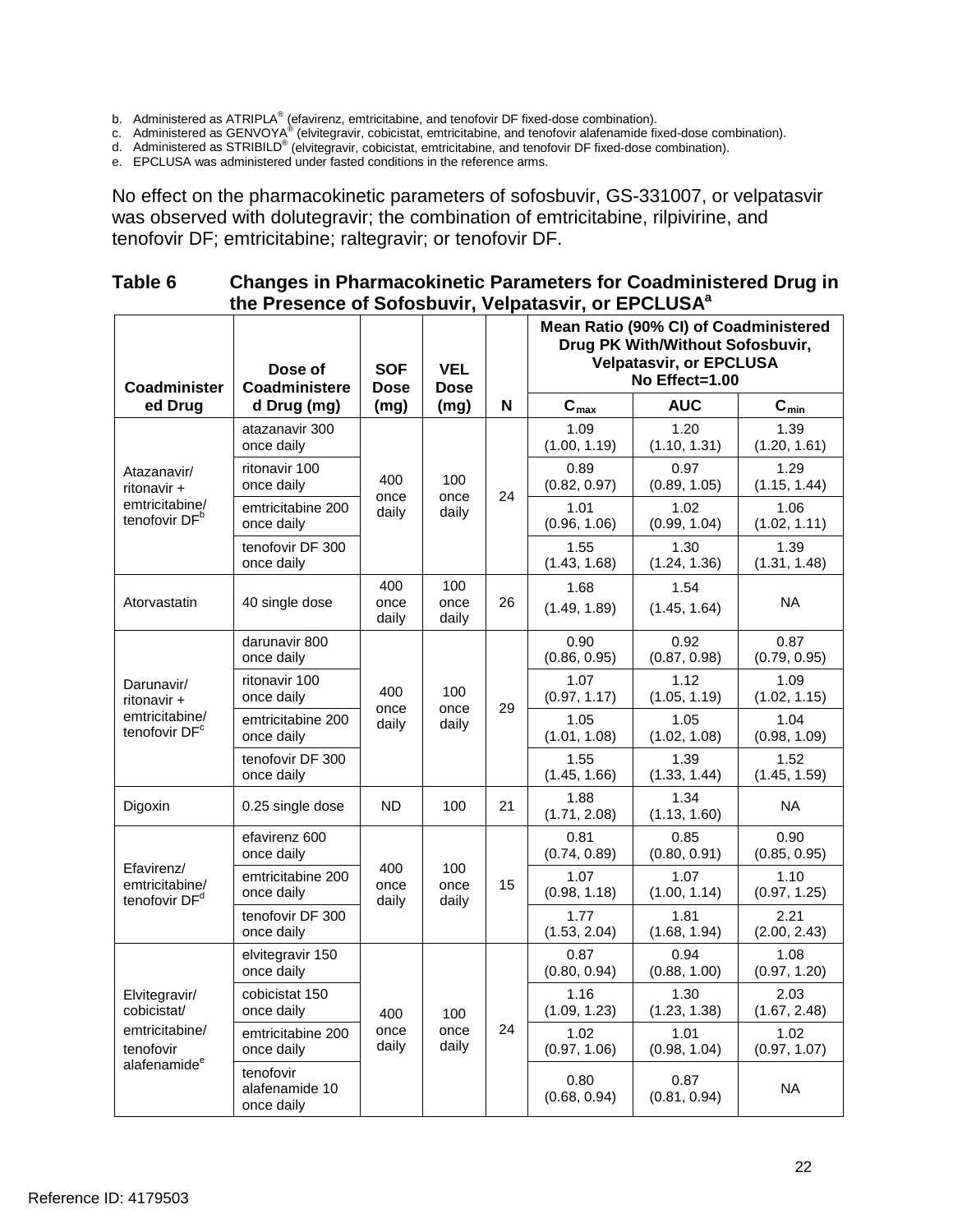| Coadminister                                                | Dose of<br>Coadministere                                                   | <b>SOF</b><br><b>Dose</b> | <b>VEL</b><br><b>Dose</b> |    | Mean Ratio (90% CI) of Coadministered<br>Drug PK With/Without Sofosbuvir,<br><b>Velpatasvir, or EPCLUSA</b><br>No Effect=1.00 |                      |                      |
|-------------------------------------------------------------|----------------------------------------------------------------------------|---------------------------|---------------------------|----|-------------------------------------------------------------------------------------------------------------------------------|----------------------|----------------------|
| ed Drug                                                     | d Drug (mg)                                                                | (mg)                      | (mg)                      | N  | $\mathbf{C}_{\text{max}}$                                                                                                     | <b>AUC</b>           | $C_{min}$            |
|                                                             | elvitegravir 150<br>once daily                                             |                           |                           |    | 0.93<br>(0.86, 1.00)                                                                                                          | 0.93<br>(0.87, 0.99) | 0.97<br>(0.91, 1.04) |
| Elvitegravir/<br>cobicistat/                                | cobicistat 150<br>once daily                                               | 400<br>once               | 100<br>once               | 24 | 1.11<br>(1.06, 1.17)                                                                                                          | 1.23<br>(1.17, 1.29) | 1.71<br>(1.54, 1.90) |
| emtricitabine/<br>tenofovir DF <sup>f</sup>                 | emtricitabine 200<br>once daily                                            | daily                     | daily                     |    | 1.02<br>(0.97, 1.08)                                                                                                          | 1.01<br>(0.98, 1.04) | 1.06<br>(1.01, 1.11) |
|                                                             | tenofovir DF 300<br>once daily                                             |                           |                           |    | 1.36<br>(1.25, 1.47)                                                                                                          | 1.35<br>(1.29, 1.42) | 1.45<br>(1.39, 1.51) |
|                                                             | emtricitabine 200<br>once daily                                            |                           |                           |    | 0.95<br>(0.90, 1.00)                                                                                                          | 0.99<br>(0.97, 1.02) | 1.05<br>(0.99, 1.11) |
| Emtricitabine/<br>rilpivirine/<br>tenofovir DF <sup>9</sup> | rilpivirine 25 once<br>daily                                               | 400<br>once<br>daily      | 100<br>once<br>daily      | 24 | 0.93<br>(0.88, 0.98)                                                                                                          | 0.95<br>(0.90, 1.00) | 0.96<br>(0.90, 1.03) |
|                                                             | tenofovir DF 300<br>once daily                                             |                           |                           |    | 1.44<br>(1.33, 1.55)                                                                                                          | 1.40<br>(1.34, 1.46) | 1.84<br>(1.76, 1.92) |
|                                                             |                                                                            | <b>ND</b>                 | 100<br>once<br>daily      | 13 | 0.97<br>(0.88, 1.07)                                                                                                          | 0.90<br>(0.82, 0.98) | 0.92<br>(0.83, 1.03) |
| Norelgestromin                                              | norgestimate<br>0.180/0.215/0.25/<br>ethinyl estradiol<br>0.025 once daily | 400<br>once<br>daily      | <b>ND</b>                 | 15 | 1.07<br>(0.94, 1.22)                                                                                                          | 1.06<br>(0.92, 1.21) | 1.07<br>(0.89, 1.28) |
|                                                             |                                                                            | <b>ND</b>                 | 100<br>once<br>daily      | 13 | 0.96<br>(0.78, 1.19)                                                                                                          | 0.91<br>(0.73, 1.15) | 0.92<br>(0.73, 1.18) |
| Norgestrel                                                  |                                                                            | 400<br>once<br>daily      | <b>ND</b>                 | 15 | 1.18<br>(0.99, 1.41)                                                                                                          | 1.19<br>(0.98, 1.45) | 1.23<br>(1.00, 1.51) |
| Ethinyl estradiol                                           |                                                                            | ND                        | 100<br>once<br>daily      | 12 | 1.39<br>(1.17, 1.66)                                                                                                          | 1.04<br>(0.87, 1.24) | 0.83<br>(0.65, 1.06) |
|                                                             |                                                                            | 400<br>once<br>daily      | <b>ND</b>                 | 15 | 1.15<br>(0.97, 1.36)                                                                                                          | 1.09<br>(0.94, 1.26) | 0.99<br>(0.80, 1.23) |
| Pravastatin                                                 | 40 single dose                                                             | <b>ND</b>                 | 100<br>once<br>daily      | 18 | 1.28<br>(1.08, 1.52)                                                                                                          | 1.35<br>(1.18, 1.54) | <b>NA</b>            |
| Rosuvastatin                                                | 10 single dose                                                             | <b>ND</b>                 | 100<br>once<br>daily      | 18 | 2.61<br>(2.32, 2.92)                                                                                                          | 2.69<br>(2.46, 2.94) | <b>NA</b>            |
|                                                             | emtricitabine 200<br>once daily                                            |                           |                           |    | 1.08<br>(1.04, 1.12)                                                                                                          | 1.05<br>(1.03, 1.07) | 1.02<br>(0.97, 1.08) |
| Raltegravir +<br>emtricitabine/<br>tenofovir DF             | tenofovir DF 300<br>once daily                                             | 400<br>once<br>daily      | 100<br>once<br>daily      | 30 | 1.46<br>(1.39, 1.54)                                                                                                          | 1.40<br>(1.34, 1.45) | 1.70<br>(1.61, 1.79) |
|                                                             | raltegravir 400<br>twice daily                                             |                           |                           |    | 1.03<br>(0.74, 1.43)                                                                                                          | 0.97<br>(0.73, 1.28) | 0.79<br>(0.42, 1.48) |
| Tacrolimus                                                  | 5 single dose                                                              | 400<br>single             | <b>ND</b>                 | 16 | 0.73<br>(0.59, 0.90)                                                                                                          | 1.09<br>(0.84, 1.40) | <b>NA</b>            |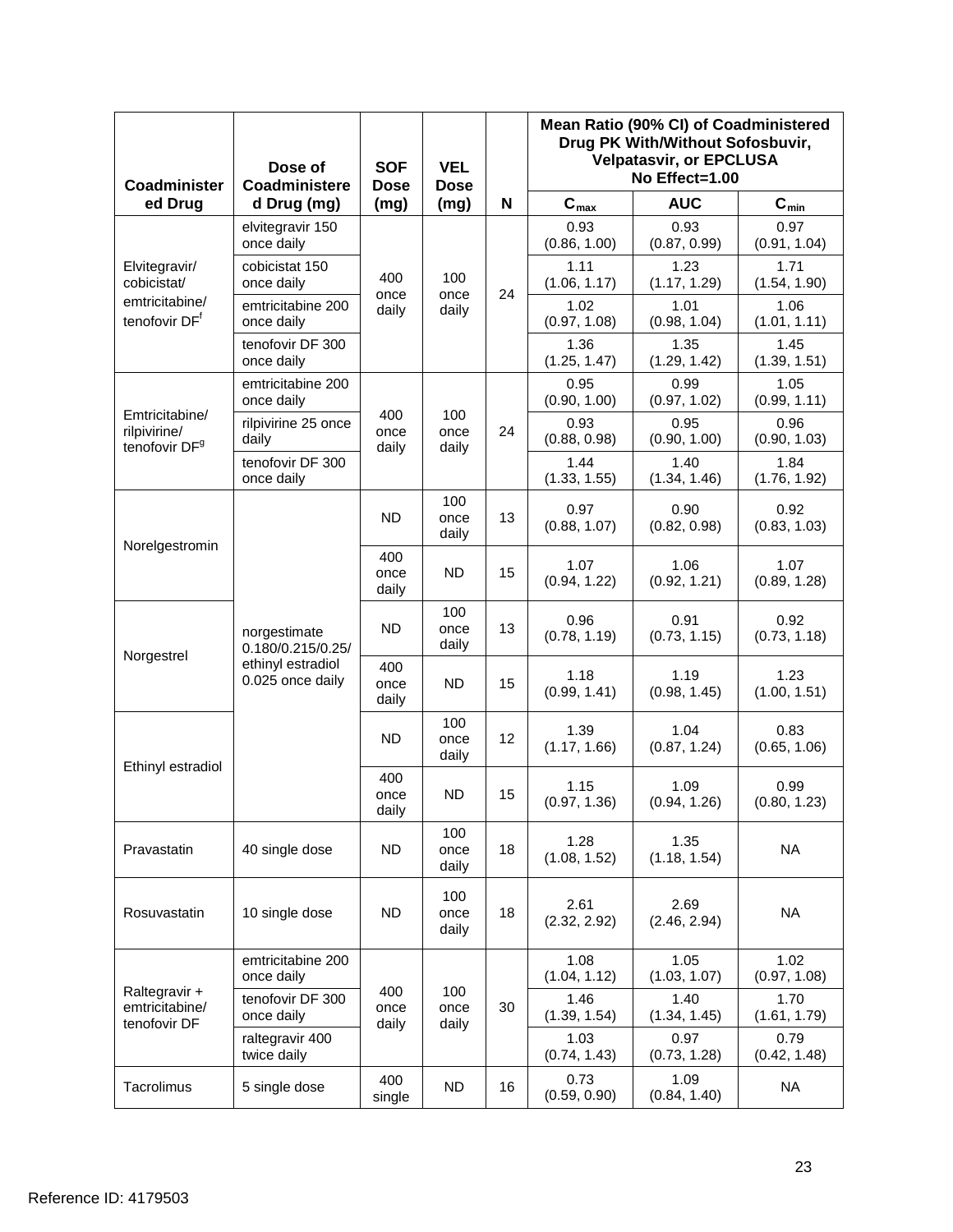| Coadminister | Dose of<br>Coadministere | <b>SOF</b><br>Dose | VEL<br><b>Dose</b> |   | Mean Ratio (90% CI) of Coadministered<br>Drug PK With/Without Sofosbuvir,<br><b>Velpatasvir, or EPCLUSA</b><br>No Effect=1.00 |            |                 |
|--------------|--------------------------|--------------------|--------------------|---|-------------------------------------------------------------------------------------------------------------------------------|------------|-----------------|
| ed Drug      | d Drug (mg)              | (mg)               | (mg)               | N | ${\tt C_{max}}$                                                                                                               | <b>AUC</b> | ${\tt C_{min}}$ |
|              |                          | dose               |                    |   |                                                                                                                               |            |                 |
|              |                          |                    |                    |   |                                                                                                                               |            |                 |

NA = not available/not applicable, ND = not dosed, DF = disoproxil fumarate.

a. All interaction studies conducted in healthy volunteers.

b. Comparison based on exposures when administered as atazanavir/ritonavir + emtricitabine/tenofovir DF.

c. Comparison based on exposures when administered as darunavir/ritonavir + emtricitabine/tenofovir DF.

d. Administered as ATRIPLA (efavirenz, emtricitabine, and tenofovir DF fixed-dose combination).

e. Administered as GENVOYA (elvitegravir, cobicistat, emtricitabine, and tenofovir alafenamide fixed-dose combination).

f. Administered as STRIBILD (elvitegravir, cobicistat, emtricitabine, and tenofovir DF fixed-dose combination).

g. Administered as COMPLERA® (emtricitabine, rilpivirine, and tenofovir DF fixed-dose combination).

No effect on the pharmacokinetic parameters of the following coadministered drugs was observed with EPCLUSA (dolutegravir or lopinavir/ritonavir) or its components sofosbuvir (cyclosporine or methadone) or velpatasvir (cyclosporine).

#### **12.4 Microbiology**

#### Mechanism of Action

 required for viral replication. Sofosbuvir is a nucleotide prodrug that undergoes inhibited the polymerase activity of the recombinant NS5B from HCV genotype 1b, 2a, neither an inhibitor of human DNA and RNA polymerases nor an inhibitor of Sofosbuvir is an inhibitor of the HCV NS5B RNA-dependent RNA polymerase, which is intracellular metabolism to form the pharmacologically active uridine analog triphosphate (GS-461203), which can be incorporated into HCV RNA by the NS5B polymerase and acts as a chain terminator. In a biochemical assay, GS-461203 3a, and 4a with an  $IC_{50}$  value ranging from 0.36 to 3.3 micromolar. GS-461203 is mitochondrial RNA polymerase.

Velpatasvir is an inhibitor of the HCV NS5A protein, which is required for viral replication. Resistance selection in cell culture and cross-resistance studies indicate velpatasvir targets NS5A as its mode of action.

### **Antiviral Activity**

The  $EC_{50}$  values of sofosbuvir and velpatasvir against full-length or chimeric replicons encoding NS5B and NS5A sequences from the laboratory strains are presented in Table 7. The  $EC_{50}$  values of sofosbuvir and velpatasvir against clinical isolates are presented in Table 8.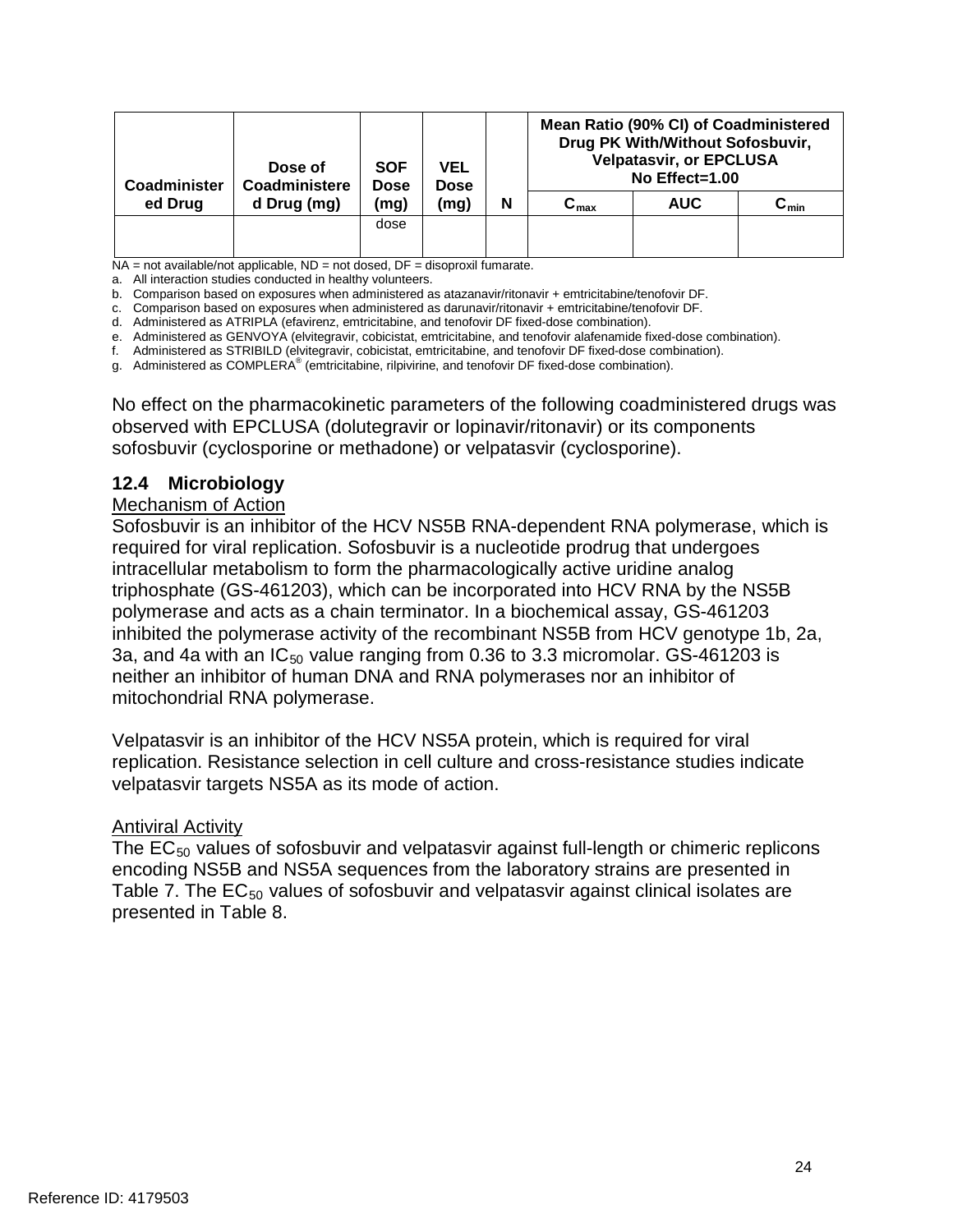| <b>Replicon Genotype</b> | Sofosbuvir EC <sub>50</sub> , nM <sup>a</sup> | Velpatasvir EC <sub>50</sub> , nM <sup>a</sup> |
|--------------------------|-----------------------------------------------|------------------------------------------------|
| 1a                       | 40                                            | 0.014                                          |
| 1b                       | 110                                           | 0.016                                          |
| 2a                       | 50                                            | $0.005 - 0.016^c$                              |
| 2 <sub>b</sub>           | 15 <sup>b</sup>                               | $0.002 - 0.006^{\circ}$                        |
| 3a                       | 50                                            | 0.004                                          |
| 4a                       | 40                                            | 0.009                                          |
| 4d                       | 33.4                                          | 0.004                                          |
| 5a                       | 15 <sup>b</sup>                               | $0.021 - 0.054$ <sup>d</sup>                   |
| 6a                       | $14 - 25^{b}$                                 | $0.006 - 0.009$                                |
| 6e                       | <b>NA</b>                                     | $0.130^{d}$                                    |

#### Table 7 **Table 7 Activity of Sofosbuvir and Velpatasvir Against Full Length or Chimeric Laboratory Replicons**

NA = not available.

a. Mean value from multiple experiments of same laboratory replicon.

b. Stable chimeric 1b replicons carrying NS5B genes from genotype 2b, 5a, or 6a were used for testing.

c. Data from various strains of full-length NS5A replicons or chimeric NS5A replicons carrying full-length NS5A genes that contain L31 or M31 polymorphisms.

d. Data from a chimeric NS5A replicon carrying NS5A amino acids 9-184.

#### Table 8 **Activity of Sofosbuvir and Velpatasvir Against Transient Replicons Containing NS5A or NS5B from Clinical Isolates**

|                      |                                | <b>Replicons Containing NS5B from</b><br><b>Clinical Isolates</b> |                                | <b>Replicons Containing NS5A from</b><br><b>Clinical Isolates</b> |
|----------------------|--------------------------------|-------------------------------------------------------------------|--------------------------------|-------------------------------------------------------------------|
| Replicon<br>Genotype | Number of<br>clinical isolates | Median sofosbuvir<br>$EC_{50}$ , nM (range)                       | Number of<br>clinical isolates | Median velpatasvir<br>$EC_{50}$ , nM (range)                      |
| 1a                   | 67                             | 62 (29 - 128)                                                     | 23                             | $0.019(0.011 - 0.078)$                                            |
| 1b                   | 29                             | 102 (45-170)                                                      | 34                             | $0.012(0.005 - 0.500)$                                            |
| 2a                   | 1                              | 28                                                                | 8                              | $0.011(0.006 - 0.364)$                                            |
| 2 <sub>b</sub>       | 14                             | $30(14 - 81)$                                                     | 16                             | $0.002$ (0.0003-0.007)                                            |
| 3a                   | 106                            | $81(24 - 181)$                                                    | 38                             | $0.005(0.002 - 1.871)$                                            |
| 4a                   | NA.                            | NA.                                                               | 5                              | $0.002$ (0.001-0.004)                                             |
| 4d                   | NA.                            | NA.                                                               | 10                             | $0.007(0.004 - 0.011)$                                            |
| 4r                   | <b>NA</b>                      | NA.                                                               | $\overline{7}$                 | $0.003(0.002 - 0.006)$                                            |
| 5a                   | <b>NA</b>                      | <b>NA</b>                                                         | 42                             | $0.005(0.001 - 0.019)$                                            |
| 6a                   | <b>NA</b>                      | <b>NA</b>                                                         | 26                             | $0.007(0.0005 - 0.113)$                                           |
| 6e                   | NA.                            | NA.                                                               | 15                             | $0.024(0.005 - 0.433)$                                            |

NA = not available.

Velpatasvir was not antagonistic in reducing HCV RNA levels in replicon cells when combined with sofosbuvir or interferon-α, ribavirin, an HCV NS3/4A protease inhibitor, or HCV NS5B non-nucleoside inhibitors.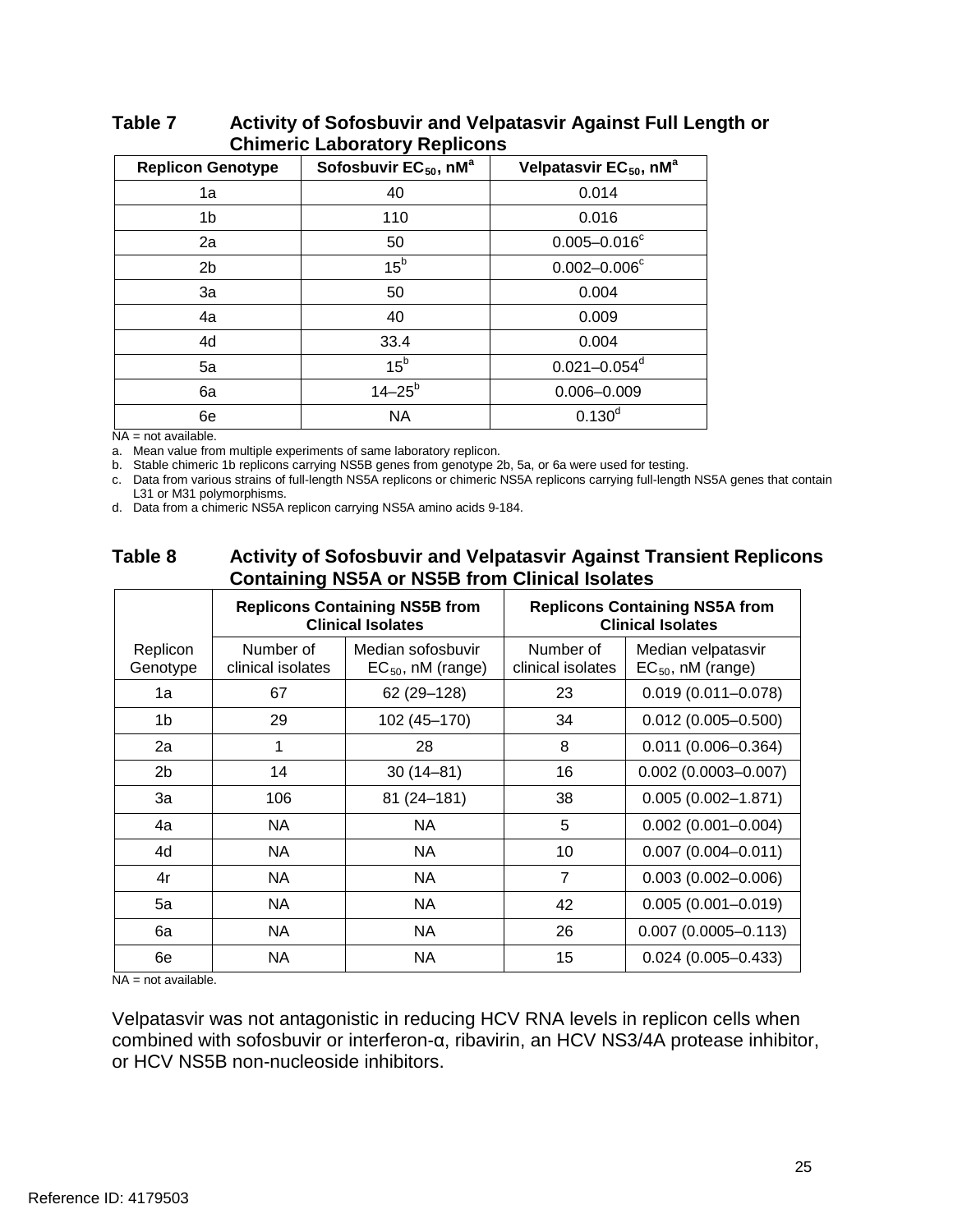## **Resistance**

### *In Cell Culture*

 substitution in genotype 2a, 5, and 6 replicons. Site-directed mutagenesis of the S282T susceptibility to sofosbuvir. HCV replicons with reduced susceptibility to sofosbuvir have been selected in cell culture for multiple genotypes including 1b, 2a, 2b, 3a, 4a, 5a, and 6a. Reduced susceptibility to sofosbuvir was associated with the NS5B substitution S282T in all replicon genotypes examined. An M289L substitution developed along with the S282T substitution in replicons of genotypes 1 to 6 conferred 2- to 18-fold reduced

 HCV genotype 1a, 1b, 2a, 3a, 4a, 5a, and 6a replicon variants with reduced substitutions at NS5A resistance-associated positions 24, 28, 30, 31, 32, 58, 92, susceptibility to velpatasvir were selected in cell culture. Variants developed amino acid and 93. Phenotypic analysis of site-directed mutant replicons of the selected NS5A substitutions showed that single and double combinations of L31V and Y93H/N in genotype 1a, the combination of L31V + Y93H in genotype 1b, Y93H/S in genotype 3a, and L31V and P32A/L/Q/R in genotype 6 conferred greater than 100-fold reduction in velpatasvir susceptibility. In the genotype 2a replicon, the single mutants F28S and Y93H showed 91-fold and 46-fold reduced susceptibility to velpatasvir, respectively. The single mutant Y93H conferred 3-fold reduced susceptibility to velpatasvir in genotype 4a replicons. Combinations of these NS5A substitutions often showed greater reductions in susceptibility to velpatasvir than single substitutions alone.

## *In Clinical Trials*

*Studies in Subjects without Cirrhosis and Subjects with Compensated Cirrhosis*  In a pooled analysis of subjects without cirrhosis or with compensated cirrhosis who received EPCLUSA for 12 weeks in Phase 3 trials (ASTRAL-1, ASTRAL-2, and ASTRAL-3), 12 subjects (2 with genotype 1 [1a, 1c/h] and 10 with genotype 3a) qualified for resistance analysis due to virologic failure. No subjects with genotype 2, 4, 5, or 6 HCV infection experienced virologic failure.

 substitutions Y93H and low-level K24M/T and L31I/V at virologic failure. The latter (Q30R, L31M, H58P) relative to genotype 1a. No sofosbuvir NS5B nucleoside analog resistance-associated substitutions were observed at failure in the 2 subjects. Of the 2 genotype 1 virologic failure subjects, 1 subject had virus with emergent NS5A resistance substitution Y93N and the other had virus with emergent NS5A resistance subject had genotype 1c/h virus at baseline harboring NS5A resistance polymorphisms

 and 3 subjects had Y93H at baseline and post-treatment). Treatment-emergent ribavirin 24-week group. In addition, low frequency (less than 4%) treatment-emergent Of the 10 genotype 3a virologic failure subjects, NS5A resistance substitution Y93H was observed in all 10 subjects at failure (7 subjects had Y93H emerge post-treatment sofosbuvir NS5B substitutions L314F (n=2) and L314I (n=1) were observed at high frequency (greater than or equal to 15%) in the NS5B polymerase in 3 genotype 3a subjects who relapsed: one in the EPCLUSA group and two in the sofosbuvir plus L314P was detected in 2 genotype 3a subjects who relapsed, including one subject in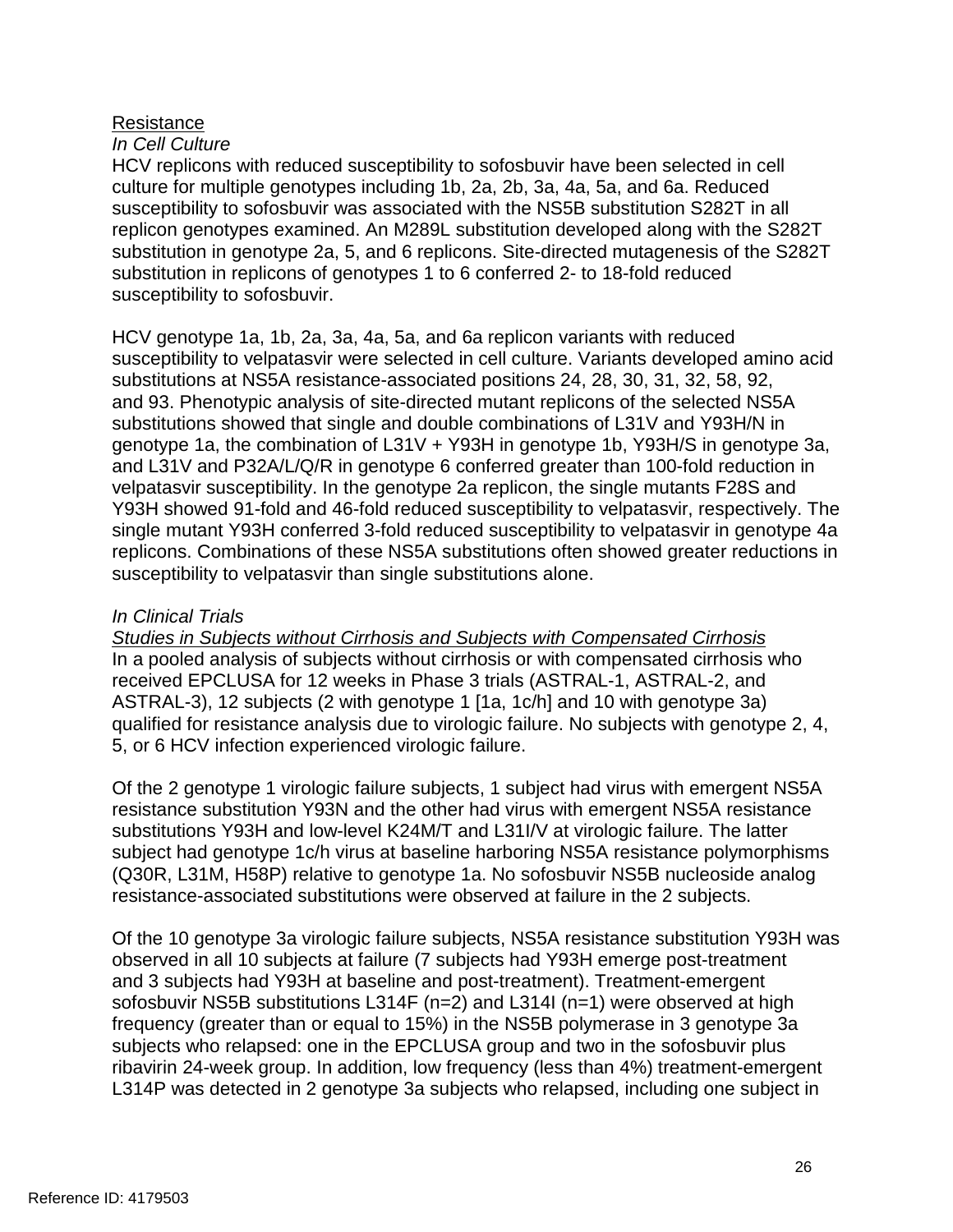the sofosbuvir plus ribavirin 24-week group in ASTRAL-3 and one in the EPCLUSA group in ASTRAL-4. The clinical significance of this substitution is unknown.

## *Studies in Subjects with Decompensated Cirrhosis*

 genotype 2 or 4 HCV infection who received EPCLUSA with ribavirin for 12 weeks In the ASTRAL-4 trial in subjects with decompensated cirrhosis who received EPCLUSA with ribavirin for 12 weeks, 3 subjects (1 with genotype 1a and 2 with genotype 3a) qualified for resistance analysis due to virologic failure. No subjects with experienced virologic failure.

The genotype 1 virologic failure subject had no NS5A or NS5B resistance substitutions at failure.

 Y93H and either low-level M28V or S38P emerge at failure. One of these subjects also The 2 genotype 3a virologic failure subjects had the NS5A resistance substitutions developed low levels (less than 5%) of NS5B nucleoside analog inhibitor resistance substitutions N142T and E237G at failure.

In the ASTRAL-4 trial, 2 subjects treated with EPCLUSA for 12 or 24 weeks without ribavirin had emergent sofosbuvir NS5B resistance-associated substitutions S282T at low levels (less than 5%) along with L159F. EPCLUSA for 12 or 24 weeks without ribavirin is not recommended in patients with decompensated cirrhosis.

## Persistence of Resistance-Associated Substitutions

 administration of other NS5A inhibitors have been found to persist for longer than 1 year in most patients. The long-term clinical impact of the emergence or persistence of virus No data are available on the persistence of sofosbuvir or velpatasvir resistanceassociated substitutions. NS5A resistance-associated substitutions observed with containing sofosbuvir or velpatasvir resistance-associated substitutions is unknown.

## Effect of Baseline HCV Polymorphisms on Treatment Response

 reference at NS5A amino acid positions 24, 28, 30, 31, 58, 92, or 93) identified by Analyses were conducted to explore the association between relapse rates and preexisting baseline NS5A resistance-associated polymorphisms (RAPs) (any change from population or deep sequencing analysis at a sensitivity threshold of 15% or higher for subjects without cirrhosis or with compensated cirrhosis in ASTRAL-1, ASTRAL-2, and ASTRAL-3 and subjects with decompensated cirrhosis in ASTRAL-4.

 18% (37/209), 32% (38/117), 64% (149/232), 20% (56/274), 63% (73/115), 9% (3/34), *Studies in Subjects without Cirrhosis and Subjects with Compensated Cirrhosis*  Among the subjects who received treatment with EPCLUSA for 12 weeks, and 83% (35/42) of subjects with genotype 1a, 1b, 2, 3, 4, 5, and 6 HCV, respectively, had baseline virus with NS5A RAPs.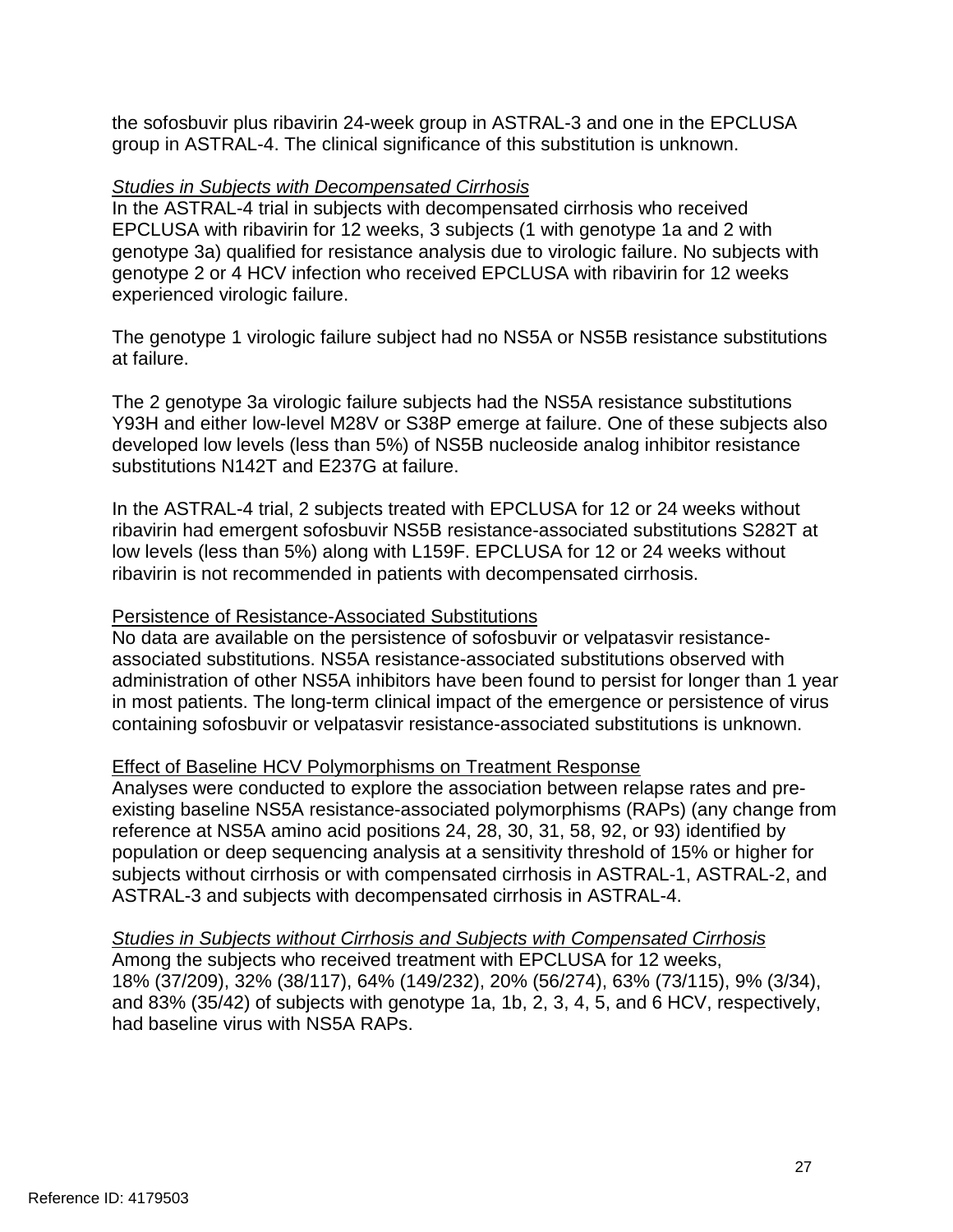*Genotype 1:* Among the 75 genotype 1 subjects who had baseline NS5A RAPs, one subject (1%) with Q30R, L31M and H58P polymorphisms at baseline and compensated cirrhosis relapsed.

*Genotype 3:* Among the 56 genotype 3 subjects who had baseline NS5A RAPs, 4 subjects (7%) relapsed (3 with baseline Y93H and 1 with baseline A30K). Overall, 20% (3/15) of genotype 3 subjects with the Y93H polymorphism at baseline relapsed.

For genotype 3 subjects with compensated cirrhosis, relapse rates were 33% (3/9) for subjects with baseline NS5A RAPs compared to 6% (4/71) for subjects without baseline NS5A RAPs.

 *Genotypes 2, 4, 5, and 6:* The presence of baseline NS5A RAPs did not affect relapse rates for subjects with genotypes 2, 4, 5, and 6, because all achieved SVR12.

 inhibitor resistance polymorphisms including N142T, L159F, E/N237G, C/M289L/I, L320F/I/V, V321A/I, and S282G + V321I. The sofosbuvir NS5B nucleoside analog SVR12 was achieved in all 77 subjects who had baseline NS5B nucleoside analog inhibitor resistance substitution S282T was not detected in the baseline NS5B sequence of any subject using 1% deep sequencing cutoff in Phase 3 trials.

### *Studies in Subjects with Decompensated Cirrhosis*

 respectively. No subjects with genotypes 2, 4 and 6 relapsed. There were no subjects In ASTRAL-4, the prevalence of NS5A RAPs at baseline was 24% (48/198), 60% (6/10), 11% (4/37), and 63% (5/8) in GT1, GT2, GT3, and GT4 HCV subjects, with genotype 5 in this trial.

 12-week EPCLUSA with ribavirin group (2%; 1/66) compared to EPCLUSA 12-week For genotype 1 subjects, the overall relapse rates were numerically lower for the and 24-week treatment groups. For subjects with NS5A RAPs, relapse rates were 0% (0/17) compared to 2% (1/49) for subjects without NS5A RAPs in the 12-week EPCLUSA with ribavirin containing group.

 impact of HCV NS5A RAPs in genotype 3 subjects with decompensated cirrhosis. For genotype 3 subjects, overall virologic failure rates were numerically lower for the 12-week EPCLUSA with ribavirin group (15%; 2/13) compared to EPCLUSA 12-week and 24-week treatment groups. There are insufficient data to determine the

Three subjects in the EPCLUSA with ribavirin 12-week group had baseline NS5B nucleoside analog inhibitor polymorphisms (N142T and L159F) using 1% deep sequencing cutoff and all 3 subjects achieved SVR12*.* 

### Cross Resistance

 resistance to other classes of direct-acting antivirals with different mechanisms of Both sofosbuvir and velpatasvir were fully active against substitutions associated with action, such as NS5B non-nucleoside inhibitors and NS3 protease inhibitors. The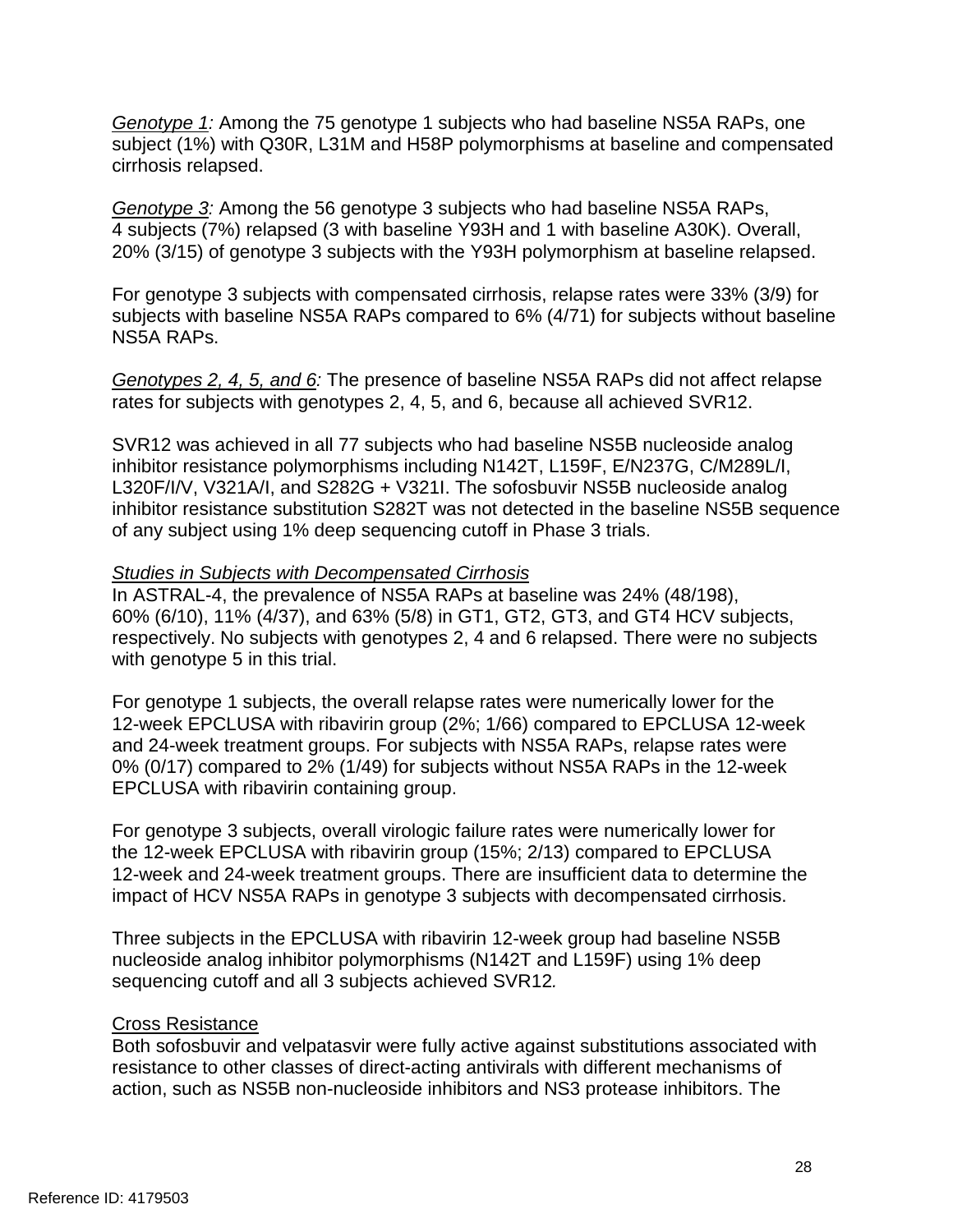efficacy of EPCLUSA has not been established in patients who have previously failed treatment with other regimens that include an NS5A inhibitor.

# **13 NONCLINICAL TOXICOLOGY**

# **13.1 Carcinogenesis, Mutagenesis, Impairment of Fertility**

Carcinogenesis and Mutagenesis

*Sofosbuvir:* Sofosbuvir was not genotoxic in a battery of in vitro or in vivo assays, including bacterial mutagenicity, chromosome aberration using human peripheral blood lymphocytes and in vivo mouse micronucleus assays.

Sofosbuvir was not carcinogenic in a 2-year mouse study (up to 200 mg/kg/day in males and 600 mg/kg/day in females) and in a 2-year rat study (up to 750 mg/kg/day), resulting in exposures of the predominant circulating metabolite GS-331007 of approximately 3 and 15 times (in mice) and 7 and 9 times (in rats), in males and females, respectively, the exposure in humans at the recommended human dose (RHD).

*Velpatasvir:* Velpatasvir was not genotoxic in a battery of in vitro or in vivo assays, including bacterial mutagenicity, chromosome aberration using human peripheral blood lymphocytes, and in vivo rat micronucleus assays.

Velpatasvir was not carcinogenic in a 6-month rasH2 transgenic mouse study (up to 1000 mg/kg/day). A 2-year rat carcinogenicity study with velpatasvir is ongoing.

# Impairment of Fertility

 evaluated in rats. At the highest dose tested, AUC exposure to the predominant circulating metabolite GS-331007 was approximately 4 times the exposure in humans at *Sofosbuvir:* Sofosbuvir had no effects on embryo-fetal viability or on fertility when the RHD.

 evaluated in rats. At the highest dose tested, velpatasvir exposure was approximately 6 times the exposure in humans at the RHD. *Velpatasvir:* Velpatasvir had no effects on embryo-fetal viability or on fertility when

# **14 CLINICAL STUDIES**

# **14.1 Description of Clinical Trials**

 (HCV) genotype 1, 2, 3, 4, 5, and 6 infection. For detailed description of trial design and Table 9 presents the clinical trial design including different treatment groups that were conducted with EPCLUSA with and without ribavirin in subjects with chronic hepatitis C recommended regimen and duration *[see Dosage and Administration (2) and Clinical Studies (14.2, 14.3, and 14.4)]*.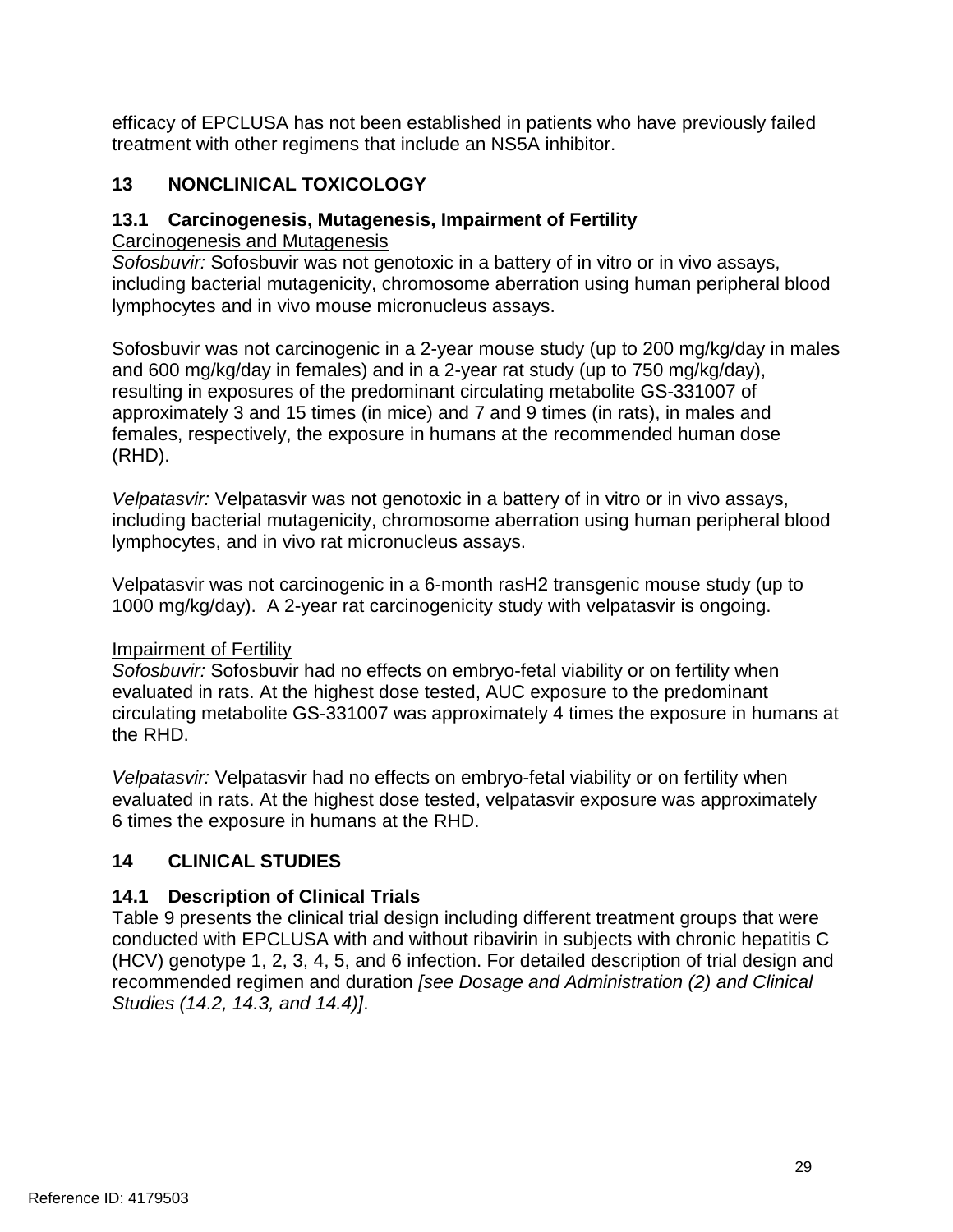### **Table 9 Trials Conducted with EPCLUSA in Subjects with Genotype 1, 2, 3, 4, 5, or 6 HCV Infection**

| Trial           | <b>Population</b>                                                                                                      | <b>EPCLUSA and Comparator Groups</b><br>(Number of Subjects Treated)          |
|-----------------|------------------------------------------------------------------------------------------------------------------------|-------------------------------------------------------------------------------|
| <b>ASTRAL-1</b> | Genotype 1, 2, 4, 5, and 6<br>TN and TE, without cirrhosis or<br>with compensated cirrhosis                            | EPCLUSA 12 weeks (624)<br>Placebo 12 weeks (116)                              |
| ASTRAL-2        | Genotype 2<br>TN and TE, without cirrhosis or<br>with compensated cirrhosis                                            | EPCLUSA 12 weeks (134)<br>SOF + RBV 12 weeks (132)                            |
| ASTRAL-3        | Genotype 3<br>TN and TE, without cirrhosis or<br>with compensated cirrhosis                                            | EPCLUSA 12 weeks (277)<br>SOF + RBV 24 weeks (275)                            |
| ASTRAL-4        | Genotype 1, 2, 3, 4, 5, and 6<br>TN and TE, with CP class B<br>decompensated cirrhosis                                 | EPCLUSA 12 weeks (90)<br>EPCLUSA + RBV 12 weeks (87)<br>EPCLUSA 24 weeks (90) |
| ASTRAL-5        | Genotype 1, 2, 3, 4, 5, and 6<br>HCV/HIV-1 coinfected TN and<br>TE, without cirrhosis or with<br>compensated cirrhosis | EPCLUSA 12 weeks (106)                                                        |

 TN = treatment-naïve subjects; TE = treatment-experienced subjects are those who have failed a peginterferon alfa/ribavirin based regimen with or without an HCV protease inhibitor (boceprevir, simeprevir, or telaprevir); SOF = sofosbuvir; RBV = ribavirin; CP = Child-Pugh.

 doses for subjects less than 75 kg and 1200 mg for those greater than or equal to The ribavirin dosage was weight-based (1000 mg daily administered in two divided 75 kg) and administered in two divided doses when used in combination with sofosbuvir in the ASTRAL-2 and ASTRAL-3 trials or in combination with EPCLUSA in the ASTRAL-4 trial. Ribavirin dosage adjustments were performed according to the ribavirin prescribing information. Serum HCV RNA values were measured during the clinical trials using the COBAS AmpliPrep/COBAS Taqman HCV test (version 2.0) with a lower limit of quantification (LLOQ) of 15 IU/mL. Sustained virologic response (SVR12), defined as HCV RNA less than LLOQ at 12 weeks after the cessation of treatment, was the primary endpoint in all the trials. Relapse is defined as HCV RNA greater than or equal to LLOQ during the post-treatment period after having achieved HCV RNA less than LLOQ at the end of treatment. On-treatment virologic failure is defined as breakthrough, rebound, or non-response.

# **14.2 Clinical Trials in Subjects without Cirrhosis and Subjects with Compensated Cirrhosis**

# Genotype 1, 2, 4, 5, and 6 HCV Infected Adults (ASTRAL-1)

ASTRAL-1 was a randomized, double-blind, placebo-controlled trial that evaluated 12 weeks of treatment with EPCLUSA compared with 12 weeks of placebo in subjects with genotype 1, 2, 4, 5, or 6 HCV infection without cirrhosis or with compensated cirrhosis. Subjects with genotype 1, 2, 4, or 6 HCV infection were randomized in a 5:1 ratio to treatment with EPCLUSA or placebo for 12 weeks. Subjects with genotype 5 HCV infection were enrolled to the EPCLUSA group. Randomization was stratified by HCV genotype (1, 2, 4, 6, and indeterminate) and the presence or absence of compensated cirrhosis.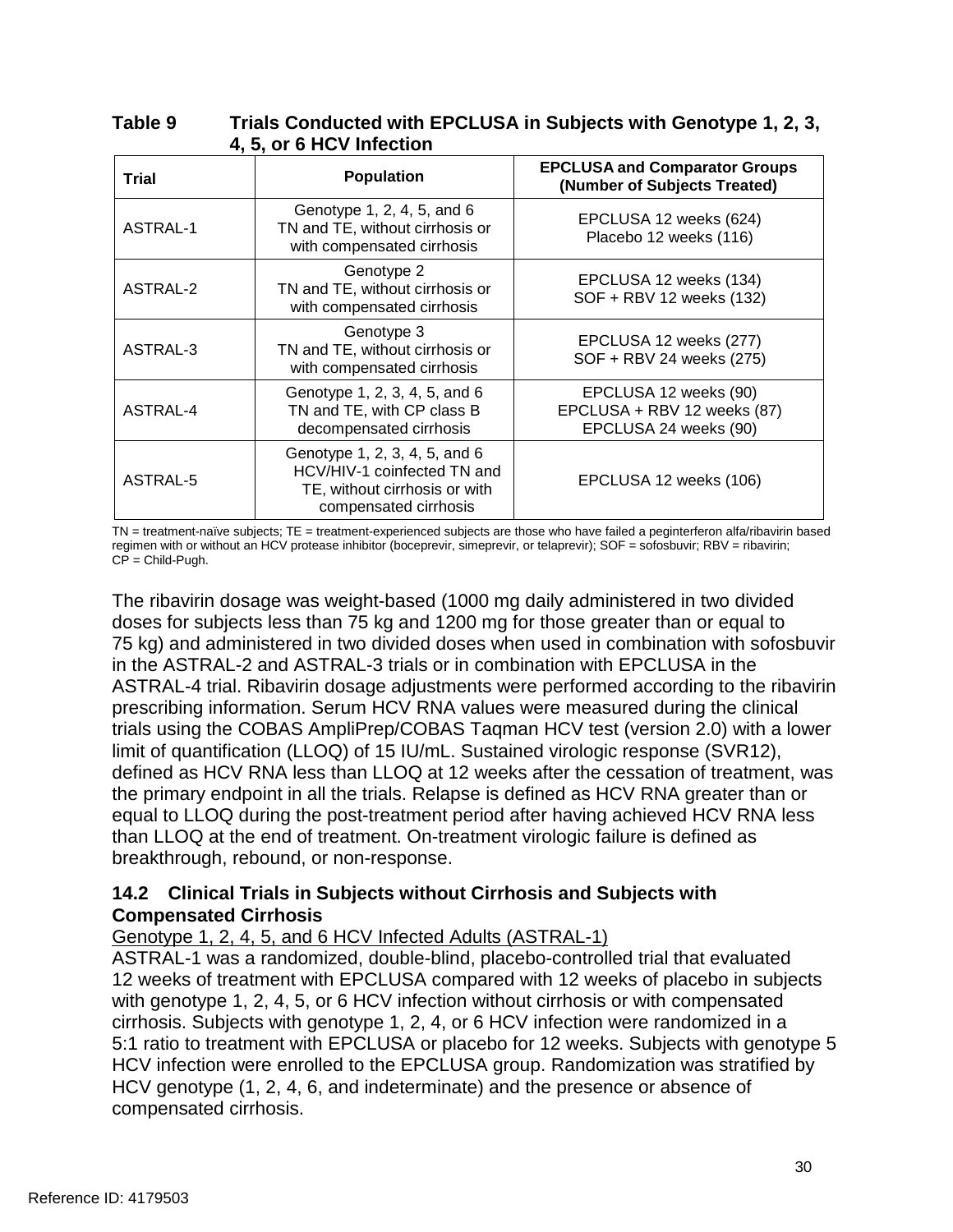1, 2, 4, 5, or 6 HCV infection were 53%, 17%, 19%, 5%, and 7%, respectively; 69% had non-CC IL28B alleles (CT or TT); 74% had baseline HCV RNA levels at least 800,000 IU/mL; 19% had compensated cirrhosis; and 32% were treatment-experienced. Demographics and baseline characteristics were balanced between the EPCLUSA and placebo group. Of the 740 treated subjects, the median age was 56 years (range: 18 to 82); 60% of the subjects were male; 79% were White, 9% were Black; 21% had a baseline body mass index at least 30 kg/m<sup>2</sup>; the proportions of subjects with genotype

Table 10 presents SVR12 and other virologic outcomes in EPCLUSA-treated subjects in the ASTRAL-1 trial by HCV genotype. No subjects in the placebo group achieved SVR12.

## **Table 10 Study ASTRAL-1: Virologic Outcomes by HCV Genotype in EPCLUSA-Treated Subjects without Cirrhosis or with Compensated Cirrhosis (12 Weeks After Treatment)**

|                                      | <b>EPCLUSA 12 Weeks</b><br>$(N=624)$ |                      |                      |                           |                     |                     |                    |                    |
|--------------------------------------|--------------------------------------|----------------------|----------------------|---------------------------|---------------------|---------------------|--------------------|--------------------|
|                                      | Total                                |                      | GT-1                 |                           |                     |                     |                    |                    |
|                                      | (all GTs)<br>$(N=624)$               | $GT-1a$<br>$(N=210)$ | $GT-1b$<br>$(N=118)$ | <b>Total</b><br>$(N=328)$ | $GT-2$<br>$(N=104)$ | $GT-4$<br>$(N=116)$ | $GT-5$<br>$(N=35)$ | $GT-6$<br>$(N=41)$ |
| SVR <sub>12</sub>                    | 99%<br>(618/624)                     | 98%<br>(206/210)     | 99%<br>(117/118)     | 98%<br>(323/328)          | 100%<br>(104/104)   | 100%<br>(116/116)   | 97%<br>(34/35)     | 100%<br>(41/41)    |
| Outcome for Subjects without SVR     |                                      |                      |                      |                           |                     |                     |                    |                    |
| On-Treatment<br>Virologic<br>Failure | 0/624                                | 0/210                | 0/118                | 0/328                     | 0/104               | 0/116               | 0/35               | 0/41               |
| Relapse <sup>a</sup>                 | $<1\%$<br>(2/623)                    | $<1\%$<br>(1/209)    | 1%<br>(1/118)        | $1\%$<br>(2/327)          | 0/104               | 0/116               | 0/35               | 0/41               |
| Other <sup>b</sup>                   | 1%<br>(4/624)                        | $1\%$<br>(3/210)     | 0/118                | $1\%$<br>(3/328)          | 0/104               | 0/116               | 3%<br>(1/35)       | 0/41               |

GT = genotype; no subjects in the placebo group achieved SVR12.

a. The denominator for relapse is the number of subjects with HCV RNA <LLOQ at their last on-treatment assessment.

b. Other includes subjects who did not achieve SVR and did not meet virologic failure criteria.

## Genotype 2 HCV Infected Adults (ASTRAL-2)

 ASTRAL-2 was a randomized, open-label trial that evaluated 12 weeks of treatment with EPCLUSA compared with 12 weeks of treatment with SOF with ribavirin in subjects with genotype 2 HCV infection. Subjects were randomized in a 1:1 ratio to the treatment groups. Randomization was stratified by the presence or absence of compensated cirrhosis and prior treatment experience (treatment-naïve vs treatment-experienced).

body mass index at least 30 kg/m<sup>2</sup>; 62% had non-CC IL28B alleles (CT or TT); 80% had Demographics and baseline characteristics were balanced across the two treatment groups. Of the 266 treated subjects, the median age was 58 years (range: 23 to 81); 59% of the subjects were male; 88% were White; 7% were Black; 33% had a baseline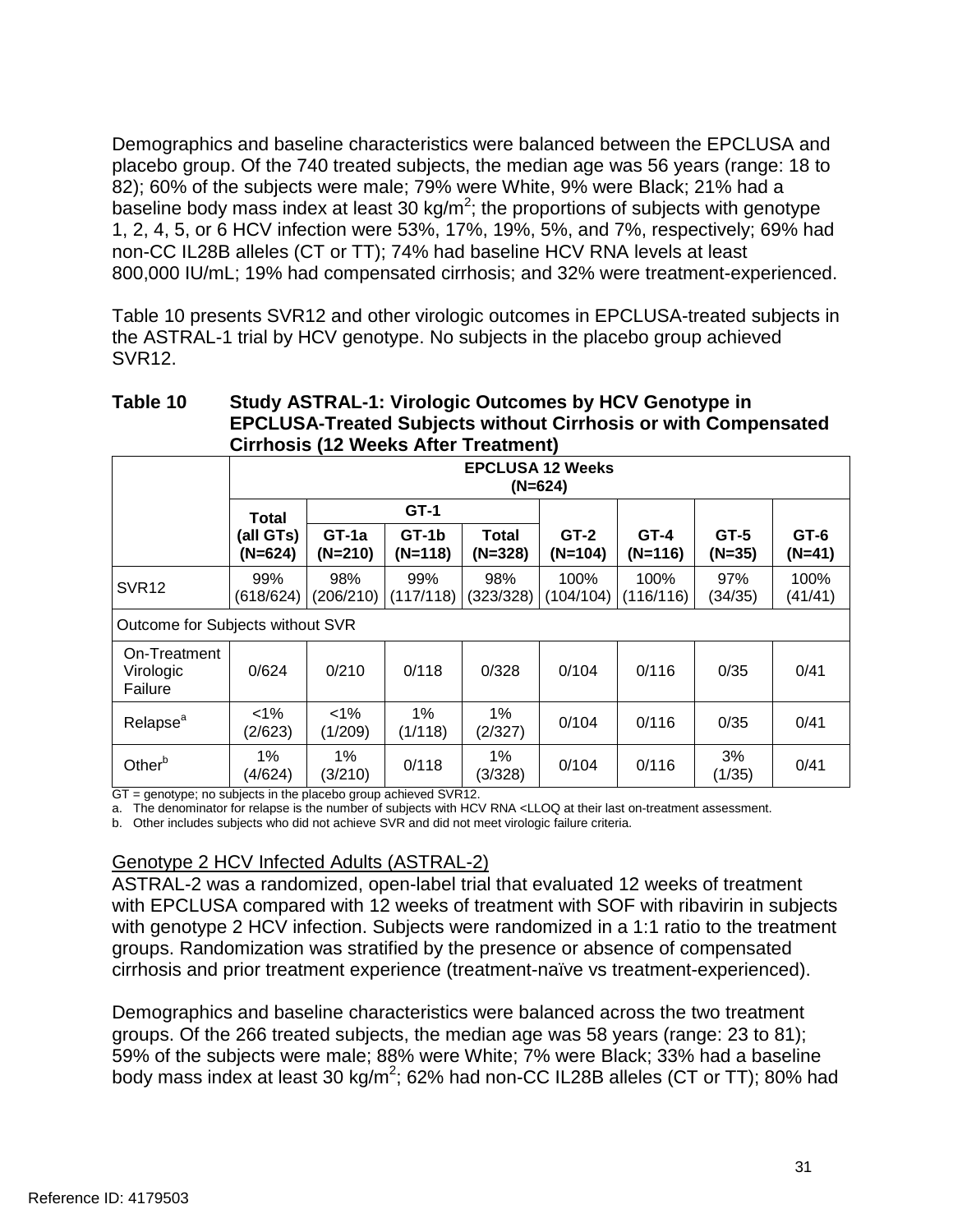baseline HCV RNA levels at least 800,000 IU/mL; 14% had compensated cirrhosis; and 15% were treatment-experienced.

Table 11 presents SVR12 and other virologic outcomes from the ASTRAL-2 trial.

### **HCV without Cirrhosis or with Compensated Cirrhosis (12 Weeks Table 11 Study ASTRAL-2: Virologic Outcomes in Subjects with Genotype 2 After Treatment)**

|                                  | <b>EPCLUSA 12 Weeks</b><br>$(N=134)$                                     | SOF + RBV 12 Weeks<br>$(N=132)$ |
|----------------------------------|--------------------------------------------------------------------------|---------------------------------|
| SVR <sub>12</sub>                | 99% (133/134)                                                            | 94% (124/132)                   |
| Outcome for subjects without SVR | Treatment difference +5.2%;<br>95% confidence interval (+0.2% to +10.3%) |                                 |
| On-Treatment Virologic Failure   | 0/134                                                                    | 0/132                           |
| Relapse <sup>a</sup>             | 0/133                                                                    | 5% (6/132)                      |
| Other <sup>b</sup>               | 1% (1/134)                                                               | 2% (2/132)                      |

SOF = sofosbuvir; RBV = ribavirin.

a. The denominator for relapse is the number of subjects with HCV RNA <LLOQ at the last on-treatment assessment.

b. Other includes subjects who did not achieve SVR12 and did not meet virologic failure criteria.

## Genotype 3 HCV Infected Adults (ASTRAL-3)

 ASTRAL-3 was a randomized, open-label trial that evaluated 12 weeks of treatment with EPCLUSA compared with 24 weeks of treatment with SOF with ribavirin in subjects with genotype 3 HCV infection. Subjects were randomized in a 1:1 ratio to the treatment groups. Randomization was stratified by the presence or absence of compensated cirrhosis and prior treatment experience (treatment-naïve vs treatment-experienced).

 Of the 552 treated subjects, the median age was 52 years (range: 19 to 76); 62% of the subjects were male; 89% were White; 9% were Asian; 20% had a baseline body mass index at least 30 kg/m<sup>2</sup>; 61% had non-CC IL28B alleles (CT or TT); 70% had baseline Demographics and baseline characteristics were balanced across the treatment groups. HCV RNA levels at least 800,000 IU/mL; 30% had compensated cirrhosis; and 26% were treatment-experienced.

Table 12 presents SVR12 and other virologic outcomes from the ASTRAL-3 trial.

### **HCV without Cirrhosis or with Compensated Cirrhosis (12 Weeks Table 12 Study ASTRAL-3: Virologic Outcomes in Subjects with Genotype 3 After Treatment)**

|        | <b>EPCLUSA 12 Weeks</b><br>SOF + RBV 24 Weeks<br>$(N=277)$<br>$(N=275)$   |               |  |  |
|--------|---------------------------------------------------------------------------|---------------|--|--|
| ISVR12 | 95% (264/277)                                                             | 80% (221/275) |  |  |
|        | Treatment difference +14.8%;<br>95% confidence interval (+9.6% to +20.0%) |               |  |  |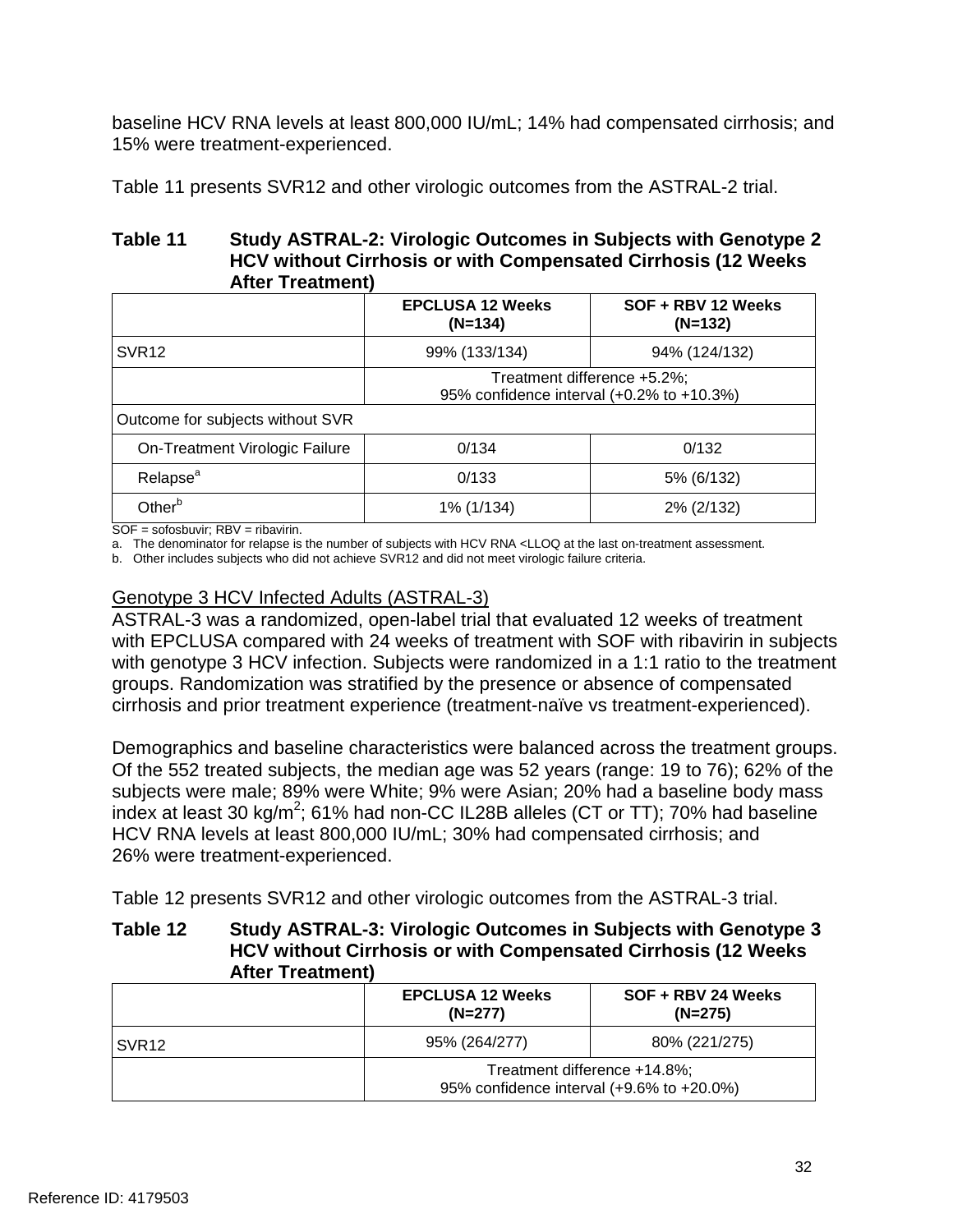|                                  | <b>EPCLUSA 12 Weeks</b><br>$(N=277)$ | SOF + RBV 24 Weeks<br>$(N=275)$ |
|----------------------------------|--------------------------------------|---------------------------------|
| Outcome for subjects without SVR |                                      |                                 |
| On-Treatment Virologic Failure   | 0/277                                | $<$ 1% (1/275)                  |
| Relapse <sup>a</sup>             | 4% (11/276)                          | 14% (38/272)                    |
| Other <sup>b</sup>               | 1% (2/277)                           | 5% (15/275)                     |

SOF = sofosbuvir; RBV = ribavirin.

a. The denominator for relapse is the number of subjects with HCV RNA <LLOQ at the last on-treatment assessment.

b. Other includes subjects who did not achieve SVR and did not meet virologic failure criteria.

#### SVR12 for selected subgroups are presented in Table 13.

# **Table 13 Study ASTRAL-3: SVR12 by Prior Treatment and Presence/Absence of Compensated Cirrhosis in Subjects with Genotype 3 HCV**

|                                  |                              | <b>EPCLUSA 12 Weeks</b>               | SOF + RBV 24 Weeks <sup>a</sup> |                                       |  |
|----------------------------------|------------------------------|---------------------------------------|---------------------------------|---------------------------------------|--|
|                                  | Treatment-Naïve<br>$(N=206)$ | Treatment-<br>Experienced<br>$(N=71)$ | Treatment-Naïve<br>$(N=201)$    | Treatment-<br>Experienced<br>$(N=69)$ |  |
| Without cirrhosis                | 98% (160/163)                | 94% $(31/33)^{b}$                     | 90% (141/156)                   | 71% (22/31)                           |  |
| With<br>compensated<br>cirrhosis | 93% (40/43)                  | 89% (33/37)                           | 73% (33/45)                     | 58% (22/38)                           |  |

SOF = sofosbuvir; RBV = ribavirin.

a. Five subjects with missing cirrhosis status in the SOF + RBV 24-week group were excluded from this subgroup analysis.

b. One treatment-experienced subject without cirrhosis treated with EPCLUSA had genotype 1a HCV infection at failure, indicating HCV re-infection, and is therefore excluded from this analysis.

## **14.3 Clinical Trial in Subjects Coinfected with HCV and HIV-1**

 in subjects with genotype 1, 2, 3, 4, 5 or 6 HCV infection who were coinfected with HIV-ASTRAL-5 was an open-label trial that evaluated 12 weeks of treatment with EPCLUSA 1. Subjects were on a stable HIV-1 antiretroviral therapy that included emtricitabine/tenofovir disoproxil fumarate or abacavir/lamivudine administered with atazanavir/ritonavir, darunavir/ritonavir, lopinavir/ritonavir, rilpivirine, raltegravir or elvitegravir/cobicistat.

 Of the 106 treated subjects, the median age was 57 years (range: 25 to 72); 86% of the 6 HCV were treated with EPCLUSA; 77% had non- CC IL28B alleles (CT or TT); 74% had baseline HCV RNA levels of at least 800,000 IU/mL; 18% had compensated 598 cells/µL (range: 183−1513 cells/µL) and 57% of subjects had CD4+ counts > 500 cells/μL. subjects were male; 51% were White; 45% were Black; 22% had a baseline body mass index at least 30 kg/m<sup>2</sup>; the proportions of patients with genotype 1, 2, 3, or 4 HCV infection were 74%; 10%; 11%, and 5% respectively; no subjects with genotype 5 or cirrhosis; and 29% were treatment experienced. The overall mean CD4+ count was

Table 14 presents the SVR12 for the ASTRAL-5 trial by HCV genotype.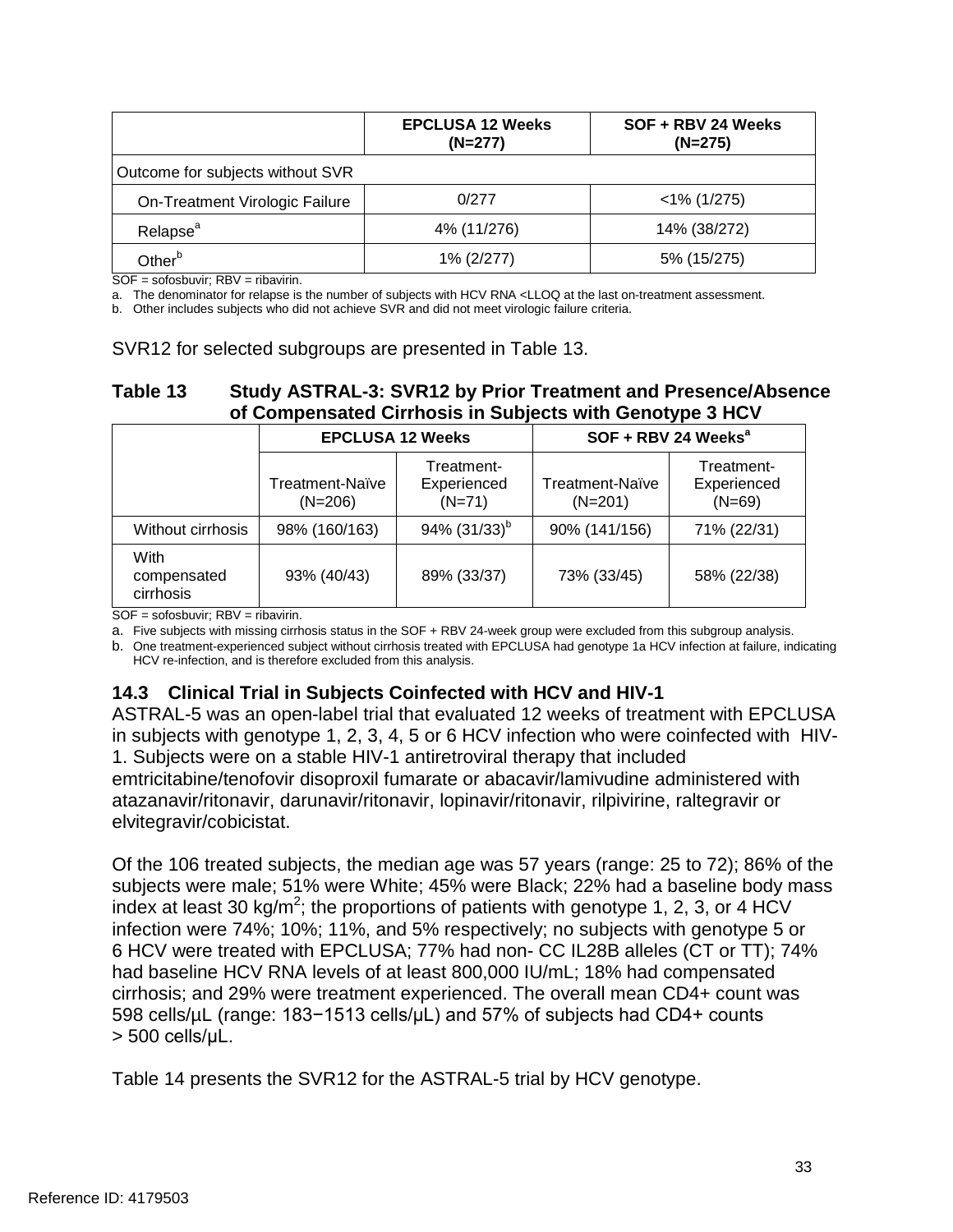#### **Table 14 Study ASTRAL-5: Virologic Outcomes by HCV Genotype in Subjects Coinfected with HIV-1 without Cirrhosis or with Compensated Cirrhosis (12 Weeks After Treatment)**

|                                      | <b>EPCLUSA 12 Weeks</b><br>$(N=106)$ |                   |                   |                          |                    |                    |                   |
|--------------------------------------|--------------------------------------|-------------------|-------------------|--------------------------|--------------------|--------------------|-------------------|
|                                      | <b>Total</b>                         |                   | $GT-1$            |                          | $GT-2$<br>$(N=11)$ | $GT-3$<br>$(N=12)$ | $GT-4$<br>$(N=5)$ |
|                                      | (all GTs)<br>$(N=106)$               | GT-1a<br>$(N=66)$ | GT-1b<br>$(N=12)$ | <b>Total</b><br>$(N=78)$ |                    |                    |                   |
| SVR <sub>12</sub>                    | 95%<br>(101/106)                     | 95%<br>(63/66)    | 92%<br>(11/12)    | 95%<br>(74/78)           | 100%<br>(11/11)    | 92%<br>(11/12)     | 100%<br>(5/5)     |
| Outcome for Subjects without SVR     |                                      |                   |                   |                          |                    |                    |                   |
| On-Treatment<br>Virologic<br>Failure | 0/106                                | 0/66              | 0/12              | 0/78                     | 0/11               | 0/12               | 0/5               |
| Relapse <sup>a</sup>                 | 2%<br>(2/103)                        | 3%<br>(2/65)      | 0/11              | 3%<br>(2/76)             | 0/11               | 0/11               | 0/5               |
| Other <sup>b</sup>                   | 3%<br>(3/106)                        | 2%<br>(1/66)      | 8%<br>(1/12)      | 3%<br>(2/78)             | 0/11               | 8%<br>(1/12)       | (0/5)             |

a. The denominator for relapse is the number of subjects with HCV RNA <LLOQ at their last on-treatment assessment.

b. Other includes subjects who did not achieve SVR and did not meet virologic failure criteria.

No subject had HIV-1 rebound during treatment and CD4+ counts were stable during treatment.

# **14. 4 Clinical Trials in Subjects with Decompensated Cirrhosis**

 ASTRAL-4 was a randomized, open-label trial in subjects with genotype 1, 2, 3, 4, 5, or for 12 weeks (N=87), or EPCLUSA for 24 weeks (N=90). Randomization was stratified 6 HCV infection and Child-Pugh B cirrhosis at screening. Subjects were randomized in a 1:1:1 ratio to treatment with EPCLUSA for 12 weeks (N=90), EPCLUSA with ribavirin by HCV genotype (1, 2, 3, 4, 5, 6, and indeterminate).

 Of the 267 treated subjects, the median age was 59 years (range: 40 to 73); 70% of the genotype 5 HCV infection were enrolled. 76% had non-CC IL28B alleles (CT or TT); experienced; and 95% of subjects had Model for End Stage Liver Disease (MELD) score less than or equal to 15 at baseline. Although all subjects had Child-Pugh B Demographics and baseline characteristics were balanced across the treatment groups. subjects were male; 90% were White, 6% were Black; 42% had a baseline body mass index at least 30 kg/m<sup>2</sup>. The proportions of subjects with genotype 1, 2, 3, 4, or 6 HCV were 78%, 4%, 15%, 3%, and less than 1% (1 subject), respectively. No subjects with 56% had baseline HCV RNA levels at least 800,000 IU/mL; 55% were treatmentcirrhosis at screening, 6% and 4% of subjects were assessed to have Child-Pugh A and Child-Pugh C cirrhosis, respectively, on the first day of treatment.

Treatment with EPCLUSA with ribavirin for 12 weeks resulted in numerically higher SVR12 rates than treatment with EPCLUSA for 12 weeks or 24 weeks. Because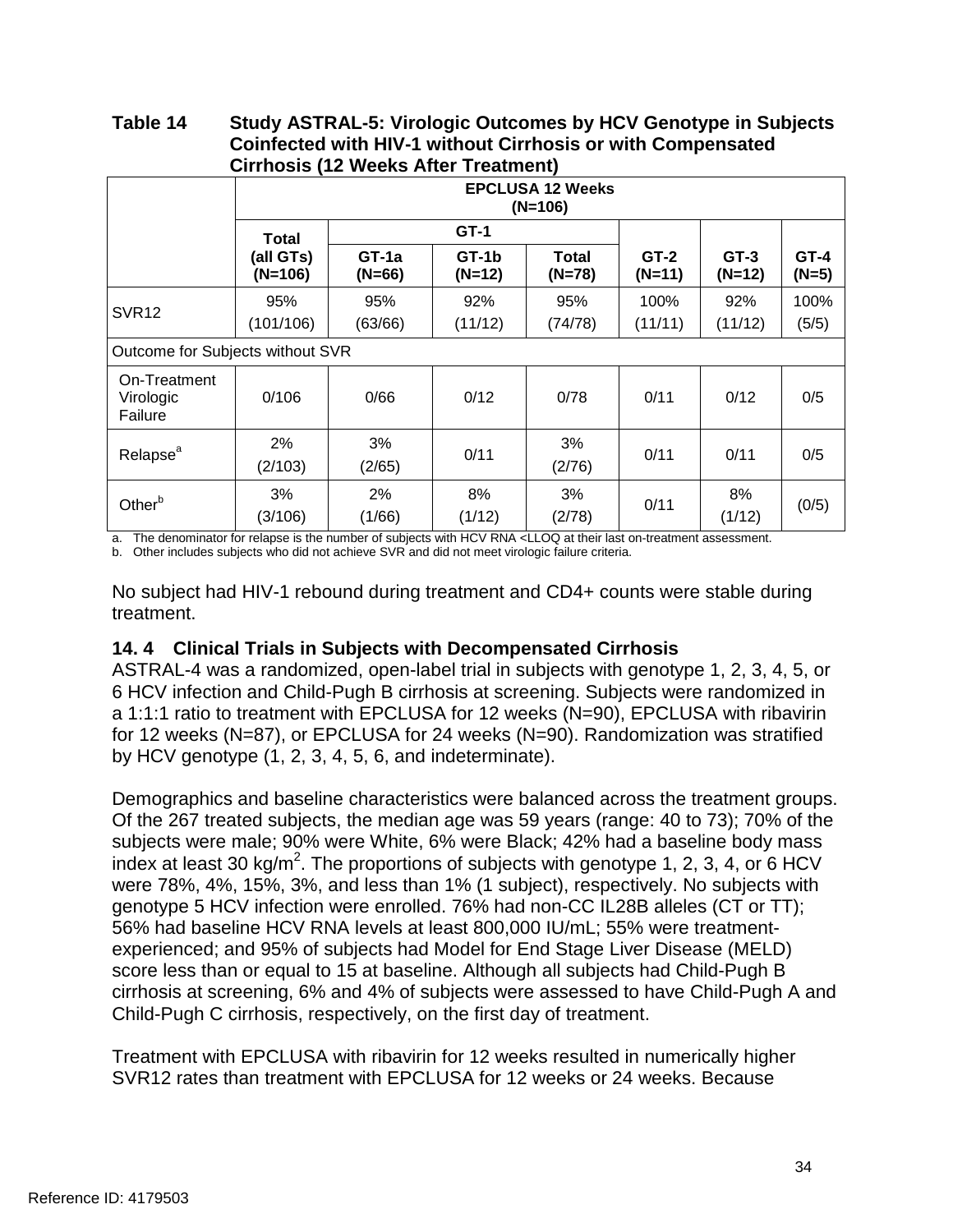EPCLUSA with ribavirin for 12 weeks is the recommended dosage regimen, the results of the 12- and 24-week EPCLUSA treatment groups are not presented.

Table 15 presents the SVR12 for subjects treated with EPCLUSA with ribavirin for 12 weeks in the ASTRAL-4 trial by HCV genotype. No subjects with genotype 5 or 6 HCV were treated with EPCLUSA with ribavirin for 12 weeks.

### **Table 15 Study ASTRAL-4: Virologic Outcomes in Subjects with Decompensated Cirrhosis After 12 Weeks of Treatment by HCV Genotype**

| --------                   |                                           |                                                         |  |  |
|----------------------------|-------------------------------------------|---------------------------------------------------------|--|--|
|                            | <b>EPCLUSA + RBV 12 Weeks</b><br>$(N=87)$ |                                                         |  |  |
|                            | SVR <sub>12</sub>                         | Virologic Failure<br>(relapse and on-treatment failure) |  |  |
| Overall SVR12 <sup>a</sup> | 94% (82/87)                               | $3\%$ ( $3/87$ )                                        |  |  |
| Genotype 1                 | 96% (65/68)                               | 1% $(1/68)^{6}$                                         |  |  |
| Genotype 1a                | 94% (51/54)                               | $2\%$ (1/54) <sup>b</sup>                               |  |  |
| Genotype 1b                | 100% (14/14)                              | $0\%$ (0/14)                                            |  |  |
| Genotype 3                 | 85% (11/13)                               | $15\%$ $(2/13)^{c}$                                     |  |  |

RBV = ribavirin.

a. Includes subjects with baseline CPT C cirrhosis: all 4 subjects achieved SVR12.

b. This subject with genotype 1a experienced relapse.

c. One subject had on-treatment virologic failure; pharmacokinetic data from this subject was consistent with non- adherence.

 EPCLUSA and ribavirin achieved SVR12. All subjects with genotype 2 (N=4) and genotype 4 (N=2) HCV infection treated with

# **16 HOW SUPPLIED/STORAGE AND HANDLING**

 diamond-shaped, film-coated, debossed with "GSI" on one side and "7916" on the other. Each EPCLUSA tablet contains 400 mg of sofosbuvir and 100 mg of velpatasvir, is pink, Each bottle contains 28 tablets (NDC 61958-2201-1), polyester coil, and is closed with a child-resistant closure.

Store below 30 °C (86 ºF). Dispense only in original container.

## **17 PATIENT COUNSELING INFORMATION**

Advise the patient to read the FDA-approved patient labeling (Patient Information).

 or after treatment of HCV infection. Advise patients to tell their healthcare provider if Risk of Hepatitis B Virus Reactivation in Patients Coinfected with HCV and HBV Inform patients that HBV reactivation can occur in patients coinfected with HBV during they have a history of HBV infection *[see Warnings and Precautions (5.1)]*.

Serious Symptomatic Bradycardia When Coadministered with Amiodarone Advise patients to seek medical evaluation immediately for symptoms of bradycardia such as near-fainting or fainting, dizziness or lightheadedness, malaise, weakness, excessive tiredness, shortness of breath, chest pain, confusion or memory problems *[see Warnings and Precautions (5.2), Adverse Reactions (6.2), and Drug Interactions (7.3)].*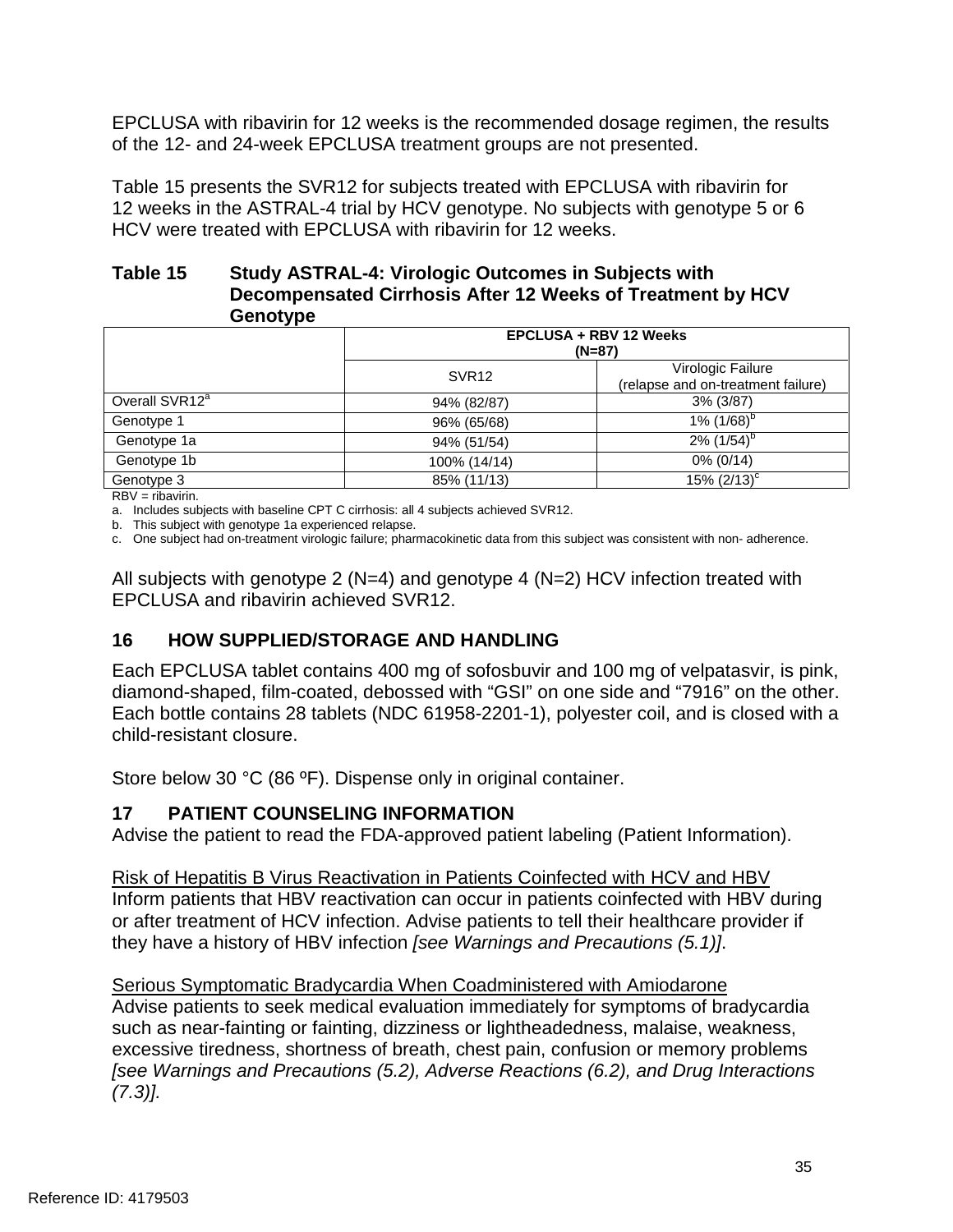## Drug Interactions

Inform patients that EPCLUSA may interact with other drugs. Advise patients to report to their healthcare provider the use of any other prescription or nonprescription medication or herbal products including St. John's wort *[see Warnings and Precautions (5.2, 5.3) and Drug Interactions (7)].* 

### Administration

Advise patients to take EPCLUSA once daily on a regular dosing schedule with or without food. Inform patients that it is important not to miss or skip doses and to take EPCLUSA for the duration that is recommended by the physician.

### **Pregnancy**

Advise patients to avoid pregnancy during combination treatment with EPCLUSA and ribavirin and for 6 months after completion of treatment. Inform patients to notify their healthcare provider immediately in the event of a pregnancy *[see Use in Specific Populations (8.1)]*.

Manufactured and distributed by: Gilead Sciences, Inc. Foster City, CA 94404

EPCLUSA, COMPLERA, GENVOYA, HARVONI, and STRIBILD are trademarks of Gilead Sciences, Inc., or its related companies. ATRIPLA is a trademark of Bristol-Myers Squibb & Gilead Sciences, LLC. All other trademarks referenced herein are the property of their respective owners.

© 2017 Gilead Sciences, Inc. All rights reserved. 208341-GS-00X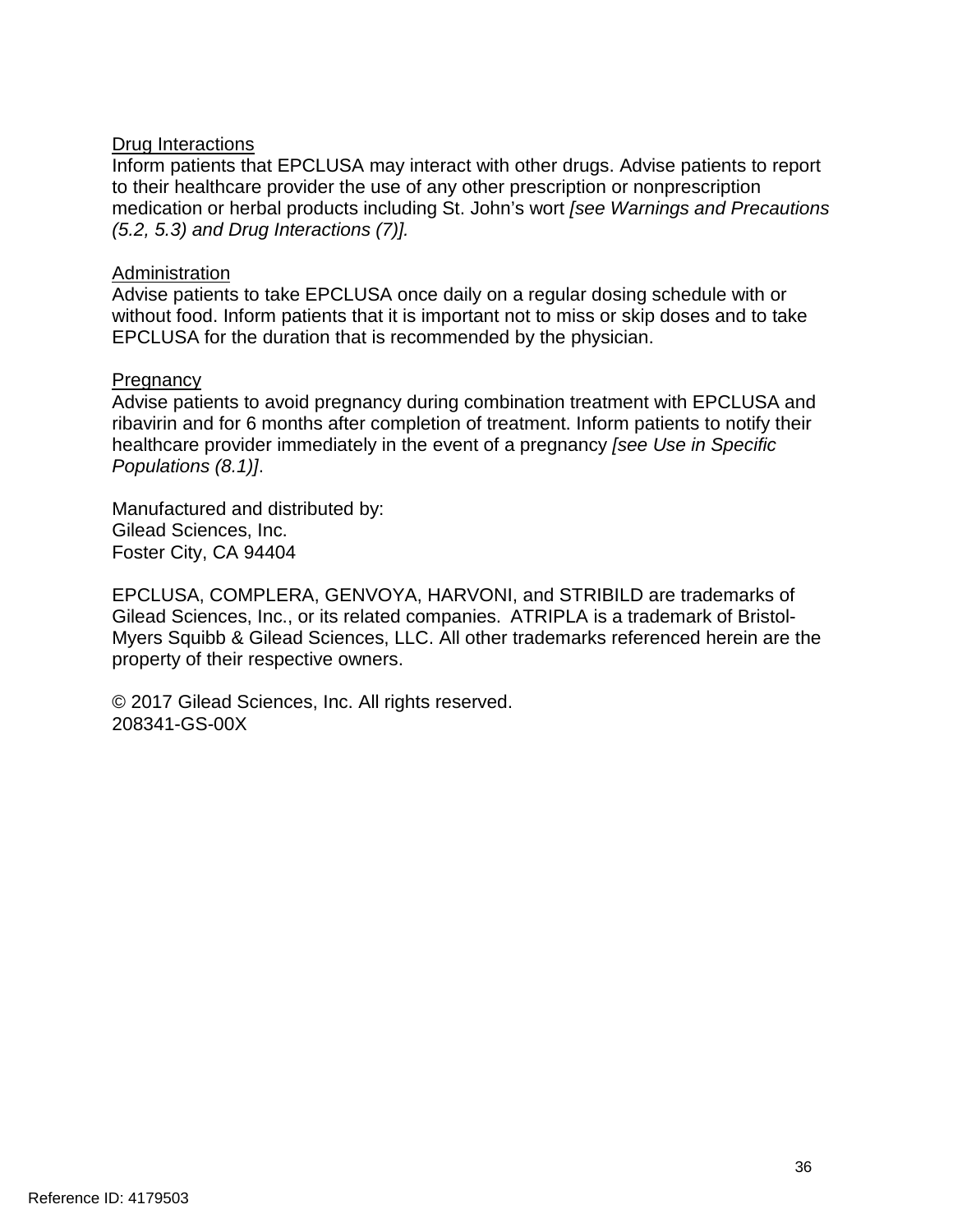## **Patient Information EPCLUSA® (ep-KLOO-suh)**

(sofosbuvir and velpatasvir)

tablets

**Important: If you take EPCLUSA with ribavirin, you should also read the Medication Guide for ribavirin.** 

#### **What is the most important information I should know about EPCLUSA?**

EPCLUSA can cause serious side effects, including,

 Hepatitis B virus becoming active again (called reactivation) may cause serious liver problems including liver failure and death. Your healthcare provider will monitor you if you are at risk for hepatitis B virus **Hepatitis B virus reactivation:** Before starting treatment with EPCLUSA, your healthcare provider will do blood tests to check for hepatitis B virus infection. If you have ever had hepatitis B virus infection, the hepatitis B virus could become active again during or after treatment of hepatitis C virus with EPCLUSA. reactivation during treatment and after you stop taking EPCLUSA.

**For more information about side effects, see the section "What are the possible side effects of EPCLUSA?"** 

#### **What is EPCLUSA?**

- virus (HCV) genotype 1, 2, 3, 4, 5, or 6 infection: • EPCLUSA is a prescription medicine used to treat adults with chronic (lasting a long time) hepatitis C
	- o without cirrhosis or with compensated cirrhosis
- o with advanced cirrhosis (decompensated) in combination with ribavirin
- It is not known if EPCLUSA is safe and effective in children under 18 years of age.

#### **Before taking EPCLUSA, tell your healthcare provider about all of your medical conditions, including if you:**

- have ever had hepatitis B virus infection
- have liver problems other than hepatitis C infection
- have severe kidney problems or you are on dialysis
- have HIV-1 infection
- • are pregnant or plan to become pregnant. It is not known if EPCLUSA will harm your unborn baby.
	- right away if you think you may be pregnant or become pregnant during treatment with  $\circ$  Females who take EPCLUSA in combination with ribavirin should avoid becoming pregnant during treatment and for 6 months after stopping treatment. Call your healthcare provider EPCLUSA in combination with ribavirin.
	- o **Males and females who take EPCLUSA in combination with ribavirin should also read the ribavirin Medication Guide for important pregnancy, contraception, and infertility information.**
- are breastfeeding or plan to breastfeed. It is not known if EPCLUSA passes into your breast milk.
	- o Talk to your healthcare provider about the best way to feed your baby during treatment with EPCLUSA.

 other. This can cause you to have too much or not enough EPCLUSA or other medicines in your body. This may affect the way EPCLUSA or your other medicines work, or may cause side effects. **Tell your healthcare provider about all of the medicines you take,** including prescription and over-thecounter medicines, vitamins, and herbal supplements. EPCLUSA and other medicines may affect each

### **Keep a list of your medicines to show your healthcare provider and pharmacist.**

• You can ask your healthcare provider or pharmacist for a list of medicines that interact with EPCLUSA.

 provider can tell you if it is safe to take EPCLUSA with other medicines. **Do not start taking a new medicine without telling your healthcare provider.** Your healthcare